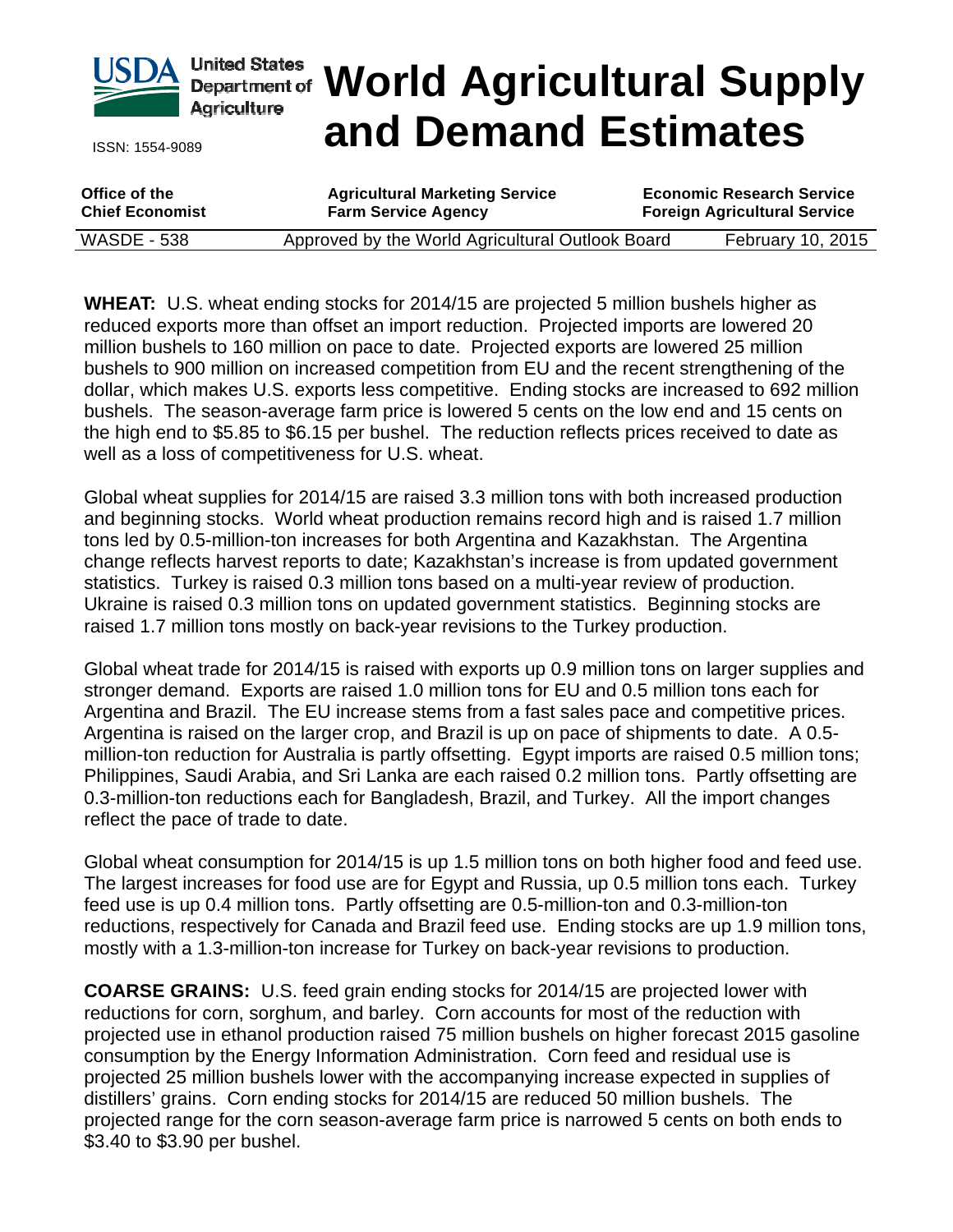This month's changes to 2014/15 sorghum and barley supply and use are driven by adjustments in the trade outlooks for both commodities. Sorghum exports for 2014/15 are raised 30 million bushels with further strong export sales and shipments to China. Projected sorghum feed and residual use is lowered 10 million bushels and food, seed, and industrial use is lowered 15 million bushels. Sorghum ending stocks are projected 5 million bushels lower. The sorghum farm price range is narrowed 5 cents on each end to \$3.55 to \$4.05 per bushel. Projected barley imports are lowered 10 million bushels based on the lagging pace of trade to date. Feed and residual use and ending stocks are both lowered 5 million bushels. The barley farm price range is narrowed 5 cents on each end to \$5.05 to \$5.45 per bushel based.

Global coarse grain supplies for 2014/15 are projected 5.0 million tons higher mostly on higher corn production for Ukraine and Argentina and higher corn beginning stocks for South Africa, Argentina, and Brazil. Higher 2014/15 beginning stocks for South Africa reflect reduced 2013/14 exports and an upward revision to 2013/14 production. Argentina and Brazil corn production are both revised higher for 2013/14. The largest production change for 2014/15 is a 1.5-million-ton increase for Ukraine corn based on the latest government statistics. Argentina corn production for 2014/15 is raised 1.0 million tons reflecting mostly favorable growing conditions. Corn production is raised 0.5 million tons for India and 0.2 million tons each for EU, Kazakhstan, Mexico, and Turkey. Russia corn production is reduced 0.5 million tons. Other coarse grain production changes are mostly offsetting with sorghum raised for Argentina, but lowered for Mexico, and Russia barley and oats production raised and rye production lowered.

Global coarse grain consumption for 2014/15 is raised 4.8 million tons with foreign consumption up 4.3 million tons. Leading the increases are a 1.0-million-ton increase in EU corn feed use and a 0.8-million-ton increase in China sorghum feed use. Corn use is also increased for Canada, Mexico, Argentina, and Turkey. Sorghum feed use is lowered for Mexico. Global coarse grain trade for 2014/15 is raised with corn imports higher for EU, Canada, and China, and sorghum imports higher for China. Corn exports are raised for Argentina, Ukraine, and South Africa, but lowered for Russia. In addition to the United States, sorghum exports are also raised for Argentina. Global coarse grain and corn ending stocks for 2014/15 are raised slightly.

**RICE:** Slight revisions are made to the U.S. all rice and rice-by-class 2014/15 supply and use balance sheets. All rice imports are increased 1.0 million cwt to 23.0 million, all in combined medium- and short-grain rice. Imports of broken rice from Australia of about 21,000 tons (milled basis) were reported in the U.S. Census Bureau's December trade data. The all rice export forecast is unchanged at 103.0 million cwt, but the by-class projections are shifted by increasing long-grain 1.0 million to 71.0 million and lowering combined medium- and shortgrain 1.0 million to 32.0 million. All rice ending stocks are raised 1.0 million cwt to nearly 42.0 million with long-grain stocks lowered 1.0 million to 28.1 million, and combined medium- and short-grain stocks raised 2.0 million to 11.5 million. Stocks of broken rice, not reported by class, are projected at a little over 2.0 million cwt.

The 2014/15 long-grain season-average price range is narrowed to \$11.90 to \$12.50 per cwt, up 20 cents on the low end of the range and down 20 cents on the upper end—the midpoint is unchanged from a month ago at \$12.20 per cwt. The all combined medium- and short-grain season-average price range is narrowed to \$17.90 to \$18.70 per cwt, down 10 cents on the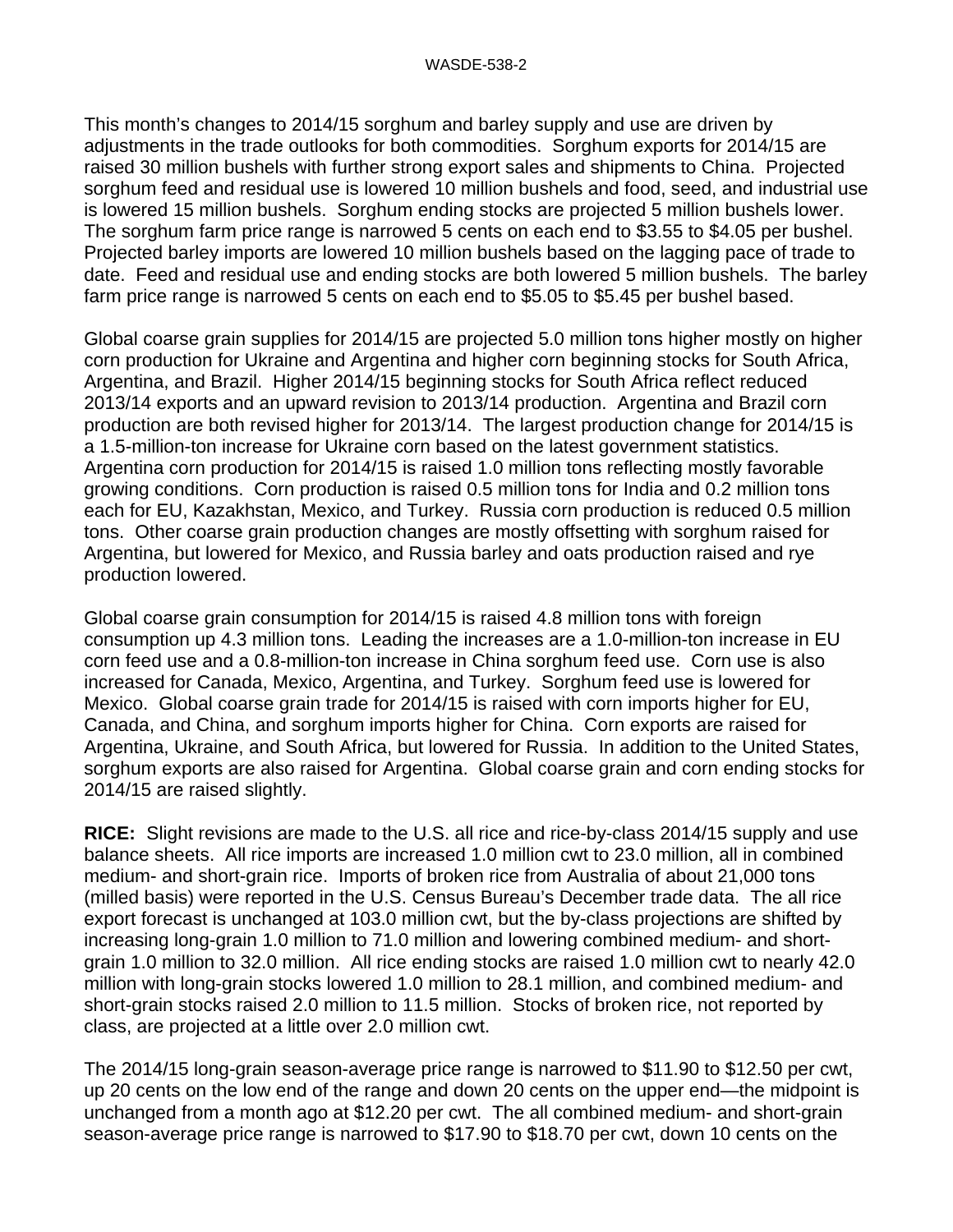low end of the range and a decrease of 30 cents on the high end—the midpoint is lowered 20 cents from last month to \$18.30 per cwt. Two additional combined medium- and short-grain farm prices are introduced this month: a California price (on an October-September basis) and a price for Other States (on an August-July basis). The California combined medium- and short-grain price is forecast with a midpoint of \$20.00 per cwt, and the midpoint for the Other States is \$15.10.

Global 2014/15 rice supply and use projections are lowered from last month. Global 2013/14 rice production is forecast at 474.6 million tons, down 0.9 million from last month. The largest declines for Thailand and Cambodia are partially offset by increases for Sri Lanka and Iraq. Thailand's 2014/15 rice crop is lowered 1.0 million tons to 19.5 million due to a reduction in dry-season plantings resulting from an on-going drought and a reduction in irrigation water availability concentrated in the Central Region. Thailand's 2014/15 crop would be the smallest since 2006/07. Cambodia's crop is lowered 200,000 tons to 4.7 million due mostly to flooding of the main-season crop. Global consumption is down slightly from a month ago. World trade in 2014/15 is lowered 400,000 tons due mostly to reductions for Thailand and Cambodia. Imports are lowered for Iraq. World ending stocks are lowered 0.8 million tons to 98.2 million due mostly to a reduction for Thailand, which is partially offset by increases for Pakistan and Sri Lanka. Thailand's 2014/15 ending stocks are lowered 1.4 million tons to 9.6 million, the lowest since 2011/12. Pakistan's 2014/15 ending stocks are raised 0.5 million tons owing to a reduction in the 2013/14 export projection.

**OILSEEDS:** U.S. soybean supplies are increased 10 million bushels to 4,086 million on higher projected imports. Soybean exports for 2014/15 are projected at 1,790 million bushels, up 20 million reflecting the record pace of shipments through January. Soybean crush is raised 15 million bushels to 1,795 million on increased domestic soybean meal disappearance, which is raised in line with projected gains in meat production. Soybean oil production gains from additional crush are mostly offset with a lower extraction rate. With increased production and reduced exports, soybean oil ending stocks are projected at 1.505 billion pounds, up 75 million. Soybean ending stocks are projected at 385 million bushels, down 25 million from last month.

The 2014/15 season-average soybean price range projection is unchanged at \$9.45 to \$10.95 per bushel. The soybean meal price is projected at \$350 to \$390 per short ton, up 10 dollars on both ends of the range. The soybean oil price range is projected at 30 to 34 cents per pound, down 1 cent on both ends.

Global oilseed production for 2014/15 is projected at a record 532.1 million tons, down slightly from last month. Global soybean production is raised 0.7 million tons to a record 315.1 million. Prospects for the Argentina soybean crop have improved with ample moisture and mild temperatures. As a result, the crop is projected at a record 56.0 million tons, up 1.0 million. Soybean production is also raised for China, Russia, and Ukraine. Soybean production for Brazil is projected at 94.5 million tons, down 1.0 million on lower yields reflecting the impact of limited rainfall in eastern growing areas. Sunflowerseed changes this month include reduced production for Russia and India with a partly offsetting increase for Ukraine. India rapeseed production is projected at 6.9 million tons, down 650 thousand tons on lower area. Other changes include reduced peanut production for India, increased peanut production for Argentina, and increased cottonseed production for Pakistan. Palm oil production is reduced for Malaysia as a result of recent flooding.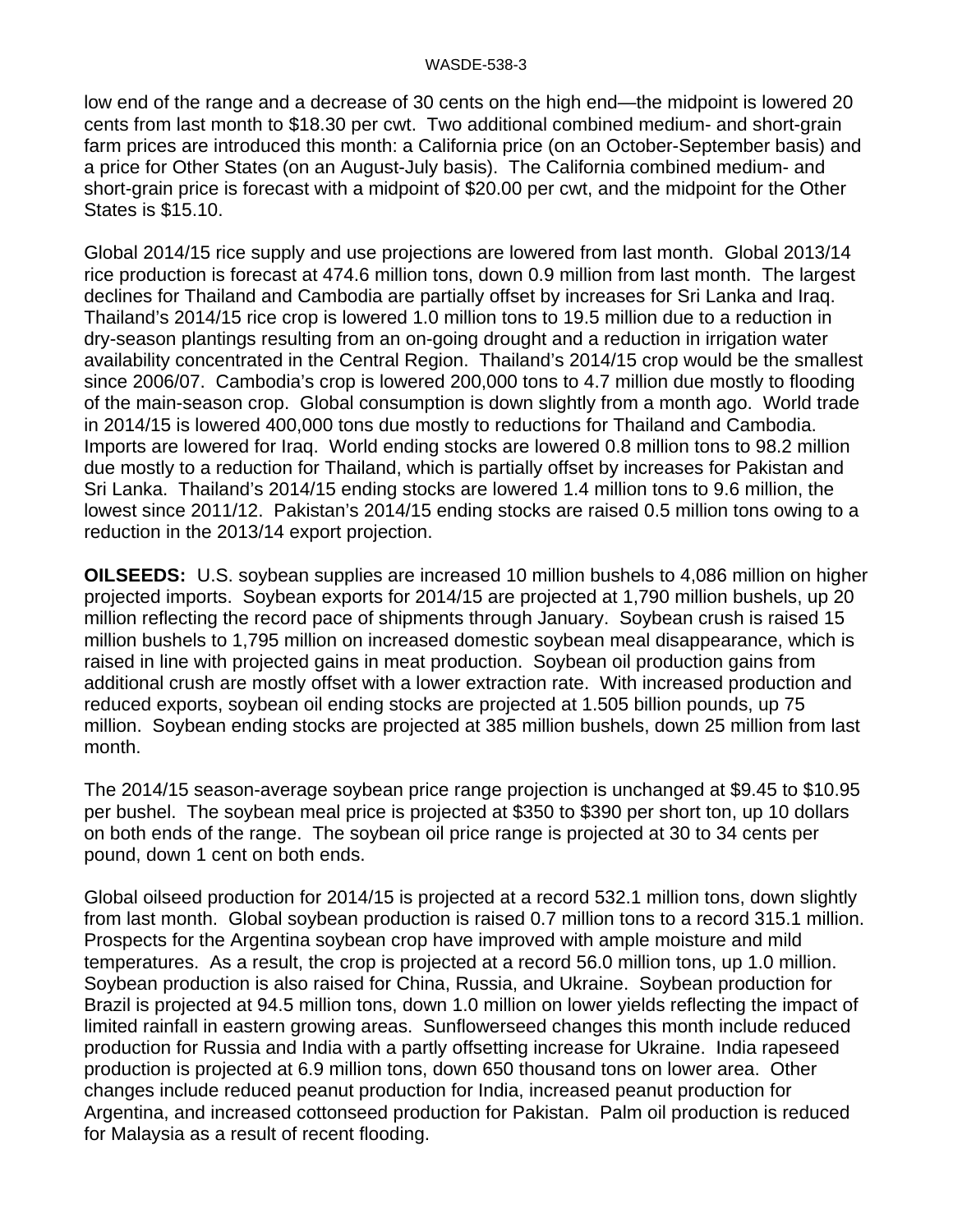Global soybean and product supply and use changes this month include increased crush and product exports for Argentina, Bolivia, and Russia; increased soybean imports for Russia and the United States; and reduced soybean meal exports for India. Global oilseed stocks are projected lower, mostly reflecting reduced soybean stocks for Brazil and the United States and reduced rapeseed stocks for Canada and India.

**SUGAR:** There are no changes in the 2014/15 U.S. sugar supply and use from last month. Imports from Mexico are still projected at 1.602 million short tons raw value (STRV), based on the Target Quantity of U.S. Needs defined in the Agreement Suspending the Countervailing Duty Investigations on Sugar from Mexico, dated December 19, 2014. Ending stocks are calculated residually at 1.666 million STRV. The implied stocks-to-use ratio is 13.6 percent. There are no changes in the 2014/15 Mexico sugar supply and use from last month.

**LIVESTOCK, POULTRY, AND DAIRY:** The 2015 forecast of total red meat and poultry production is higher than last month on increases to beef, pork, and poultry production. USDA's *Cattle* report, released January 30, revised the 2014 calf crop higher and pointed to a higher level of cattle outside feedlots on January 1, 2015. Given greater supplies of cattle outside feedlots, placements are expected to decline less rapidly during 2015 with fed cattle slaughter higher than forecast last month. Cow slaughter is raised slightly from last month with larger cow numbers, but is still expected to be below 2014. The increase in slaughter is partly offset by slower growth in carcass weights. Pork production is raised as slaughter to date has been above expectations. Broiler production is higher as recent hatchery data shows fasterthan-expected growth in chicks placed. Turkey production is also raised on hatchery data. Egg production is unchanged. Estimates of 2014 meat and egg production are adjusted to reflect December data.

The 2015 beef import forecast is raised from last month as demand for processing grade beef remains strong and strength of the dollar makes the United States an attractive market. Beef exports for 2015 are reduced due to relatively high U.S. prices. Pork exports are lowered based on increased competition from other exporters and slower growth in global demand. The broiler export forecast is lowered on weaker demand. Turkey exports are also reduced. The egg export forecast is raised. Meat and egg trade estimates for 2014 are updated based on data for December.

Larger meat supplies are expected to pressure prices for livestock and poultry. Cattle prices for 2015 are lowered from last month, reflecting recent price weakness for fed cattle and greater supplies of competing meats. The hog price forecast is down on greater supplies of market hogs and weaker-than-expected demand. Broiler and turkey prices are reduced on larger production. Egg prices are unchanged.

The milk production forecast for 2015 is lowered from last month as slower growth in output per cow more than offsets faster herd expansion. USDA's *Cattle* report estimated dairy replacement heifers expected to calve during 2015 were up about 1 percent from a year ago, while the number of milk cows on January 1, 2015, was 1 percent above 2014 and the highest since 2009. Fat-basis exports for 2015 are unchanged from last month. Skim-solids exports are higher mostly on greater shipments of whey. Fat basis imports are higher on expectations of greater cheese imports during 2015. For 2014, production, output per cow, trade, price and stock estimates are adjusted based on published data through December.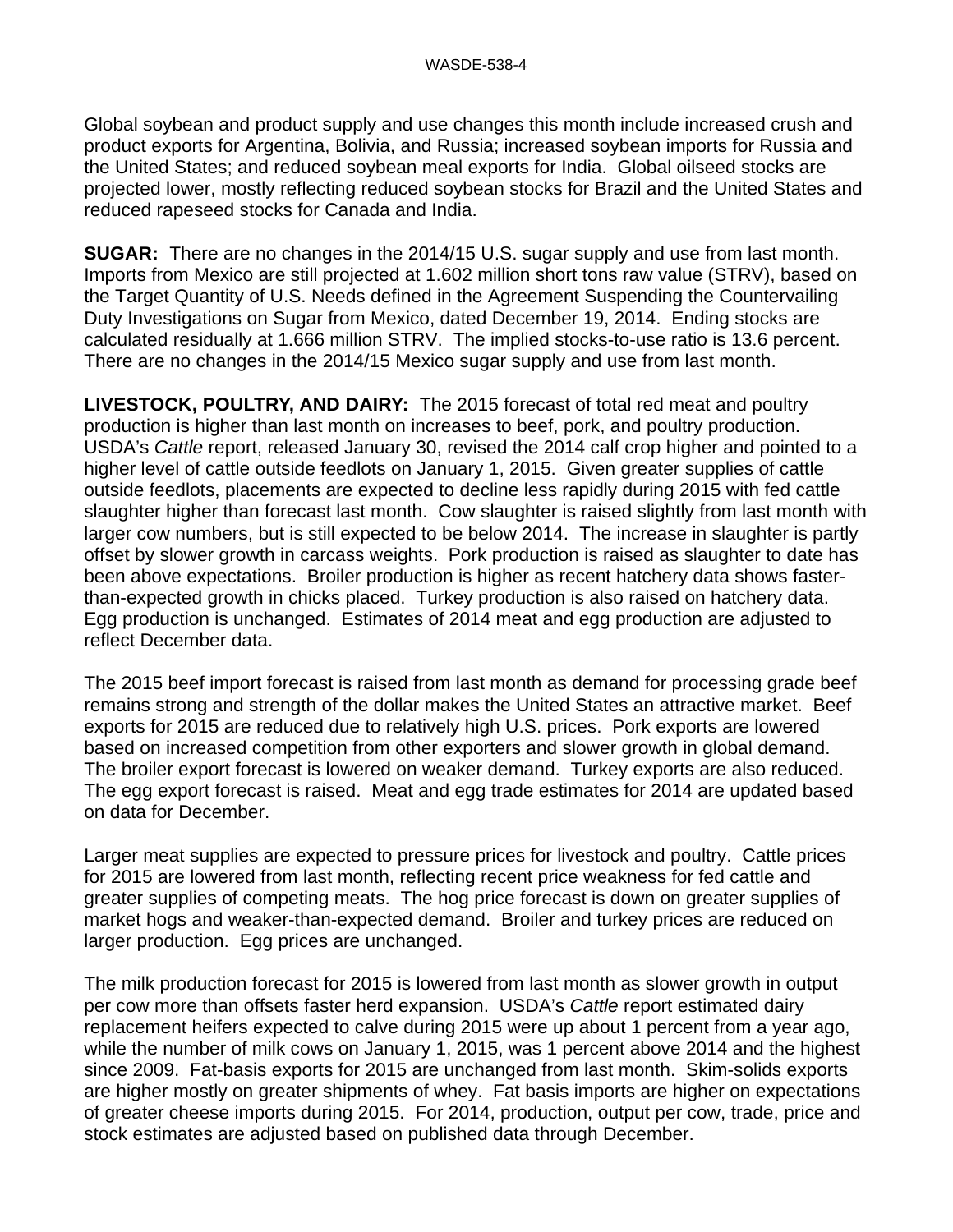Product price forecasts for butter and whey are higher, supported by strong demand and price strength to date. The nonfat dry milk (NDM) price is lower as strong competition in export markets is expected to persist during the first half of 2015. The cheese price is unchanged, but the range is narrowed. The Class III price is raised on higher whey prices. The Class IV price is down as a lower NDM price more than offsets a higher butter price. The all milk price is lowered to \$17.40 to \$18.10 per cwt.

**COTTON:** The 2014/15 U.S. cotton estimates show lower domestic mill use and higher exports compared with last month. Estimates of production and total supply are unchanged. A reduction of 150,000 bales in domestic mill use to 3.65 million bales reflects slower-thanexpected consumption through December. U.S. exports are raised 700,000 bales to 10.7 million based on remarkably heavy sales of about 2.0 million bales for the past 4 weeks, due to strong foreign mill demand for medium- and high-grade cotton. This level of exports would account for 31 percent of world trade, the highest U.S. share in four seasons. Forecast ending stocks of 4.2 million bales are reduced 0.5 million from last month. The expected marketing year average price received by producers of 61 cents is lowered 0.5 cents per pound at the midpoint and on both ends of the range.

A combination of slightly higher production and sharply lower consumption is raising projected world ending stocks by 1.2 million bales this month. Production is raised primarily in Pakistan, reflecting the latest ginning arrival data. Consumption is reduced mainly in China and the United States, but is raised for Vietnam and Indonesia. The available data continue to indicate a sluggish world consumption response to lower cotton prices, mainly because prices of manmade fibers have also fallen. World trade is raised slightly, owing to a 300,000-bale increase in forecast imports by China. Exports are raised for the United States and Pakistan, partially offset by a decrease for India. World ending stocks are now projected to reach nearly 110 million bales.

Approved by the Secretary of Agriculture and the Acting Chairperson of the World Agricultural Outlook Board, David Stallings, (202) 720-6030. This report was prepared by the Interagency Commodity Estimates Committees.

APPROVED BY:

Lut Chemosen

 ROBERT C. JOHANSSON SECRETARY OF AGRICULTURE DESIGNATE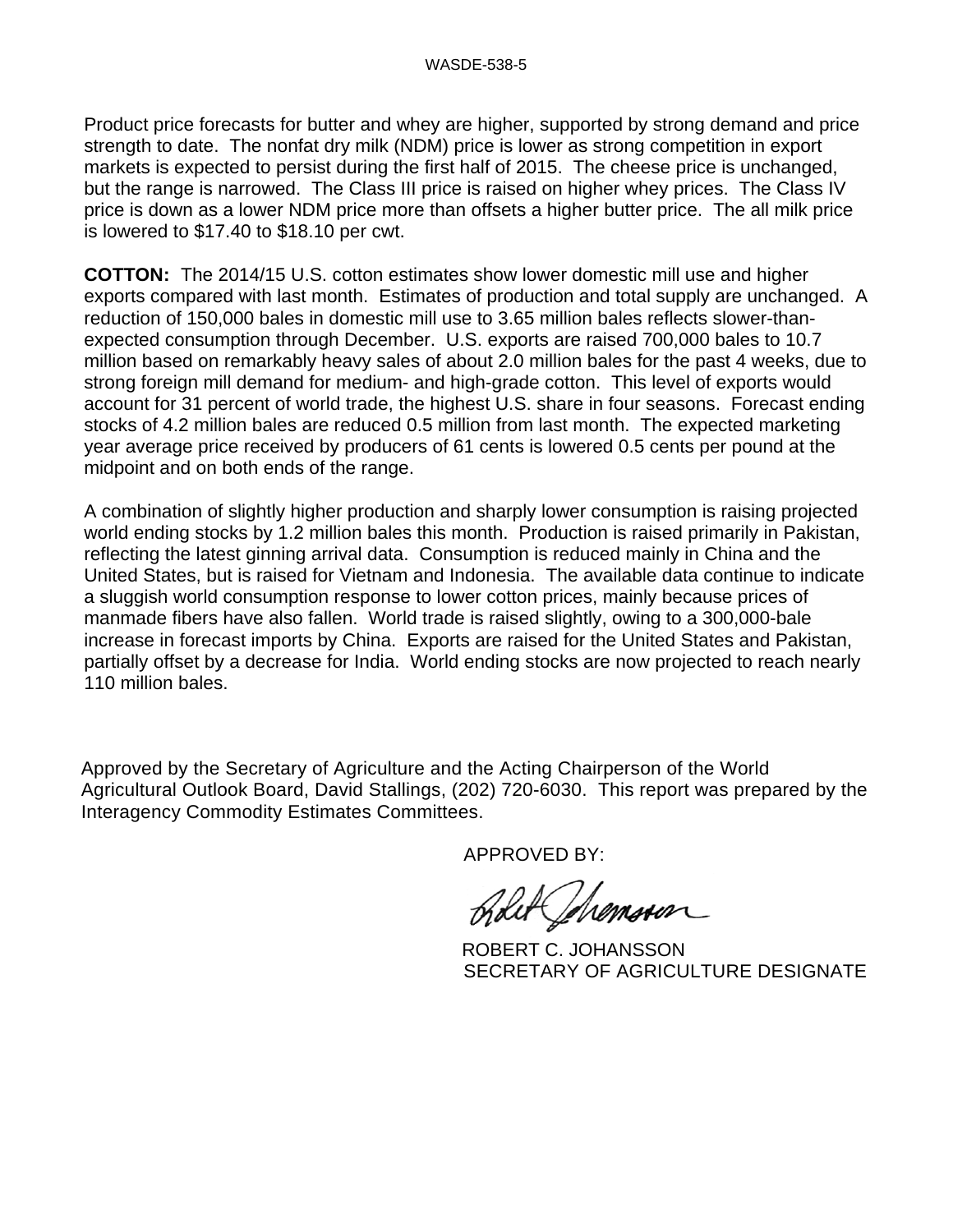## **INTERAGENCY COMMODITY ESTIMATES COMMITTEES**



*Note: The World Agricultural Outlook Board reviews and approves the World Agricultural Supply and Demand Estimates (WASDE) report. The Board's analysts chair the Interagency Commodity Estimates Committees (ICECs) that prepare the monthly report.* 

**Wheat:** Jerry Norton, ICEC Chair, WAOB, *E-mail*: jnorton@oce.usda.gov Gary Vocke, ERS; Teresa McKeivier, FAS; Tom Tice, FSA.

**Rice:** Andrew C. Aaronson, ICEC Chair, WAOB, *E-mail*: aaaronson@oce.usda.gov Nathan Childs, ERS; Yoonhee Macke, FAS; Mark Simone, FSA.

**Feed Grains:** Jerry Norton, ICEC Chair, WAOB, *E-mail*: jnorton@oce.usda.gov Thomas Capehart, ERS; Richard O'Meara, FAS; Pete Riley, FSA.

**Oilseeds:** Keith Menzie, ICEC Chair, WAOB, *E-mail*: kmenzie@oce.usda.gov Mark Ash, ERS; Bill George, FAS; Philip Sronce, FSA.

**Cotton:** Carol Skelly, ICEC Chair, WAOB, *E-mail*: cskelly@oce.usda.gov Darryl Earnest, AMS; Leslie Meyer, ERS; James Johnson, FAS; Scott Sanford, FSA.

**Sugar:** Stephen Haley, ICEC Chair, WAOB, *E-mail*: shaley@oce.usda.gov Michael McConnell, ERS; Ron Lord, FAS; Barbara Fecso, FSA.

**Meat Animals:** Shayle Shagam, ICEC Chair, WAOB, *E-mail*: sshagam@oce.usda.gov Sherry Wise, AMS; Kenneth Mathews, ERS; Claire Mezoughem, FAS; Dale Leuck, FSA.

**Poultry:** Shayle Shagam, ICEC Chair, WAOB, *E-mail*: sshagam@oce.usda.gov Larry Haller, AMS; David Harvey, ERS; Joanna Hitchner, FAS; Milton Madison, FSA.

**Dairy:** Shayle Shagam, ICEC Chair, WAOB, *E-mail*: sshagam@oce.usda.gov Uthra Raghunathan, AMS; Jerry Cessna, ERS; Paul Kiendl, FAS; Milton Madison, FSA.

**In 2015, the** *WASDE* **report will be released on Jan. 12, Feb. 10, Mar. 10, Apr. 9, May 12, Jun. 10, Jul. 10, Aug. 12, Sep. 11, Oct. 9, Nov. 10, Dec. 9.**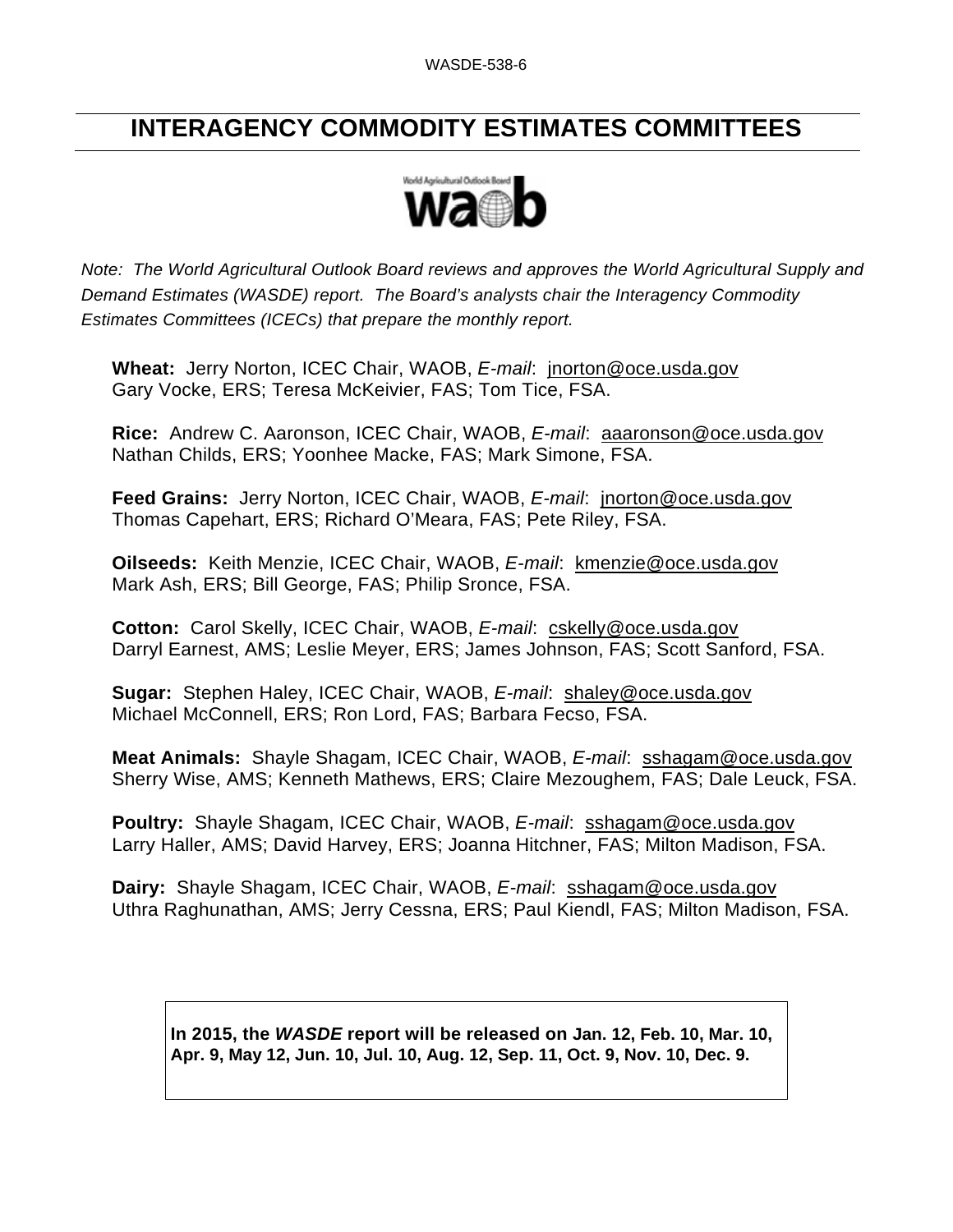## TABLE OF CONTENTS

#### Page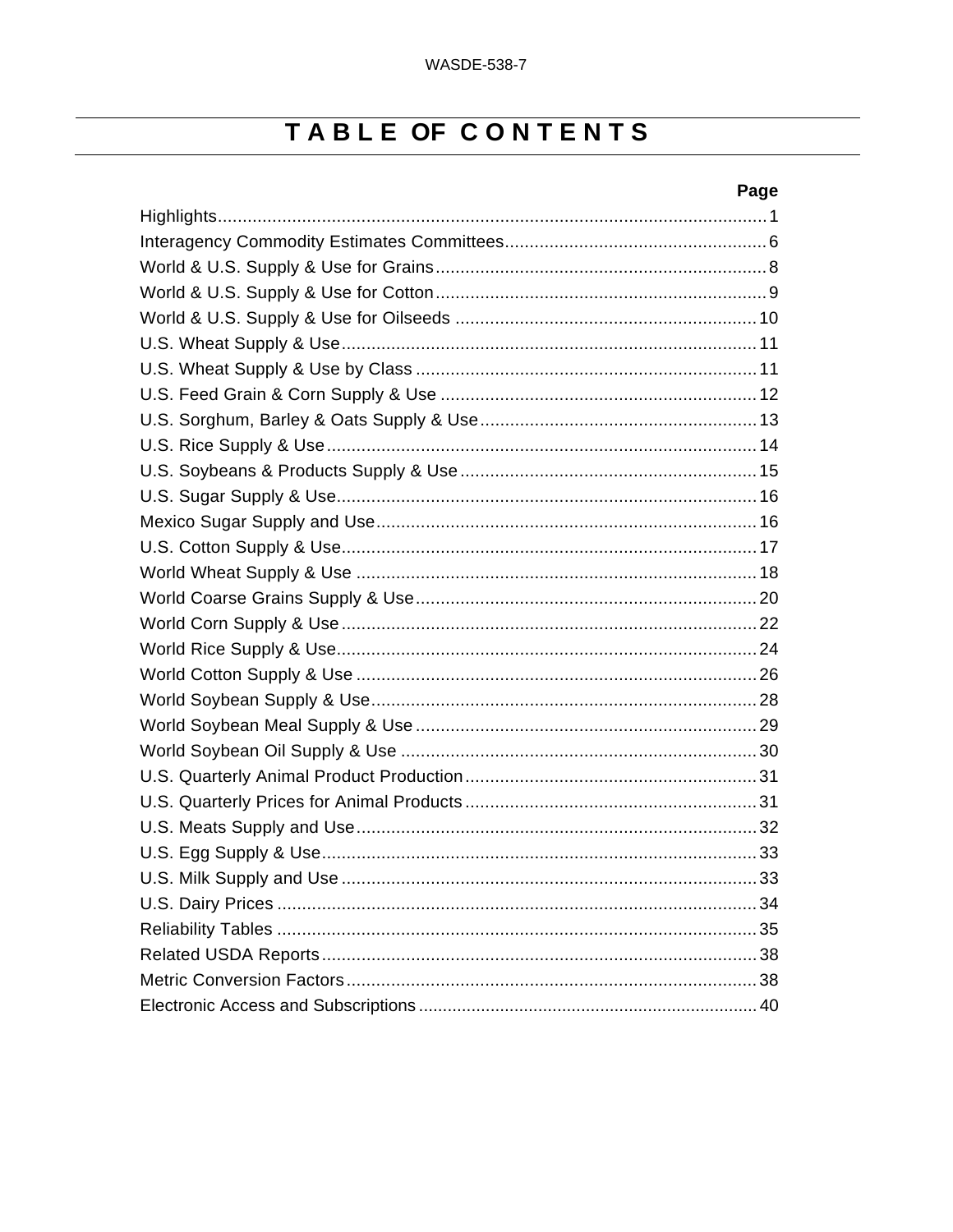| World                |                     |     |         | Total   |          | Total    | Ending |
|----------------------|---------------------|-----|---------|---------|----------|----------|--------|
|                      |                     |     | Output  | Supply  | Trade 2/ | Use $3/$ | Stocks |
|                      |                     |     |         |         |          |          |        |
| Total Grains 4/      | 2012/13             |     | 2266.81 | 2739.03 | 299.49   | 2284.26  | 454.77 |
|                      | 2013/14 (Est.)      |     | 2473.08 | 2927.86 | 371.67   | 2423.01  | 504.85 |
|                      | 2014/15 (Proj.) Jan |     | 2471.19 | 2972.65 | 349.84   | 2453.76  | 518.90 |
|                      |                     | Feb | 2475.08 | 2979.93 | 354.54   | 2459.81  | 520.12 |
| Wheat                | 2012/13             |     | 658.54  | 855.38  | 137.36   | 679.89   | 175.49 |
|                      | 2013/14 (Est.)      |     | 716.14  | 891.63  | 165.81   | 704.17   | 187.46 |
|                      | 2014/15 (Proj.) Jan |     | 723.38  | 909.18  | 159.19   | 713.19   | 196.00 |
|                      |                     | Feb | 725.03  | 912.49  | 160.11   | 714.65   | 197.85 |
| Coarse Grains 5/     | 2012/13             |     | 1136.27 | 1304.82 | 122.88   | 1135.74  | 169.09 |
|                      | 2013/14 (Est.)      |     | 1279.87 | 1448.95 | 163.80   | 1238.36  | 210.60 |
|                      | 2014/15 (Proj.) Jan |     | 1272.34 | 1481.14 | 148.07   | 1257.24  | 223.90 |
|                      |                     | Feb | 1275.49 | 1486.09 | 152.26   | 1262.03  | 224.06 |
| Rice, milled         | 2012/13             |     | 472.00  | 578.83  | 39.25    | 468.63   | 110.20 |
|                      | 2013/14 (Est.)      |     | 477.08  | 587.28  | 42.07    | 480.48   | 106.79 |
|                      | 2014/15 (Proj.) Jan |     | 475.47  | 582.33  | 42.57    | 483.33   | 99.00  |
|                      |                     | Feb | 474.56  | 581.35  | 42.17    | 483.13   | 98.22  |
| <b>United States</b> |                     |     |         |         |          |          |        |
| Total Grains 4/      | 2012/13             |     | 352.96  | 412.94  | 51.63    | 317.09   | 44.23  |
|                      | 2013/14 (Est.)      |     | 431.31  | 484.09  | 89.42    | 343.27   | 51.40  |
|                      | 2014/15 (Proj.)     | Jan | 439.32  | 499.68  | 80.03    | 348.90   | 70.74  |
|                      |                     | Feb | 439.32  | 498.95  | 80.11    | 349.43   | 69.41  |
| Wheat                | 2012/13             |     | 61.30   | 84.85   | 27.54    | 37.77    | 19.54  |
|                      | 2013/14 (Est.)      |     | 58.11   | 82.23   | 32.01    | 34.15    | 16.07  |
|                      | 2014/15 (Proj.)     | Jan | 55.13   | 76.09   | 25.17    | 32.22    | 18.70  |
|                      |                     | Feb | 55.13   | 75.55   | 24.49    | 32.22    | 18.83  |
| Coarse Grains 5/     | 2012/13             |     | 285.31  | 319.77  | 20.70    | 275.54   | 23.53  |
|                      | 2013/14 (Est.)      |     | 367.09  | 393.85  | 54.42    | 305.11   | 34.31  |
|                      | 2014/15 (Proj.) Jan |     | 377.12  | 414.79  | 51.56    | 312.49   | 50.74  |
|                      |                     | Feb | 377.12  | 414.58  | 52.33    | 313.01   | 49.24  |
| Rice, milled         | 2012/13             |     | 6.35    | 8.32    | 3.39     | 3.78     | 1.16   |
|                      | 2013/14 (Est.)      |     | 6.12    | 8.01    | 2.99     | 4.00     | 1.03   |
|                      | 2014/15 (Proj.)     | Jan | 7.07    | 8.79    | 3.29     | 4.19     | 1.31   |
|                      |                     | Feb | 7.07    | 8.82    | 3.29     | 4.19     | 1.34   |
|                      |                     |     |         |         |          |          |        |

#### **World and U.S Supply and Use for Grains 1/ Million Metric Tons**

1/ Aggregate of local marketing years. 2/ Based on export estimate. See individual commodity tables for treatment of export/import imbalances. 3/ Total use for the United States is equal to domestic consumption only (excludes exports). 4/ Wheat, coarse grains, and milled rice. 5/ Corn, sorghum, barley, oats, rye, millet, and mixed grains (for U.S. excludes millet and mixed grains).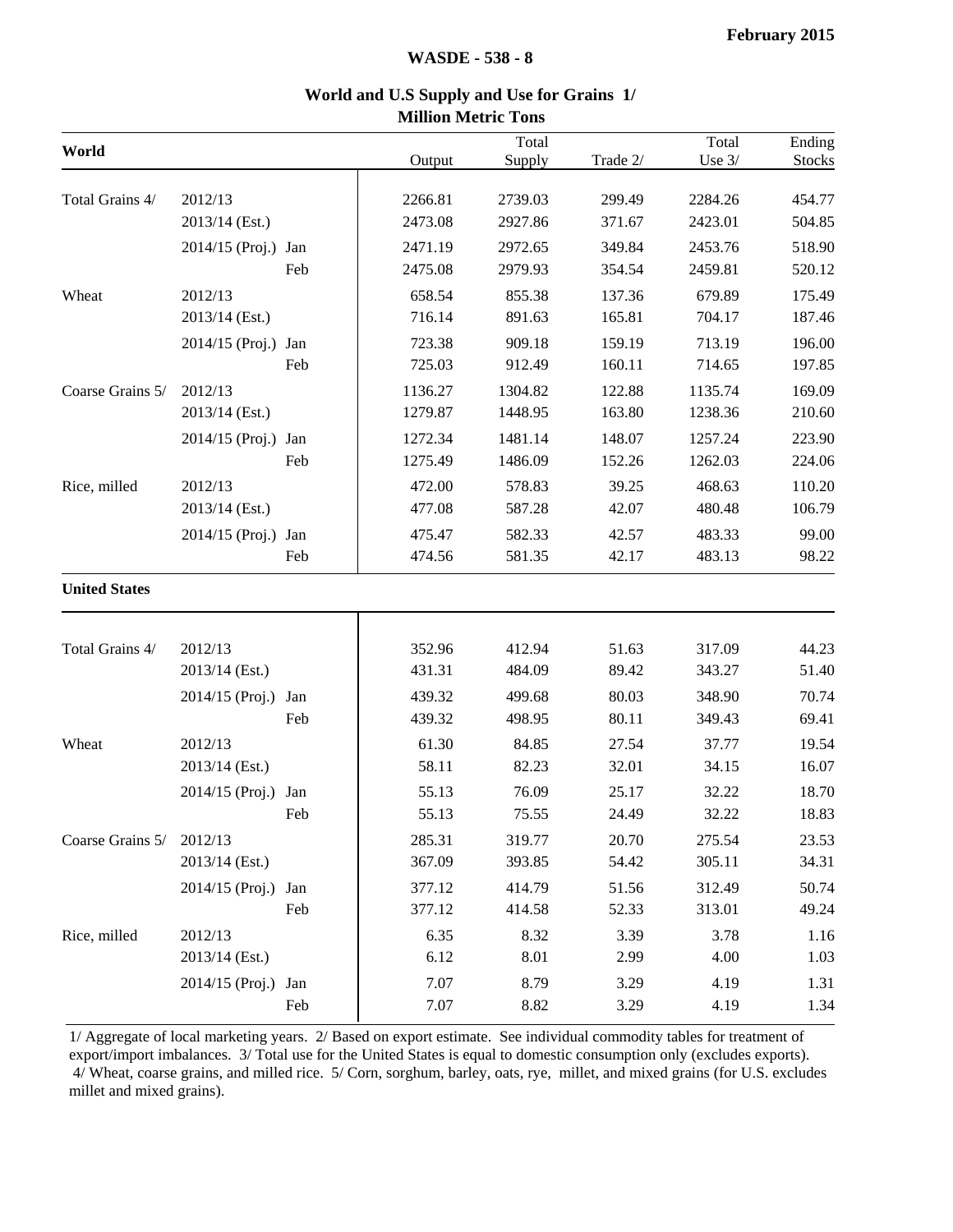|                  |                     |     | <b>MUNIQUE IMENTIC TONS</b> |          |          |          |               |
|------------------|---------------------|-----|-----------------------------|----------|----------|----------|---------------|
|                  |                     |     |                             | Total    |          | Total    | Ending        |
| Foreign 3/       |                     |     | Output                      | Supply   | Trade 2/ | Use      | <b>Stocks</b> |
| Total Grains 4/  | 2012/13             |     | 1,913.85                    | 2,326.09 | 247.86   | 1,967.17 | 410.55        |
|                  | 2013/14 (Est.)      |     | 2,041.77                    | 2,443.77 | 282.25   | 2,079.74 | 453.45        |
|                  | 2014/15 (Proj.) Jan |     | 2,031.87                    | 2,472.98 | 269.81   | 2,104.86 | 448.15        |
|                  |                     | Feb | 2,035.76                    | 2,480.98 | 274.43   | 2,110.38 | 450.71        |
| Wheat            | 2012/13             |     | 597.24                      | 770.53   | 109.82   | 642.12   | 155.96        |
|                  | 2013/14 (Est.)      |     | 658.03                      | 809.40   | 133.79   | 670.02   | 171.40        |
|                  | 2014/15 (Proj.) Jan |     | 668.26                      | 833.09   | 134.02   | 680.96   | 177.30        |
|                  |                     | Feb | 669.91                      | 836.95   | 135.62   | 682.43   | 179.01        |
| Coarse Grains 5/ | 2012/13             |     | 850.96                      | 985.05   | 102.17   | 860.20   | 145.55        |
|                  | 2013/14 (Est.)      |     | 912.78                      | 1,055.10 | 109.38   | 933.24   | 176.28        |
|                  | 2014/15 (Proj.) Jan |     | 895.22                      | 1,066.35 | 96.51    | 944.75   | 173.16        |
|                  |                     | Feb | 898.37                      | 1,071.51 | 99.94    | 949.01   | 174.83        |
| Rice, milled     | 2012/13             |     | 465.65                      | 570.51   | 35.87    | 464.85   | 109.04        |
|                  | 2013/14 (Est.)      |     | 470.96                      | 579.27   | 39.08    | 476.49   | 105.77        |
|                  | 2014/15 (Proj.) Jan |     | 468.40                      | 573.54   | 39.28    | 479.14   | 97.69         |
|                  |                     | Feb | 467.49                      | 572.52   | 38.88    | 478.94   | 96.88         |

#### **World and U.S. Supply and Use for Grains, Continued 1/ Million Metric Tons**

1/ Aggregate of local marketing years. 2/ Based on export estimate. See individual commodity tables for treatment of export/import imbalances. 3/ Total foreign is equal to world minus United States. 4/ Wheat, coarse grains, and milled rice. 5/ Corn, sorghum, barley, oats, rye, millet, and mixed grains.

|                      |                       | whindu <del>T</del> ov-ID. Daics |        |          |          |               |
|----------------------|-----------------------|----------------------------------|--------|----------|----------|---------------|
|                      |                       |                                  | Total  |          | Total    | Ending        |
|                      |                       | Output                           | Supply | Trade 2/ | Use $3/$ | <b>Stocks</b> |
| World                | 2012/13               | 123.58                           | 197.39 | 46.76    | 107.78   | 89.97         |
|                      | $2013/14$ (Est.)      | 120.44                           | 210.41 | 40.73    | 109.10   | 101.66        |
|                      | 2014/15 (Proj.) Jan   | 119.17                           | 220.83 | 33.99    | 112.24   | 108.64        |
|                      | Feb                   | 119.37                           | 221.04 | 34.24    | 111.25   | 109.84        |
| <b>United States</b> | 2012/13               | 17.31                            | 20.67  | 13.03    | 3.50     | 3.80          |
|                      | $2013/14$ (Est.)      | 12.91                            | 16.72  | 10.53    | 3.55     | 2.45          |
|                      | 2014/15 (Proj.) Jan   | 16.08                            | 18.54  | 10.00    | 3.80     | 4.70          |
|                      | Feb                   | 16.08                            | 18.54  | 10.70    | 3.65     | 4.20          |
| Foreign 4/           | 2012/13               | 106.27                           | 176.72 | 33.74    | 104.28   | 86.17         |
|                      | $2013/14$ (Est.)      | 107.53                           | 193.69 | 30.20    | 105.55   | 99.21         |
|                      | $2014/15$ (Proj.) Jan | 103.08                           | 202.29 | 23.99    | 108.44   | 103.94        |
|                      | Feb                   | 103.29                           | 202.49 | 23.54    | 107.60   | 105.64        |
|                      |                       |                                  |        |          |          |               |

#### **World and U.S. Supply and Use for Cotton 1/ Million 480-lb. Bales**

1/ Marketing year beginning August 1. 2/ Based on export estimate. 3/ Includes mill use only. 4/ Total Foreign is equal to world minus United States. See global cotton tables for treatment of export/import imbalances.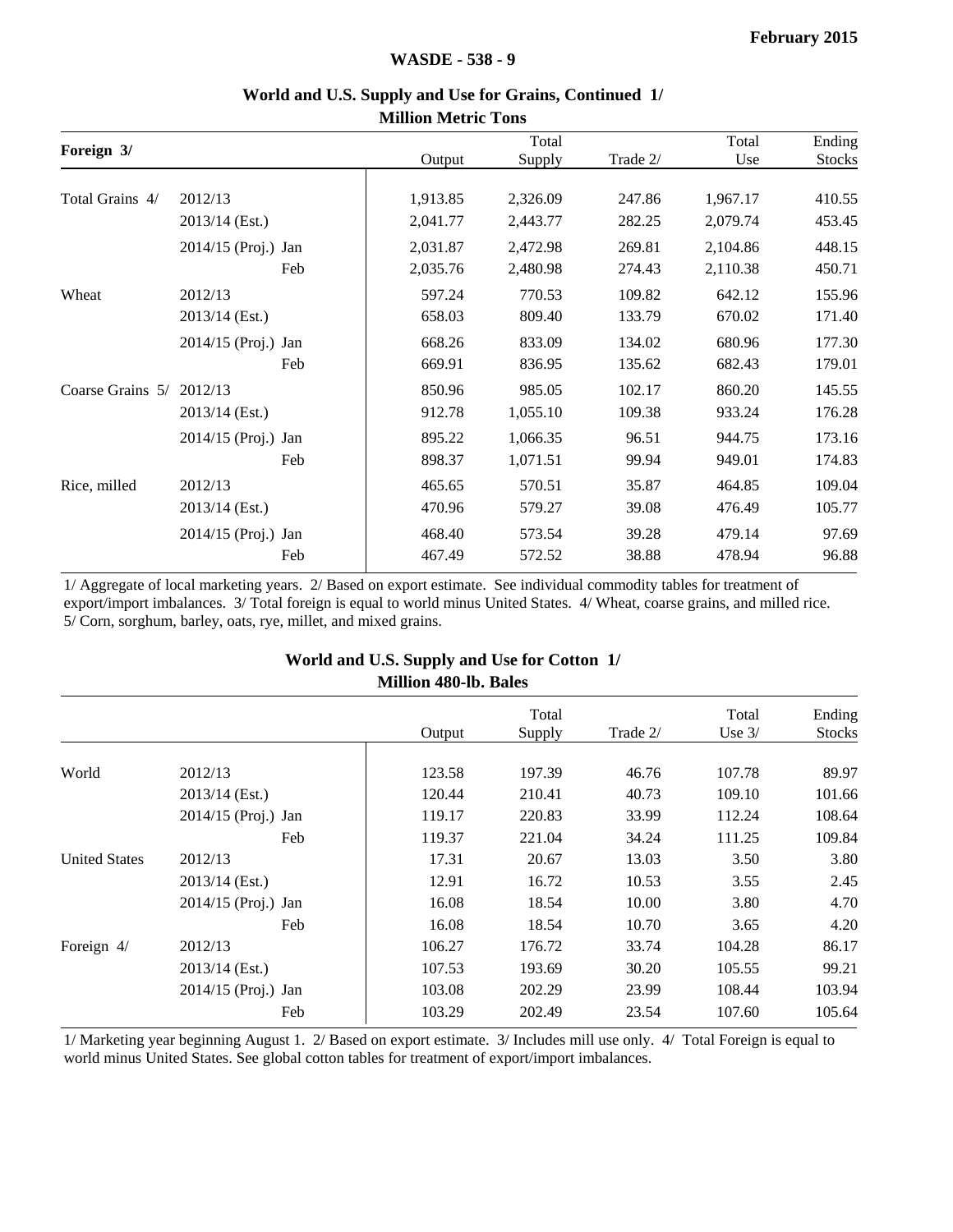#### **World and U.S. Supply and Use for Oilseeds 1/ (Million Metric Tons)**

| World                  |                 |     |        | Total  |        | Total    | $\overline{\text{E}}$ nding |
|------------------------|-----------------|-----|--------|--------|--------|----------|-----------------------------|
|                        |                 |     | Output | Supply | Trade  | Use $2/$ | <b>Stocks</b>               |
| Oilseeds               | 2012/13         |     | 475.80 | 543.36 | 118.15 | 396.96   | 69.44                       |
|                        | 2013/14 (Est.)  |     | 504.28 | 573.72 | 133.75 | 418.28   | 80.47                       |
|                        | 2014/15 (Proj.) | Jan | 532.37 | 612.74 | 135.72 | 431.03   | 104.69                      |
|                        |                 | Feb | 532.15 | 612.61 | 136.48 | 432.14   | 103.16                      |
| Oilmeals               | 2012/13         |     | 268.67 | 281.16 | 78.19  | 264.39   | 11.31                       |
|                        | 2013/14 (Est.)  |     | 281.68 | 292.98 | 82.01  | 277.10   | 12.60                       |
|                        | 2014/15 (Proj.) | Jan | 292.58 | 305.02 | 85.23  | 287.63   | 13.00                       |
|                        |                 | Feb | 293.61 | 306.21 | 86.25  | 289.28   | 12.79                       |
|                        |                 |     | 161.12 | 179.06 | 68.54  |          |                             |
| Vegetable Oils 2012/13 |                 |     |        | 188.42 |        | 157.55   | 17.58                       |
|                        | 2013/14 (Est.)  |     | 170.85 |        | 69.55  | 165.67   | 18.10                       |
|                        | 2014/15 (Proj.) | Jan | 176.06 | 194.33 | 70.90  | 173.53   | 18.09                       |
|                        |                 | Feb | 175.69 | 193.79 | 71.08  | 173.39   | 17.61                       |
| <b>United States</b>   |                 |     |        |        |        |          |                             |
| Oilseeds               | 2012/13         |     | 93.32  | 100.70 | 36.87  | 50.23    | 5.76                        |
|                        | 2013/14 (Est.)  |     | 99.02  | 107.95 | 45.79  | 51.47    | 3.95                        |
|                        | 2014/15 (Proj.) | Jan | 117.34 | 122.74 | 49.20  | 53.17    | 12.71                       |
|                        |                 | Feb | 117.34 | 122.99 | 49.72  | 53.19    | 12.03                       |
| Oilmeals               | 2012/13         |     | 38.69  | 42.42  | 10.49  | 31.61    | 0.31                        |
|                        | 2013/14 (Est.)  |     | 39.40  | 43.46  | 10.75  | 32.41    | 0.29                        |
|                        | 2014/15 (Proj.) | Jan | 41.56  | 45.52  | 11.90  | 33.29    | 0.34                        |
|                        |                 | Feb | 41.65  | 45.54  | 11.90  | 33.31    | 0.34                        |
| Vegetable Oils 2012/13 |                 |     | 10.23  | 15.57  | 1.39   | 13.03    | 1.16                        |
|                        | 2013/14 (Est.)  |     | 10.44  | 15.62  | 1.12   | 13.53    | 0.98                        |
|                        | 2014/15 (Proj.) | Jan | 10.73  | 15.83  | 1.30   | 13.49    | 1.04                        |
|                        |                 | Feb | 10.68  | 15.87  | 1.20   | 13.55    | 1.12                        |
|                        |                 |     |        |        |        |          |                             |
| Foreign 3/             |                 |     |        |        |        |          |                             |
| Oilseeds               | 2012/13         |     | 382.48 | 442.66 | 81.27  | 346.73   | 63.68                       |
|                        | 2013/14 (Est.)  |     | 405.26 | 465.77 | 87.96  | 366.81   | 76.51                       |
|                        | 2014/15 (Proj.) | Jan | 415.02 | 489.99 | 86.52  | 377.85   | 91.98                       |
|                        |                 | Feb | 414.80 | 489.62 | 86.76  | 378.94   | 91.13                       |
| Oilmeals               | 2012/13         |     | 229.99 | 238.75 | 67.70  | 232.78   | 10.99                       |
|                        | 2013/14 (Est.)  |     | 242.27 | 249.52 | 71.26  | 244.69   | 12.31                       |
|                        | 2014/15 (Proj.) | Jan | 251.02 | 259.50 | 73.33  | 254.35   | 12.66                       |
|                        |                 | Feb | 251.96 | 260.67 | 74.35  | 255.97   | 12.46                       |
| Vegetable Oils 2012/13 |                 |     | 150.89 | 163.48 | 67.15  | 144.52   | 16.42                       |
|                        | 2013/14 (Est.)  |     | 160.41 | 172.81 | 68.44  | 152.15   | 17.13                       |
|                        | 2014/15 (Proj.) | Jan | 165.33 | 178.50 | 69.59  | 160.05   | 17.05                       |
|                        |                 |     |        |        |        |          |                             |
|                        |                 | Feb | 165.01 | 177.92 | 69.88  | 159.84   | 16.49                       |

1/ Aggregate of local marketing years with Brazil and Argentina on an Oct.-Sept. year. 2/ Crush only for oilseeds. 3/ Total Foreign is equal to World minus United States.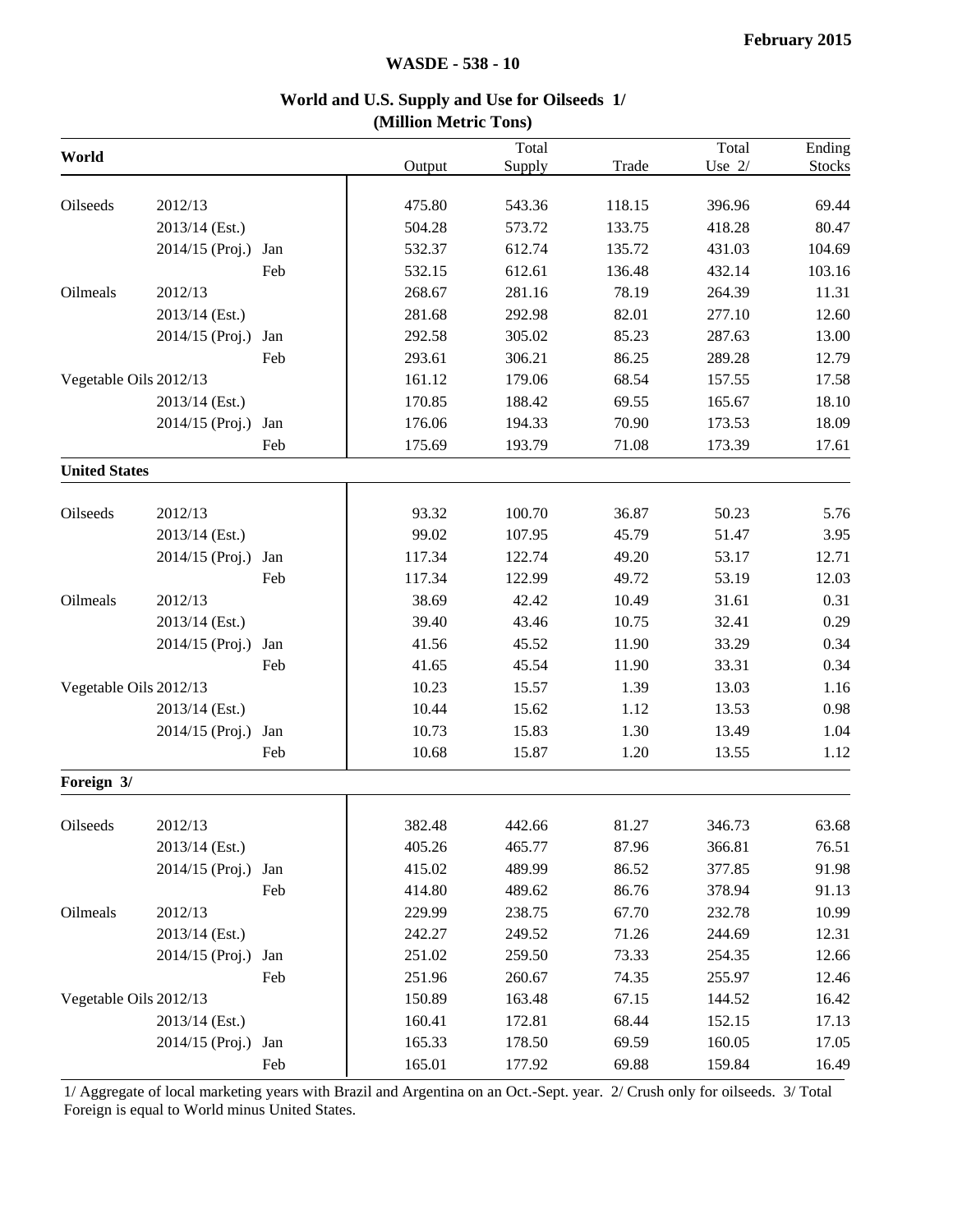|                            | 2012/13  | 2013/14 Est. | 2014/15 Proj.          | 2014/15 Proj.  |
|----------------------------|----------|--------------|------------------------|----------------|
|                            |          |              | Jan                    | Feb            |
|                            |          |              | <b>Million Acres</b>   |                |
| Area Planted               | 55.3     | 56.2         | 56.8                   | 56.8           |
| Area Harvested             | 48.8     | 45.3         | 46.4                   | 46.4           |
|                            |          |              | <b>Bushels</b>         |                |
| Yield per Harvested Acre   | 46.2     | 47.1         | 43.7                   | 43.7           |
|                            |          |              | <b>Million Bushels</b> |                |
| <b>Beginning Stocks</b>    | 743      | 718          | 590                    | 590            |
| Production                 | 2,252    | 2,135        | 2,026                  | 2,026          |
| <b>Imports</b>             | 123      | 169          | 180                    | 160            |
| Supply, Total              | 3,118    | 3,021        | 2,796                  | 2,776          |
| Food                       | 945      | 952          | 960                    | 960            |
| Seed                       | 73       | 77           | 74                     | 74             |
| Feed and Residual          | 370      | 226          | 150                    | 150            |
| Domestic, Total            | 1,388    | 1,255        | 1,184                  | 1,184          |
| <b>Exports</b>             | 1,012    | 1,176        | 925                    | 900            |
| Use, Total                 | 2,400    | 2,431        | 2,109                  | 2,084          |
| <b>Ending Stocks</b>       | 718      | 590          | 687                    | 692            |
| <b>CCC</b> Inventory       | $\theta$ | $\theta$     | $\theta$               | $\overline{0}$ |
| Free Stocks                | 718      | 590          | 687                    | 692            |
| <b>Outstanding Loans</b>   | 8        | 8            | 45                     | 45             |
| Avg. Farm Price (\$/bu) 2/ | 7.77     | 6.87         | $5.90 - 6.30$          | $5.85 - 6.15$  |

#### **U.S. Wheat Supply and Use 1/**

## **U.S. Wheat by Class: Supply and Use**

| <b>Year beginning June 1</b>                |     | Hard Red<br>Winter | Hard Red<br>Spring | Soft Red<br>Winter | White          | Durum | Total |
|---------------------------------------------|-----|--------------------|--------------------|--------------------|----------------|-------|-------|
|                                             |     |                    |                    | Million            | <b>Bushels</b> |       |       |
| $2013/14$ (Est.)<br><b>Beginning Stocks</b> |     | 343                | 165                | 124                | 63             | 23    | 718   |
| Production                                  |     | 747                | 491                | 568                | 271            | 58    | 2,135 |
| Supply, Total 3/                            |     | 1,109              | 733                | 713                | 341            | 125   | 3,021 |
| Domestic Use                                |     | 426                | 318                | 318                | 120            | 73    | 1,255 |
| <b>Exports</b>                              |     | 446                | 246                | 283                | 171            | 31    | 1,176 |
| Use, Total                                  |     | 872                | 564                | 600                | 291            | 103   | 2,431 |
| Ending Stocks, Total                        |     | 237                | 169                | 113                | 50             | 22    | 590   |
| 2014/15 (Proj.) Beginning Stocks            |     | 237                | 169                | 113                | 50             | 22    | 590   |
| Production                                  |     | 738                | 556                | 455                | 224            | 53    | 2,026 |
| Supply, Total 3/                            |     | 986                | 795                | 583                | 283            | 130   | 2,776 |
| Domestic Use                                |     | 433                | 310                | 258                | 100            | 83    | 1,184 |
| <b>Exports</b>                              |     | 285                | 295                | 145                | 150            | 25    | 900   |
| Use, Total                                  |     | 718                | 605                | 403                | 250            | 108   | 2,084 |
| Ending Stocks, Total                        | Feb | 268                | 190                | 180                | 33             | 22    | 692   |
|                                             | Jan | 253                | 210                | 170                | 33             | 22    | 687   |

 Note: Totals may not add due to rounding. 1/ Marketing year beginning June 1. 2/ Marketing-year weighted average price received by farmers. 3/ Includes imports.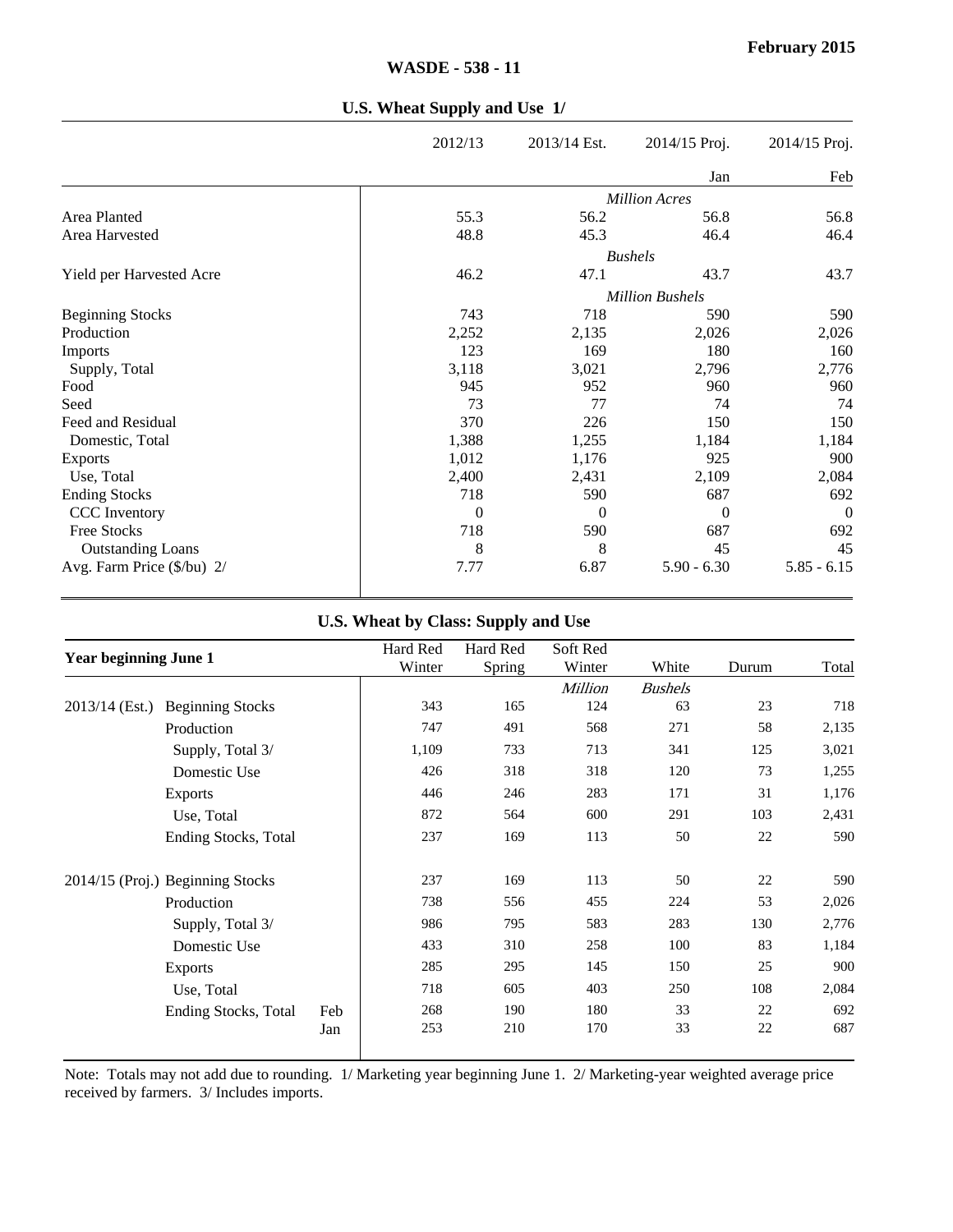|                          | 2012/13 | 2013/14 Est. | 2014/15 Proj.              | 2014/15 Proj.   |
|--------------------------|---------|--------------|----------------------------|-----------------|
| <b>FEED GRAINS</b>       |         |              | Jan                        | Feb             |
|                          |         |              | <b>Million Acres</b>       |                 |
| Area Planted             | 109.9   | 109.9        | 103.4                      | 103.4           |
| Area Harvested           | 96.6    | 98.1         | 93.0                       | 93.0            |
|                          |         |              | <b>Metric Tons</b>         |                 |
| Yield per Harvested Acre | 2.95    | 3.74         | 4.05                       | 4.05            |
|                          |         |              | <b>Million Metric Tons</b> |                 |
| <b>Beginning Stocks</b>  | 27.8    | 23.5         | 34.3                       | 34.3            |
| Production               | 285.1   | 366.9        | 376.9                      | 376.9           |
| Imports                  | 6.4     | 3.0          | 3.1                        | 2.9             |
| Supply, Total            | 319.4   | 393.4        | 414.4                      | 414.2           |
| Feed and Residual        | 115.1   | 133.3        | 139.6                      | 138.6           |
| Food Seed & Industrial   | 160.1   | 171.4        | 172.5                      | 174.0           |
| Domestic, Total          | 275.2   | 304.7        | 312.1                      | 312.6           |
| <b>Exports</b>           | 20.7    | 54.4         | 51.6                       | 52.3            |
| Use, Total               | 295.8   | 359.1        | 363.6                      | 364.9           |
| <b>Ending Stocks</b>     | 23.5    | 34.3         | 50.7                       | 49.2            |
| <b>CCC</b> Inventory     | 0.0     | 0.0          | 0.0                        | 0.0             |
| Free Stocks              | 23.5    | 34.3         | 50.7                       | 49.2            |
| <b>Outstanding Loans</b> | 0.8     | 2.0          | 5.9                        | 5.9             |
| <b>CORN</b>              |         |              |                            |                 |
|                          |         |              | <b>Million Acres</b>       |                 |
| Area Planted             | 072     | $05\lambda$  | $\Omega$ $\sim$            | 00 <sub>6</sub> |

| <b>CORN</b>                |                      |                |                        |               |  |  |
|----------------------------|----------------------|----------------|------------------------|---------------|--|--|
|                            | <b>Million Acres</b> |                |                        |               |  |  |
| Area Planted               | 97.3                 | 95.4           | 90.6                   | 90.6          |  |  |
| Area Harvested             | 87.4                 | 87.5           | 83.1                   | 83.1          |  |  |
|                            |                      | <b>Bushels</b> |                        |               |  |  |
| Yield per Harvested Acre   | 123.1                | 158.1          | 171.0                  | 171.0         |  |  |
|                            |                      |                | <b>Million Bushels</b> |               |  |  |
| <b>Beginning Stocks</b>    | 989                  | 821            | 1,232                  | 1,232         |  |  |
| Production                 | 10,755               | 13,829         | 14,216                 | 14,216        |  |  |
| <b>Imports</b>             | 160                  | 36             | 25                     | 25            |  |  |
| Supply, Total              | 11,904               | 14,686         | 15,472                 | 15,472        |  |  |
| Feed and Residual          | 4,315                | 5,036          | 5,275                  | 5,250         |  |  |
| Food, Seed & Industrial 2/ | 6,038                | 6,501          | 6,570                  | 6,645         |  |  |
| Ethanol & by-products 3/   | 4,641                | 5,134          | 5,175                  | 5,250         |  |  |
| Domestic, Total            | 10,353               | 11,537         | 11,845                 | 11,895        |  |  |
| <b>Exports</b>             | 730                  | 1,917          | 1,750                  | 1,750         |  |  |
| Use, Total                 | 11,083               | 13,454         | 13,595                 | 13,645        |  |  |
| <b>Ending Stocks</b>       | 821                  | 1,232          | 1,877                  | 1,827         |  |  |
| CCC Inventory              | $\Omega$             | $\theta$       | $\theta$               | $\Omega$      |  |  |
| Free Stocks                | 821                  | 1,232          | 1,877                  | 1,827         |  |  |
| <b>Outstanding Loans</b>   | 32                   | 76             | 230                    | 230           |  |  |
| Avg. Farm Price (\$/bu) 4/ | 6.89                 | 4.46           | $3.35 - 3.95$          | $3.40 - 3.90$ |  |  |

Note: Totals may not add due to rounding. 1/ Marketing year beginning September 1 for corn and sorghum; June 1 for barley and oats. 2/ For a breakout of FSI corn uses, see Feed Outlook table 5 or access the data on the Web through the Feed Grains Database at www.ers.usda.gov/data-products/feed-grains-database.aspx. 3/ Corn processed in ethanol plants to produce ethanol and by-products including distillers' grains, corn gluten feed, corn gluten meal, and corn oil. 4/ Marketingyear weighted average price received by farmers.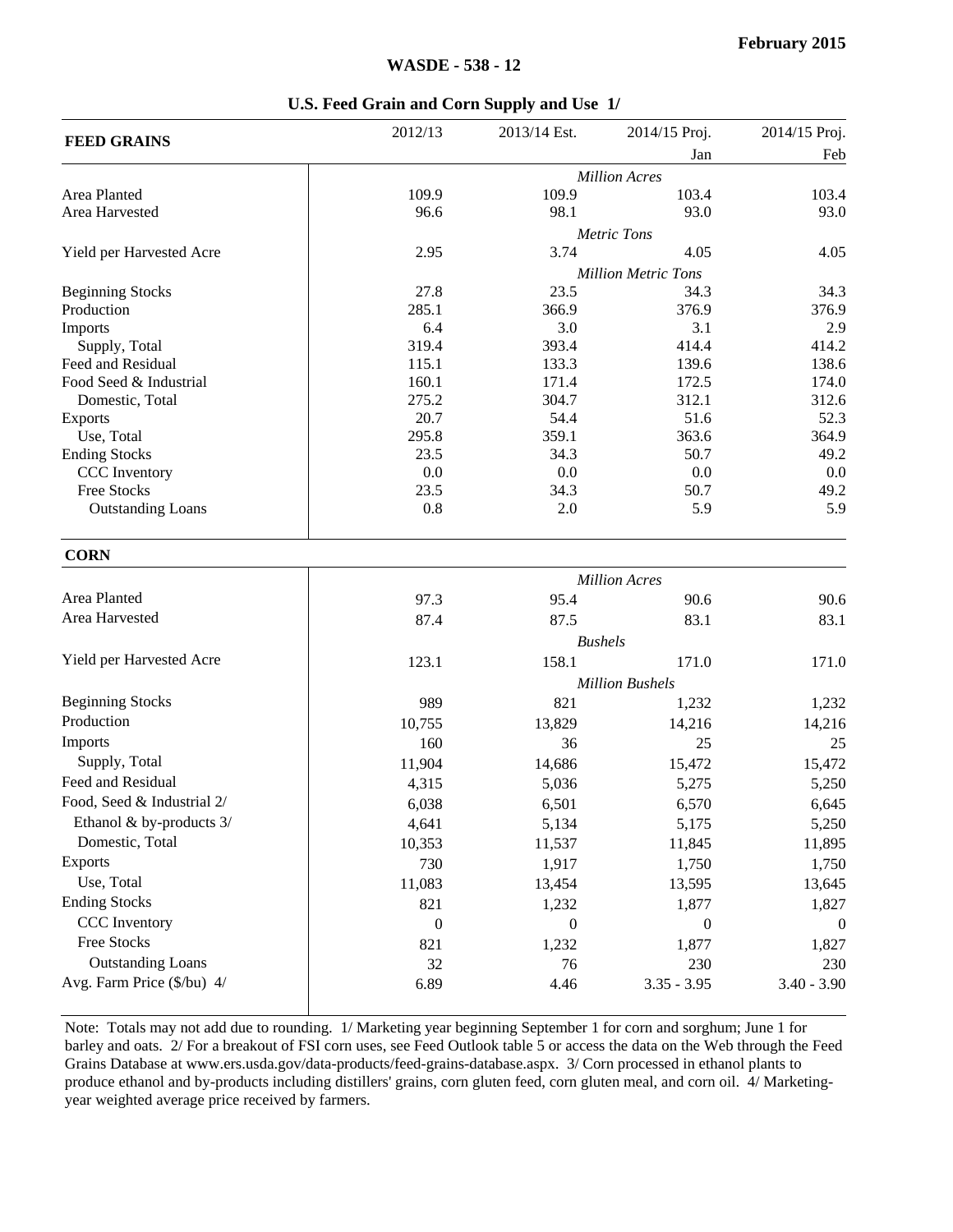| Feb<br>Jan<br><b>Million Bushels</b><br>6.3<br>8.1<br>7.1<br>Area Planted (mil. acres)<br>7.1<br>5.0<br>6.4<br>Area Harvested (mil. acres)<br>6.6<br>49.6<br>59.6<br>67.6<br>67.6<br>Yield (bushels/acre)<br>23<br>34<br>34<br><b>Beginning Stocks</b><br>15<br>Production<br>248<br>392<br>433<br>433<br>10<br>Imports<br>$\theta$<br>$\theta$<br>$\boldsymbol{0}$<br>280<br>408<br>Supply, Total<br>467<br>467<br>Feed and Residual<br>94<br>92<br>120<br>110<br>70<br>95<br>30<br>Food, Seed & Industrial<br>45<br>189<br>162<br>140<br><b>Total Domestic</b><br>165<br>76<br>212<br>270<br>300<br>Exports<br>265<br>374<br>440<br>Use, Total<br>435<br>34<br><b>Ending Stocks</b><br>15<br>32<br>27<br>6.33<br>4.28<br>Avg. Farm Price (\$/bu) 2/<br>$3.50 - 4.10$<br>$3.55 - 4.05$<br><b>BARLEY</b><br>3.7<br>3.5<br>3.0<br>Area Planted (mil. acres)<br>3.3<br>3.0<br>2.4<br>Area Harvested (mil. acres)<br>2.4<br>66.9<br>71.3<br>72.4<br>72.4<br>Yield (bushels/acre)<br>60<br>80<br>82<br>82<br>219<br>217<br>177<br>177<br>23<br>19<br>35<br>25<br>302<br>284<br>Supply, Total<br>316<br>294<br>66<br>65<br>50<br>45<br>147<br>155<br>152<br>152<br><b>Total Domestic</b><br>213<br>219<br>202<br>197<br>9<br>14<br>10<br>10<br><b>Exports</b><br>222<br>212<br>207<br>Use, Total<br>234<br>80<br>82<br>82<br><b>Ending Stocks</b><br>77<br>6.43<br>6.06<br>$5.00 - 5.50$<br>$5.05 - 5.45$<br>Avg. Farm Price (\$/bu) 2/<br><b>OATS</b><br>2.7<br>3.0<br>2.7<br>2.7<br>1.0<br>$1.0\,$<br>1.0<br>Area Harvested (mil. acres)<br>1.0<br>61.2<br>64.1<br>67.7<br>67.7<br>Yield (bushels/acre)<br>55<br>36<br><b>Beginning Stocks</b><br>25<br>25<br>65<br>Production<br>61<br>70<br>70<br>93<br>97<br>Imports<br>100<br>100<br>Supply, Total<br>209<br>198<br>194<br>194<br>Feed and Residual<br>96<br>97<br>85<br>85<br>Food, Seed & Industrial<br>76<br>75<br>77<br>77<br>172<br>172<br><b>Total Domestic</b><br>162<br>162<br>$\overline{c}$<br>2<br>1<br>2<br><b>Exports</b><br>173<br>Use, Total<br>173<br>164<br>164<br><b>Ending Stocks</b><br>36<br>25<br>30<br>30<br>3.89<br>3.75<br>$3.10 - 3.40$<br>$3.10 - 3.40$<br>Avg. Farm Price (\$/bu) 2/ |                           | 2012/13 | 2013/14 Est. | 2014/15 Proj. | 2014/15 Proj. |
|-------------------------------------------------------------------------------------------------------------------------------------------------------------------------------------------------------------------------------------------------------------------------------------------------------------------------------------------------------------------------------------------------------------------------------------------------------------------------------------------------------------------------------------------------------------------------------------------------------------------------------------------------------------------------------------------------------------------------------------------------------------------------------------------------------------------------------------------------------------------------------------------------------------------------------------------------------------------------------------------------------------------------------------------------------------------------------------------------------------------------------------------------------------------------------------------------------------------------------------------------------------------------------------------------------------------------------------------------------------------------------------------------------------------------------------------------------------------------------------------------------------------------------------------------------------------------------------------------------------------------------------------------------------------------------------------------------------------------------------------------------------------------------------------------------------------------------------------------------------------------------------------------------------------------------------------------------------------------------------------------------------------------------------------------------------------------------------------------------------------------------------------------------------------|---------------------------|---------|--------------|---------------|---------------|
|                                                                                                                                                                                                                                                                                                                                                                                                                                                                                                                                                                                                                                                                                                                                                                                                                                                                                                                                                                                                                                                                                                                                                                                                                                                                                                                                                                                                                                                                                                                                                                                                                                                                                                                                                                                                                                                                                                                                                                                                                                                                                                                                                                   | <b>SORGHUM</b>            |         |              |               |               |
|                                                                                                                                                                                                                                                                                                                                                                                                                                                                                                                                                                                                                                                                                                                                                                                                                                                                                                                                                                                                                                                                                                                                                                                                                                                                                                                                                                                                                                                                                                                                                                                                                                                                                                                                                                                                                                                                                                                                                                                                                                                                                                                                                                   |                           |         |              |               |               |
|                                                                                                                                                                                                                                                                                                                                                                                                                                                                                                                                                                                                                                                                                                                                                                                                                                                                                                                                                                                                                                                                                                                                                                                                                                                                                                                                                                                                                                                                                                                                                                                                                                                                                                                                                                                                                                                                                                                                                                                                                                                                                                                                                                   |                           |         |              |               |               |
|                                                                                                                                                                                                                                                                                                                                                                                                                                                                                                                                                                                                                                                                                                                                                                                                                                                                                                                                                                                                                                                                                                                                                                                                                                                                                                                                                                                                                                                                                                                                                                                                                                                                                                                                                                                                                                                                                                                                                                                                                                                                                                                                                                   |                           |         |              |               | 6.4           |
|                                                                                                                                                                                                                                                                                                                                                                                                                                                                                                                                                                                                                                                                                                                                                                                                                                                                                                                                                                                                                                                                                                                                                                                                                                                                                                                                                                                                                                                                                                                                                                                                                                                                                                                                                                                                                                                                                                                                                                                                                                                                                                                                                                   |                           |         |              |               |               |
|                                                                                                                                                                                                                                                                                                                                                                                                                                                                                                                                                                                                                                                                                                                                                                                                                                                                                                                                                                                                                                                                                                                                                                                                                                                                                                                                                                                                                                                                                                                                                                                                                                                                                                                                                                                                                                                                                                                                                                                                                                                                                                                                                                   |                           |         |              |               |               |
|                                                                                                                                                                                                                                                                                                                                                                                                                                                                                                                                                                                                                                                                                                                                                                                                                                                                                                                                                                                                                                                                                                                                                                                                                                                                                                                                                                                                                                                                                                                                                                                                                                                                                                                                                                                                                                                                                                                                                                                                                                                                                                                                                                   |                           |         |              |               |               |
|                                                                                                                                                                                                                                                                                                                                                                                                                                                                                                                                                                                                                                                                                                                                                                                                                                                                                                                                                                                                                                                                                                                                                                                                                                                                                                                                                                                                                                                                                                                                                                                                                                                                                                                                                                                                                                                                                                                                                                                                                                                                                                                                                                   |                           |         |              |               |               |
|                                                                                                                                                                                                                                                                                                                                                                                                                                                                                                                                                                                                                                                                                                                                                                                                                                                                                                                                                                                                                                                                                                                                                                                                                                                                                                                                                                                                                                                                                                                                                                                                                                                                                                                                                                                                                                                                                                                                                                                                                                                                                                                                                                   |                           |         |              |               |               |
|                                                                                                                                                                                                                                                                                                                                                                                                                                                                                                                                                                                                                                                                                                                                                                                                                                                                                                                                                                                                                                                                                                                                                                                                                                                                                                                                                                                                                                                                                                                                                                                                                                                                                                                                                                                                                                                                                                                                                                                                                                                                                                                                                                   |                           |         |              |               |               |
|                                                                                                                                                                                                                                                                                                                                                                                                                                                                                                                                                                                                                                                                                                                                                                                                                                                                                                                                                                                                                                                                                                                                                                                                                                                                                                                                                                                                                                                                                                                                                                                                                                                                                                                                                                                                                                                                                                                                                                                                                                                                                                                                                                   |                           |         |              |               |               |
|                                                                                                                                                                                                                                                                                                                                                                                                                                                                                                                                                                                                                                                                                                                                                                                                                                                                                                                                                                                                                                                                                                                                                                                                                                                                                                                                                                                                                                                                                                                                                                                                                                                                                                                                                                                                                                                                                                                                                                                                                                                                                                                                                                   |                           |         |              |               |               |
|                                                                                                                                                                                                                                                                                                                                                                                                                                                                                                                                                                                                                                                                                                                                                                                                                                                                                                                                                                                                                                                                                                                                                                                                                                                                                                                                                                                                                                                                                                                                                                                                                                                                                                                                                                                                                                                                                                                                                                                                                                                                                                                                                                   |                           |         |              |               |               |
|                                                                                                                                                                                                                                                                                                                                                                                                                                                                                                                                                                                                                                                                                                                                                                                                                                                                                                                                                                                                                                                                                                                                                                                                                                                                                                                                                                                                                                                                                                                                                                                                                                                                                                                                                                                                                                                                                                                                                                                                                                                                                                                                                                   |                           |         |              |               |               |
|                                                                                                                                                                                                                                                                                                                                                                                                                                                                                                                                                                                                                                                                                                                                                                                                                                                                                                                                                                                                                                                                                                                                                                                                                                                                                                                                                                                                                                                                                                                                                                                                                                                                                                                                                                                                                                                                                                                                                                                                                                                                                                                                                                   |                           |         |              |               |               |
|                                                                                                                                                                                                                                                                                                                                                                                                                                                                                                                                                                                                                                                                                                                                                                                                                                                                                                                                                                                                                                                                                                                                                                                                                                                                                                                                                                                                                                                                                                                                                                                                                                                                                                                                                                                                                                                                                                                                                                                                                                                                                                                                                                   |                           |         |              |               |               |
|                                                                                                                                                                                                                                                                                                                                                                                                                                                                                                                                                                                                                                                                                                                                                                                                                                                                                                                                                                                                                                                                                                                                                                                                                                                                                                                                                                                                                                                                                                                                                                                                                                                                                                                                                                                                                                                                                                                                                                                                                                                                                                                                                                   |                           |         |              |               |               |
|                                                                                                                                                                                                                                                                                                                                                                                                                                                                                                                                                                                                                                                                                                                                                                                                                                                                                                                                                                                                                                                                                                                                                                                                                                                                                                                                                                                                                                                                                                                                                                                                                                                                                                                                                                                                                                                                                                                                                                                                                                                                                                                                                                   |                           |         |              |               |               |
|                                                                                                                                                                                                                                                                                                                                                                                                                                                                                                                                                                                                                                                                                                                                                                                                                                                                                                                                                                                                                                                                                                                                                                                                                                                                                                                                                                                                                                                                                                                                                                                                                                                                                                                                                                                                                                                                                                                                                                                                                                                                                                                                                                   |                           |         |              |               | 3.0           |
|                                                                                                                                                                                                                                                                                                                                                                                                                                                                                                                                                                                                                                                                                                                                                                                                                                                                                                                                                                                                                                                                                                                                                                                                                                                                                                                                                                                                                                                                                                                                                                                                                                                                                                                                                                                                                                                                                                                                                                                                                                                                                                                                                                   |                           |         |              |               |               |
|                                                                                                                                                                                                                                                                                                                                                                                                                                                                                                                                                                                                                                                                                                                                                                                                                                                                                                                                                                                                                                                                                                                                                                                                                                                                                                                                                                                                                                                                                                                                                                                                                                                                                                                                                                                                                                                                                                                                                                                                                                                                                                                                                                   |                           |         |              |               |               |
|                                                                                                                                                                                                                                                                                                                                                                                                                                                                                                                                                                                                                                                                                                                                                                                                                                                                                                                                                                                                                                                                                                                                                                                                                                                                                                                                                                                                                                                                                                                                                                                                                                                                                                                                                                                                                                                                                                                                                                                                                                                                                                                                                                   | <b>Beginning Stocks</b>   |         |              |               |               |
|                                                                                                                                                                                                                                                                                                                                                                                                                                                                                                                                                                                                                                                                                                                                                                                                                                                                                                                                                                                                                                                                                                                                                                                                                                                                                                                                                                                                                                                                                                                                                                                                                                                                                                                                                                                                                                                                                                                                                                                                                                                                                                                                                                   | Production                |         |              |               |               |
|                                                                                                                                                                                                                                                                                                                                                                                                                                                                                                                                                                                                                                                                                                                                                                                                                                                                                                                                                                                                                                                                                                                                                                                                                                                                                                                                                                                                                                                                                                                                                                                                                                                                                                                                                                                                                                                                                                                                                                                                                                                                                                                                                                   | Imports                   |         |              |               |               |
|                                                                                                                                                                                                                                                                                                                                                                                                                                                                                                                                                                                                                                                                                                                                                                                                                                                                                                                                                                                                                                                                                                                                                                                                                                                                                                                                                                                                                                                                                                                                                                                                                                                                                                                                                                                                                                                                                                                                                                                                                                                                                                                                                                   |                           |         |              |               |               |
|                                                                                                                                                                                                                                                                                                                                                                                                                                                                                                                                                                                                                                                                                                                                                                                                                                                                                                                                                                                                                                                                                                                                                                                                                                                                                                                                                                                                                                                                                                                                                                                                                                                                                                                                                                                                                                                                                                                                                                                                                                                                                                                                                                   | Feed and Residual         |         |              |               |               |
|                                                                                                                                                                                                                                                                                                                                                                                                                                                                                                                                                                                                                                                                                                                                                                                                                                                                                                                                                                                                                                                                                                                                                                                                                                                                                                                                                                                                                                                                                                                                                                                                                                                                                                                                                                                                                                                                                                                                                                                                                                                                                                                                                                   | Food, Seed & Industrial   |         |              |               |               |
|                                                                                                                                                                                                                                                                                                                                                                                                                                                                                                                                                                                                                                                                                                                                                                                                                                                                                                                                                                                                                                                                                                                                                                                                                                                                                                                                                                                                                                                                                                                                                                                                                                                                                                                                                                                                                                                                                                                                                                                                                                                                                                                                                                   |                           |         |              |               |               |
|                                                                                                                                                                                                                                                                                                                                                                                                                                                                                                                                                                                                                                                                                                                                                                                                                                                                                                                                                                                                                                                                                                                                                                                                                                                                                                                                                                                                                                                                                                                                                                                                                                                                                                                                                                                                                                                                                                                                                                                                                                                                                                                                                                   |                           |         |              |               |               |
|                                                                                                                                                                                                                                                                                                                                                                                                                                                                                                                                                                                                                                                                                                                                                                                                                                                                                                                                                                                                                                                                                                                                                                                                                                                                                                                                                                                                                                                                                                                                                                                                                                                                                                                                                                                                                                                                                                                                                                                                                                                                                                                                                                   |                           |         |              |               |               |
|                                                                                                                                                                                                                                                                                                                                                                                                                                                                                                                                                                                                                                                                                                                                                                                                                                                                                                                                                                                                                                                                                                                                                                                                                                                                                                                                                                                                                                                                                                                                                                                                                                                                                                                                                                                                                                                                                                                                                                                                                                                                                                                                                                   |                           |         |              |               |               |
|                                                                                                                                                                                                                                                                                                                                                                                                                                                                                                                                                                                                                                                                                                                                                                                                                                                                                                                                                                                                                                                                                                                                                                                                                                                                                                                                                                                                                                                                                                                                                                                                                                                                                                                                                                                                                                                                                                                                                                                                                                                                                                                                                                   |                           |         |              |               |               |
|                                                                                                                                                                                                                                                                                                                                                                                                                                                                                                                                                                                                                                                                                                                                                                                                                                                                                                                                                                                                                                                                                                                                                                                                                                                                                                                                                                                                                                                                                                                                                                                                                                                                                                                                                                                                                                                                                                                                                                                                                                                                                                                                                                   |                           |         |              |               |               |
|                                                                                                                                                                                                                                                                                                                                                                                                                                                                                                                                                                                                                                                                                                                                                                                                                                                                                                                                                                                                                                                                                                                                                                                                                                                                                                                                                                                                                                                                                                                                                                                                                                                                                                                                                                                                                                                                                                                                                                                                                                                                                                                                                                   | Area Planted (mil. acres) |         |              |               |               |
|                                                                                                                                                                                                                                                                                                                                                                                                                                                                                                                                                                                                                                                                                                                                                                                                                                                                                                                                                                                                                                                                                                                                                                                                                                                                                                                                                                                                                                                                                                                                                                                                                                                                                                                                                                                                                                                                                                                                                                                                                                                                                                                                                                   |                           |         |              |               |               |
|                                                                                                                                                                                                                                                                                                                                                                                                                                                                                                                                                                                                                                                                                                                                                                                                                                                                                                                                                                                                                                                                                                                                                                                                                                                                                                                                                                                                                                                                                                                                                                                                                                                                                                                                                                                                                                                                                                                                                                                                                                                                                                                                                                   |                           |         |              |               |               |
|                                                                                                                                                                                                                                                                                                                                                                                                                                                                                                                                                                                                                                                                                                                                                                                                                                                                                                                                                                                                                                                                                                                                                                                                                                                                                                                                                                                                                                                                                                                                                                                                                                                                                                                                                                                                                                                                                                                                                                                                                                                                                                                                                                   |                           |         |              |               |               |
|                                                                                                                                                                                                                                                                                                                                                                                                                                                                                                                                                                                                                                                                                                                                                                                                                                                                                                                                                                                                                                                                                                                                                                                                                                                                                                                                                                                                                                                                                                                                                                                                                                                                                                                                                                                                                                                                                                                                                                                                                                                                                                                                                                   |                           |         |              |               |               |
|                                                                                                                                                                                                                                                                                                                                                                                                                                                                                                                                                                                                                                                                                                                                                                                                                                                                                                                                                                                                                                                                                                                                                                                                                                                                                                                                                                                                                                                                                                                                                                                                                                                                                                                                                                                                                                                                                                                                                                                                                                                                                                                                                                   |                           |         |              |               |               |
|                                                                                                                                                                                                                                                                                                                                                                                                                                                                                                                                                                                                                                                                                                                                                                                                                                                                                                                                                                                                                                                                                                                                                                                                                                                                                                                                                                                                                                                                                                                                                                                                                                                                                                                                                                                                                                                                                                                                                                                                                                                                                                                                                                   |                           |         |              |               |               |
|                                                                                                                                                                                                                                                                                                                                                                                                                                                                                                                                                                                                                                                                                                                                                                                                                                                                                                                                                                                                                                                                                                                                                                                                                                                                                                                                                                                                                                                                                                                                                                                                                                                                                                                                                                                                                                                                                                                                                                                                                                                                                                                                                                   |                           |         |              |               |               |
|                                                                                                                                                                                                                                                                                                                                                                                                                                                                                                                                                                                                                                                                                                                                                                                                                                                                                                                                                                                                                                                                                                                                                                                                                                                                                                                                                                                                                                                                                                                                                                                                                                                                                                                                                                                                                                                                                                                                                                                                                                                                                                                                                                   |                           |         |              |               |               |
|                                                                                                                                                                                                                                                                                                                                                                                                                                                                                                                                                                                                                                                                                                                                                                                                                                                                                                                                                                                                                                                                                                                                                                                                                                                                                                                                                                                                                                                                                                                                                                                                                                                                                                                                                                                                                                                                                                                                                                                                                                                                                                                                                                   |                           |         |              |               |               |
|                                                                                                                                                                                                                                                                                                                                                                                                                                                                                                                                                                                                                                                                                                                                                                                                                                                                                                                                                                                                                                                                                                                                                                                                                                                                                                                                                                                                                                                                                                                                                                                                                                                                                                                                                                                                                                                                                                                                                                                                                                                                                                                                                                   |                           |         |              |               |               |
|                                                                                                                                                                                                                                                                                                                                                                                                                                                                                                                                                                                                                                                                                                                                                                                                                                                                                                                                                                                                                                                                                                                                                                                                                                                                                                                                                                                                                                                                                                                                                                                                                                                                                                                                                                                                                                                                                                                                                                                                                                                                                                                                                                   |                           |         |              |               |               |
|                                                                                                                                                                                                                                                                                                                                                                                                                                                                                                                                                                                                                                                                                                                                                                                                                                                                                                                                                                                                                                                                                                                                                                                                                                                                                                                                                                                                                                                                                                                                                                                                                                                                                                                                                                                                                                                                                                                                                                                                                                                                                                                                                                   |                           |         |              |               |               |
|                                                                                                                                                                                                                                                                                                                                                                                                                                                                                                                                                                                                                                                                                                                                                                                                                                                                                                                                                                                                                                                                                                                                                                                                                                                                                                                                                                                                                                                                                                                                                                                                                                                                                                                                                                                                                                                                                                                                                                                                                                                                                                                                                                   |                           |         |              |               |               |

Note: Totals may not add due to rounding. 1/ Marketing year beginning September 1 for sorghum; June 1 for barley and oats. 2/ Marketing-year weighted average price received by farmers.

Filler Filler Filler Filler Filler Filler Filler Filler Filler Filler Filler Filler Filler Filler Filler Fille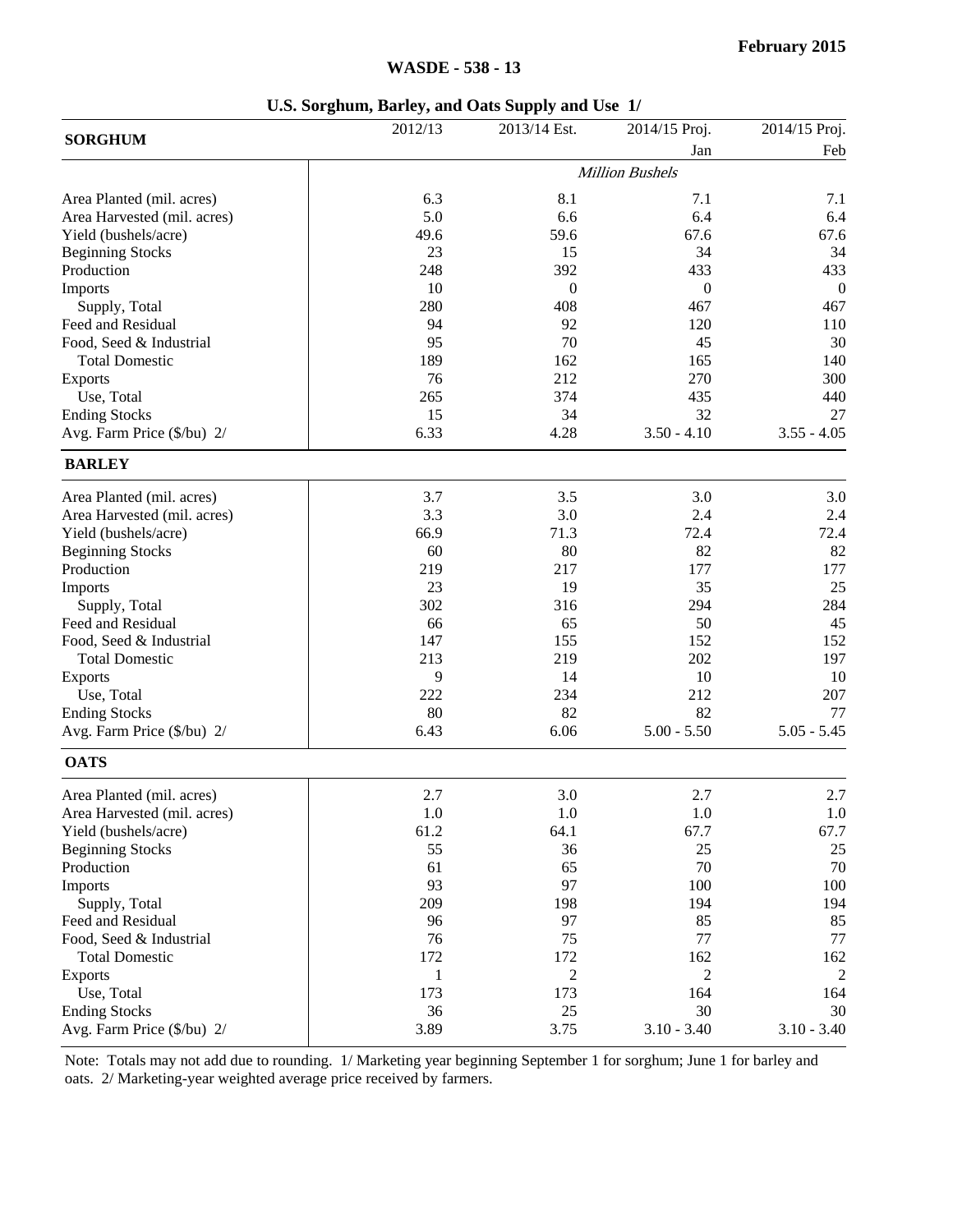#### **TOTAL RICE** 2012/13 2012/13 2013/14 Est. 2014/15 Proj. 2014/15 Proj. Jan Feb *Million Acres* Area Planted 2.70 2.49 2.94 2.94 Area Harvested 2.68 2.47 2.92 2.92 2.92 *Pounds* Yield per Harvested Acre 1,572 7,572 7,572 7,572 7,572 7,572 *Million Hundredweight* Beginning Stocks 2/ 31.8 31.8 31.8 31.8 31.8 Production 199.9 190.0 221.0 221.0 221.0 Imports 21.1 23.1 22.0 23.0 Supply, Total 275.9 274.9 275.9 275.9 275.9 275.9 275.9 275.9 2020 Domestic & Residual 3/ 119.0 124.9 131.0 131.0 131.0 Exports, Total 4/ 105.0 103.0 103.0 103.0 103.0 103.0 Rough 34.1 28.6 35.0 35.0 Milled (rough equiv.) **72.5** 64.1 68.0 68.0 68.0 Use, Total 234.0 234.0 234.0 234.0 234.0 234.0 234.0 234.0 234.0 234.0 234.0 234.0 234.0 234.0 234.0 234.0 234.0 234.0 234.0 234.0 234.0 234.0 234.0 234.0 234.0 234.0 234.0 234.0 234.0 234.0 234.0 234.0 234.0 234.0 234.0 2 Ending Stocks 36.4 31.8 40.9 41.9 Avg. Milling Yield (%) 5/ 70.00 70.00 71.00 70.50 70.50 70.50 Avg. Farm Price (\$/cwt) 6/ 15.10 16.30 13.60 - 14.60 13.70 - 14.30  $\overline{\phantom{a}}$ **LONG-GRAIN RICE** Harvested Acres (mil.) 1.98 1.77 2.19 2.19 2.19 Yield (pounds/acre) 7,291 7,464 7,408 7,408 Beginning Stocks 24.3 21.9 16.2 16.2 Production 144.3 131.9 162.4 162.4 162.4 Supply, Total 7/ 187.3 173.3 198.1 198.1 198.1 Domestic & Residual 3/ 89.6 95.3 99.0 99.0 99.0 Exports 8/ 75.8 61.8 70.0 71.0 Use, Total 170.0 170.0 165.4 157.1 169.0 170.0 Ending Stocks 21.9 28.1 28.1 28.1 28.1 28.1 Avg. Farm Price (\$/cwt) 6/ 14.50 15.40 11.70 - 12.70 11.90 - 12.50 Filler Filler Filler Filler Filler Filler Filler Filler Filler Filler Filler Filler Filler Filler Filler Fille **MEDIUM & SHORT-GRAIN RICE** Harvested Acres (mil.) **0.70** 0.70 0.73 0.73 0.73 0.73 Yield (pounds/acre) 7,951 8,270 8,068 8,068 Beginning Stocks 13.3 13.3 13.3 13.3 13.3 Production 55.7 58.7 58.7 58.7 58.7 58.7 58.7 Supply, Total 7/ 75.5 72.5 73.8 74.5 75.5 Domestic & Residual 3/ 29.4 29.6 32.0 32.0 32.0 Exports 8/ 30.8 30.9 33.0 32.0 Use, Total 60.3 66.5 65.0 64.0 Ending Stocks 12.2 13.3 9.5 11.5 Avg. Farm Price (\$/cwt) 1/ 6/ 9/ 17.40 19.20 18.00 - 18.00 - 17.90 - 18.70 California 10/ 18.40 20.70 N/A 19.50 - 20.50 Other States 1/ 14.70 15.70 N/A 14.80 - 15.40 Filler Filler Filler Filler Filler Filler Filler Filler Filler Filler Filler Filler Filler Filler Filler Fille Note: Totals may not add due to rounding. 1/ Marketing year beginning August 1. 2/ Includes the following quantities of broken kernel rice (type undetermined) not included in estimates of beginning

**U.S. Rice Supply and Use 1/ (Rough Equivalent of Rough and Milled Rice)**

stocks by type (in mil. cwt): 2012/13-2.1; 2013/14-2.3; 2014/15-2.3. 3/ Residual includes unreported use, processing losses, and estimating errors. Use by type may not add to total rice use because of the difference in brokens between beginning and ending stocks. 4/ Includes rough rice and milled rice exports. Milled rice exports are converted to an equivalent rough basis. 5/ Expressed as a percent, i.e., the total quantity of whole kernel and broken rice produced divided by the quantity of rough rice milled. Data supplied by the USA Rice Federation for years prior to 2013/14. The 2013/14 milling yield is calculated using Farm Service Agency (FSA) warehouse stored loan data for long, medium, and short grain rice. The year-to-year change in the FSA average all rice milling yield is applied to the *WASDE* reported 2012/13 milling yield to calculate the 2013/14 forecasted average milling yield. The 2014/15 milling yield is calculated using the previous five-year Olympic average-- 2009/10-2013/14. 6/ Marketing-year weighted average price received by farmers. 7/ Includes imports. 8/ Exports by type of rice are estimated. 9/ The medium/short-grain season-average- farm price (SAFP) largely reflects rice that is marketed through price pools in California. The pool price is not final until all the rice in the pool is marketed for the crop year. Therefore, SAFP forecasts based on the average of NASS monthly prices and the final price may differ. For example, the average difference between the August *WASDE* SAFP forecast and the final price has averaged \$1.70 per cwt from 2008/09-2012/13, with a high of \$3.50 per cwt in 2008/09 and a low of \$0.60 per cwt in 2009/10. 10/ Marketing year beginning October 1.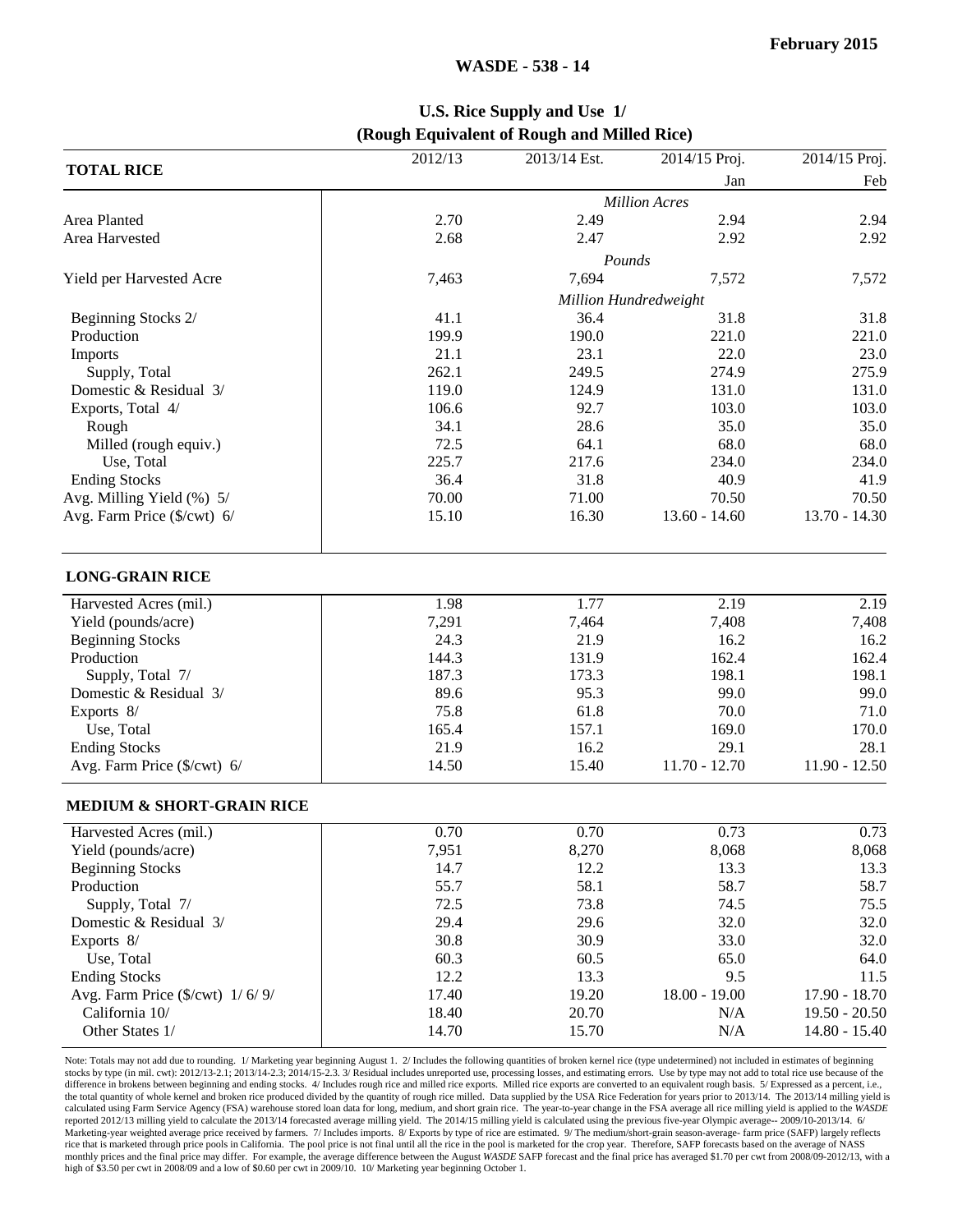|                                                                                                                                         | 2012/13 | 2013/14 Est.               | 2014/15 Proj.          | 2014/15 Proj.   |
|-----------------------------------------------------------------------------------------------------------------------------------------|---------|----------------------------|------------------------|-----------------|
| <b>SOYBEANS</b>                                                                                                                         |         |                            | Jan                    | Feb             |
|                                                                                                                                         |         |                            | <b>Million Acres</b>   |                 |
| Area Planted                                                                                                                            | 77.2    | 76.8                       | 83.7                   | 83.7            |
| Area Harvested                                                                                                                          | 76.1    | 76.3                       | 83.1                   | 83.1            |
|                                                                                                                                         |         |                            |                        |                 |
|                                                                                                                                         |         |                            | <b>Bushels</b>         |                 |
| Yield per Harvested Acre                                                                                                                | 40.0    | 44.0                       | 47.8                   | 47.8            |
|                                                                                                                                         |         |                            | <b>Million Bushels</b> |                 |
| <b>Beginning Stocks</b>                                                                                                                 | 169     | 141                        | 92                     | 92              |
| Production                                                                                                                              | 3,042   | 3,358                      | 3,969                  | 3,969           |
| Imports                                                                                                                                 | 41      | 72                         | 15                     | 25              |
| Supply, Total                                                                                                                           | 3,252   | 3,570                      | 4,076                  | 4,086           |
| Crushings                                                                                                                               | 1,689   | 1,734                      | 1,780                  | 1,795           |
| <b>Exports</b>                                                                                                                          | 1,317   | 1,647                      | 1,770                  | 1,790           |
| Seed                                                                                                                                    | 89      | 97                         | 92                     | 92              |
| Residual                                                                                                                                | 16      | $\mathbf{0}$               | 24                     | 24              |
| Use, Total                                                                                                                              | 3,111   | 3,478                      | 3,666                  | 3,701           |
| <b>Ending Stocks</b>                                                                                                                    | 141     | 92                         | 410                    | 385             |
| Avg. Farm Price (\$/bu) 2/                                                                                                              | 14.40   | 13.00                      | $9.45 - 10.95$         | $9.45 - 10.95$  |
| <b>SOYBEAN OIL</b>                                                                                                                      |         |                            |                        |                 |
|                                                                                                                                         |         |                            | <b>Million Pounds</b>  |                 |
| <b>Beginning Stocks</b>                                                                                                                 | 2,540   | 1,705                      | 1,165                  | 1,165           |
| Production 4/                                                                                                                           | 19,820  | 20,130                     | 20,555                 | 20,580          |
| Imports                                                                                                                                 | 196     | 165                        | 160                    | 160             |
| Supply, Total                                                                                                                           | 22,555  | 22,000                     | 21,880                 | 21,905          |
| Domestic Disappearance                                                                                                                  | 18,687  | 18,958                     | 18,350                 | 18,350          |
| Biodiesel 3/                                                                                                                            | 4,689   | 4,950                      | 4,700                  | 4,700           |
| Food, Feed & other Industrial                                                                                                           | 13,998  | 14,008                     | 13,650                 | 13,650          |
| <b>Exports</b>                                                                                                                          | 2,164   | 1,877                      | 2,100                  | 2,050           |
| Use, Total                                                                                                                              | 20,850  | 20,835                     | 20,450                 | 20,400          |
| Ending stocks                                                                                                                           | 1,705   | 1,165                      | 1,430                  | 1,505           |
| Avg. Price $(c/lb)$ 2/                                                                                                                  | 47.13   | 38.23                      | $31.00 - 35.00$        | $30.00 - 34.00$ |
| <b>SOYBEAN MEAL</b>                                                                                                                     |         |                            |                        |                 |
|                                                                                                                                         |         | <b>Thousand Short Tons</b> |                        |                 |
| <b>Beginning Stocks</b>                                                                                                                 | 300     | 275                        | 250                    | 250             |
| Production 4/                                                                                                                           | 39,875  | 40,685                     | 42,800                 | 43,100          |
| <b>Imports</b>                                                                                                                          | 245     | 336                        | 250                    | 250             |
| Supply, Total                                                                                                                           | 40,420  | 41,296                     | 43,300                 | 43,600          |
| Domestic Disappearance                                                                                                                  | 28,969  | 29,496                     | 30,200                 | 30,500          |
| <b>Exports</b>                                                                                                                          | 11,176  | 11,550                     | 12,800                 | 12,800          |
| Use, Total                                                                                                                              | 40,145  | 41,046                     | 43,000                 | 43,300          |
| <b>Ending Stocks</b>                                                                                                                    | 275     | 250                        | 300                    | 300             |
| Avg. Price (\$/s.t.) 2/                                                                                                                 | 468.11  | 489.94                     | 340.00 - 380.00        | 350.00 - 390.00 |
| Note: Totals may not add due to rounding. Reliability calculations at end of report 1/Marketing year beginning September 1 for soybeans |         |                            |                        |                 |

**U.S. Soybeans and Products Supply and Use (Domestic Measure) 1/**

Note: Totals may not add due to rounding. Reliability calculations at end of report. 1/ Marketing year beginning September 1 for soybeans; October 1 for soybean oil and soybean meal. 2/ Prices: soybeans, marketing year weighted average price received by farmers; oil, simple average of crude soybean oil, Decatur; meal, simple average of 48 percent protein, Decatur. 3/ Reflects only biodiesel made from methyl ester as reported by the U.S. Energy Information Administration. 4/ Based on an October year crush of 1,725 million bushels for 2013/14 and 1,815 million bushels for 2014/15.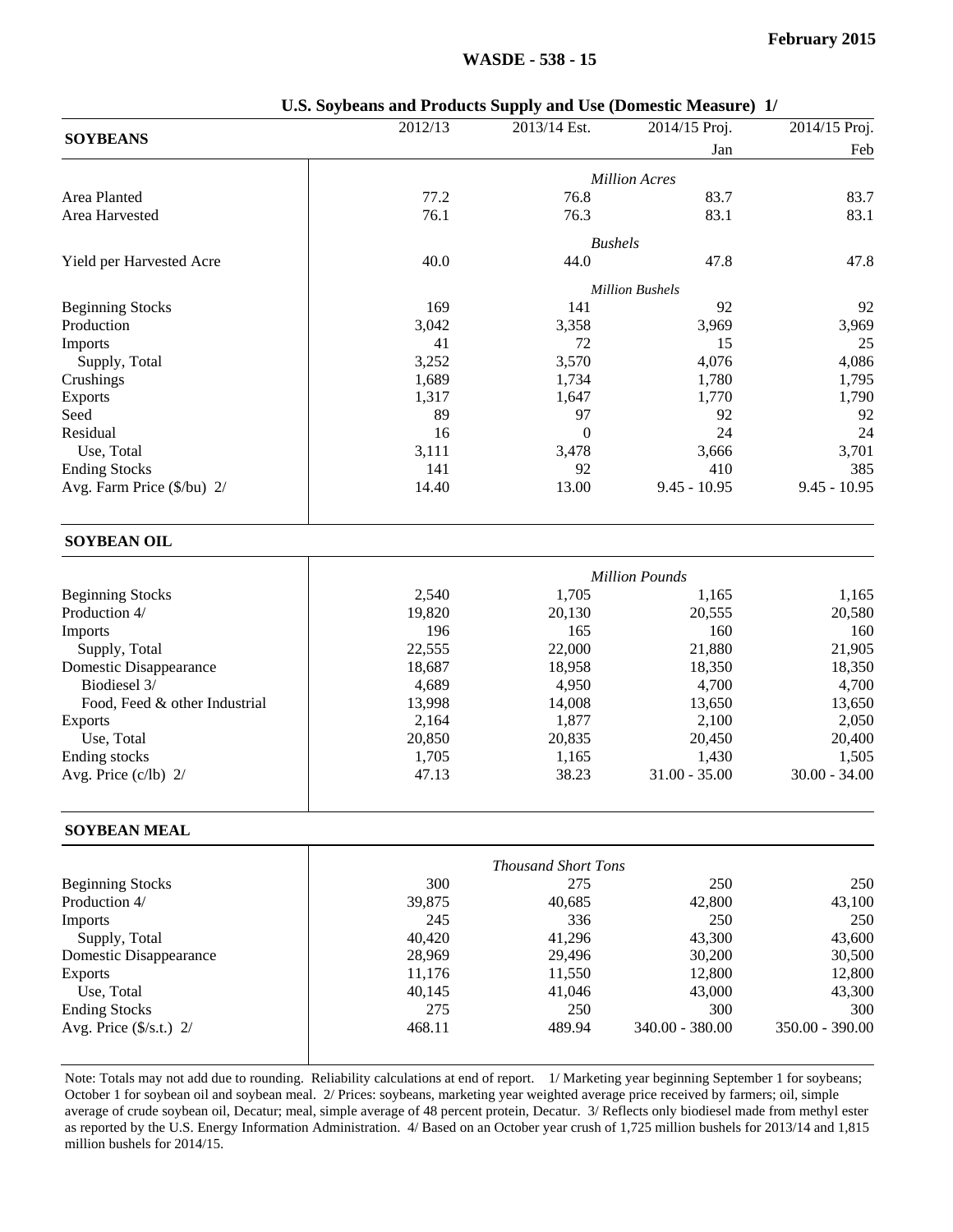|                            | 2012/13      | 2013/14 Est.                | 2014/15 Proj. | 2014/15 Proj. |
|----------------------------|--------------|-----------------------------|---------------|---------------|
|                            |              |                             | Jan           | Feb           |
|                            |              | 1,000 Short Tons, Raw Value |               |               |
| <b>Beginning Stocks</b>    | 1,979        | 2,158                       | 1,796         | 1,796         |
| Production 2/              | 8,982        | 8,457                       | 8,610         | 8,610         |
| <b>Beet Sugar</b>          | 5,076        | 4,794                       | 4,870         | 4,870         |
| Cane Sugar                 | 3,906        | 3,663                       | 3,740         | 3,740         |
| Florida                    | 1,867        | 1,759                       | 1,915         | 1,915         |
| Hawaii                     | 179          | 168                         | 180           | 180           |
| Louisiana                  | 1,686        | 1,591                       | 1,520         | 1,520         |
| Texas                      | 173          | 145                         | 125           | 125           |
| Imports                    | 3,224        | 3,742                       | 3,504         | 3,504         |
| <b>TRQ 3/</b>              | 957          | 1,302                       | 1,492         | 1,492         |
| Other Program 4/           | 136          | 305                         | 400           | 400           |
| Other 5/                   | 2,131        | 2,135                       | 1,612         | 1,612         |
| Mexico                     | 2,124        | 2,130                       | 1,602         | 1,602         |
| <b>Total Supply</b>        | 14,184       | 14,357                      | 13,910        | 13,910        |
| <b>Exports</b>             | 274          | 306                         | 250           | 250           |
| Deliveries                 | 11,752       | 12,255                      | 11,994        | 11,994        |
| Food 6/                    | 11,487       | 11,828                      | 11,859        | 11,859        |
| Other 7/                   | 265          | 427                         | 135           | 135           |
| Miscellaneous              | $\mathbf{0}$ | $\overline{0}$              | $\theta$      | $\mathbf{0}$  |
| <b>Total Use</b>           | 12,026       | 12,561                      | 12,244        | 12,244        |
| Ending Stocks 8/           | 2,158        | 1,796                       | 1,666         | 1,666         |
| <b>Stocks to Use Ratio</b> | 17.9         | 14.3                        | 13.6          | 13.6          |

**U.S. Sugar Supply and Use 1/**

1/ Fiscal years beginning Oct 1. Historical data are from FSA "Sweetener Market Data" (SMD). 2/ Production projections for 2013/14 and 2014/15 are based on Crop Production and processor projections where appropriate. 3/ For 2014/15, WTO raw sugar TRQ shortfall (99). For 2013/14, WTO raw sugar TRQ shortfall (237). 4/ Includes sugar under the re-export and polyhydric alcohol programs. 5/ For 2012/13, other high-tier (7) and other (0). For 2013/14, other high-tier (5) and other (0). For 2014/15, other high-tier (10) and other (0). 6/Combines SMD deliveries for domestic human food use and SMD miscellaneous uses. 7/ Transfers to sugar-containing products for reexport, and for nonedible alcohol, feed, and ethanol. 8/ For 2012/13, includes 316,415 short tons, raw value, of stocks held by the Commodity Credit Corporation.

**Mexico Sugar Supply and Use and High Fructose Corn Syrup Imports 1/**

|               |     | Beginning<br><b>Stocks</b> | Production | Imports                          | Domestic 2/ | <b>Exports</b> | Ending<br><b>Stocks</b> |
|---------------|-----|----------------------------|------------|----------------------------------|-------------|----------------|-------------------------|
| <b>Sugar</b>  |     |                            |            | 1,000 Metric Tons, Actual Weight |             |                |                         |
| 2013/14 Est.  | Jan | 1,460                      | 6,021      | 131                              | 4.271       | 2,511          | 831                     |
|               | Feb | 1,460                      | 6,021      | 131                              | 4,271       | 2,511          | 831                     |
| 2014/15 Proj. | Jan | 831                        | 6,151      | 192                              | 4,524       | 1,696          | 955                     |
|               | Feb | 831                        | 6,151      | 192                              | 4,524       | 1,696          | 955                     |

1/ HFCS imports by Mexico (1,000 metric tons, dry basis): Oct-Sep 2013/14 = 913, Oct-Dec 2013 = 228, Oct-Dec 2014 = 229 . Footnote source: Comite Nacional para el Desarollo Sustentable de la Cana de Azucar. 2/Includes domestic consumption, Mexico's products export program (IMMEX), and any residual statistical discrepancies. IMMEX: 2013/14 (324 est), 2014/15 (324 proj). Statistical Adjustment: 2013/14 (-151), 2014/15 (0).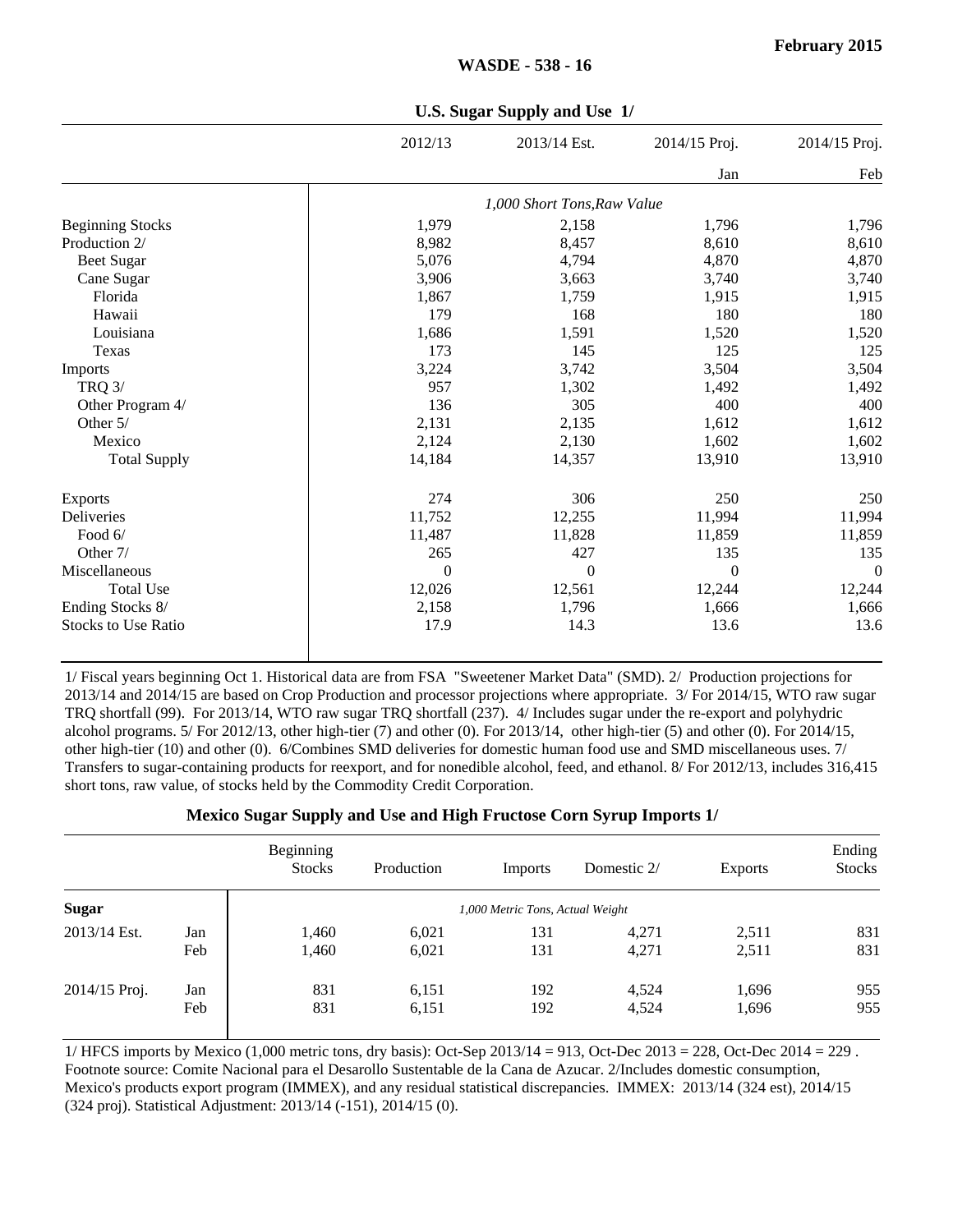|                          | $\mathbf{c}$ Cotton Dupply and $\mathbf{c}$ |                         |                      |               |  |  |  |  |
|--------------------------|---------------------------------------------|-------------------------|----------------------|---------------|--|--|--|--|
|                          | 2012/13                                     | 2013/14 Est.            | 2014/15 Proj.        | 2014/15 Proj. |  |  |  |  |
|                          |                                             |                         | Jan                  | Feb           |  |  |  |  |
| Area                     |                                             |                         | <b>Million Acres</b> |               |  |  |  |  |
| Planted                  | 12.26                                       | 10.41                   | 11.04                | 11.04         |  |  |  |  |
| Harvested                | 9.32                                        | 7.54                    | 9.71                 | 9.71          |  |  |  |  |
|                          |                                             | Pounds                  |                      |               |  |  |  |  |
| Yield per Harvested Acre | 892                                         | 821                     | 795                  | 795           |  |  |  |  |
|                          |                                             | Million 480 Pound Bales |                      |               |  |  |  |  |
| <b>Beginning Stocks</b>  | 3.35                                        | 3.80                    | 2.45                 | 2.45          |  |  |  |  |
| Production               | 17.31                                       | 12.91                   | 16.08                | 16.08         |  |  |  |  |
| Imports                  | 0.01                                        | 0.01                    | 0.01                 | 0.01          |  |  |  |  |
| Supply, Total            | 20.67                                       | 16.72                   | 18.54                | 18.54         |  |  |  |  |
| Domestic Use             | 3.50                                        | 3.55                    | 3.80                 | 3.65          |  |  |  |  |
| Exports, Total           | 13.03                                       | 10.53                   | 10.00                | 10.70         |  |  |  |  |
| Use, Total               | 16.53                                       | 14.08                   | 13.80                | 14.35         |  |  |  |  |
| Unaccounted 2/           | 0.35                                        | 0.19                    | 0.04                 | $-0.01$       |  |  |  |  |
| <b>Ending Stocks</b>     | 3.80                                        | 2.45                    | 4.70                 | 4.20          |  |  |  |  |
| Avg. Farm Price 3/       | 72.5                                        | 77.9                    | $59.5 - 63.5$        | $59.0 - 63.0$ |  |  |  |  |
|                          |                                             |                         |                      |               |  |  |  |  |

#### **U.S. Cotton Supply and Use 1/**

**WASDE - 538 - 17**

Note: Reliability calculations at end of report. 1/ Upland and extra-long staple; marketing year beginning August 1. Totals may not add due to rounding. 2/ Reflects the difference between the previous season's supply less total use and ending stocks. 3/ Cents per pound for upland cotton.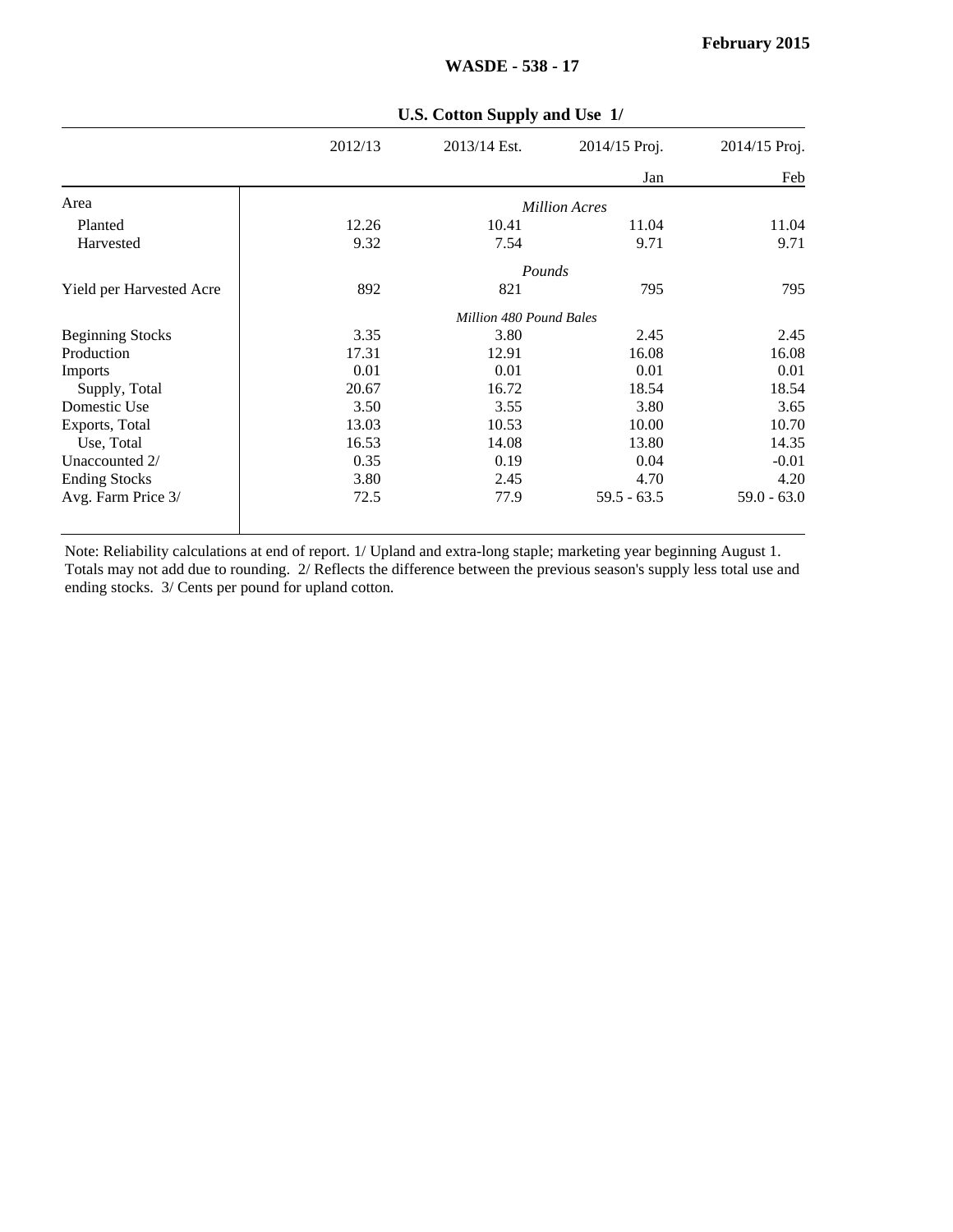|       | Domestic                                                                                                                                                                                                                                                                         | Domestic                                                                                                                                                                                                                                                                         |                                                                                                                                                                                                                                                                                                              | Ending                                                                                                                                                                                                                                                                               |
|-------|----------------------------------------------------------------------------------------------------------------------------------------------------------------------------------------------------------------------------------------------------------------------------------|----------------------------------------------------------------------------------------------------------------------------------------------------------------------------------------------------------------------------------------------------------------------------------|--------------------------------------------------------------------------------------------------------------------------------------------------------------------------------------------------------------------------------------------------------------------------------------------------------------|--------------------------------------------------------------------------------------------------------------------------------------------------------------------------------------------------------------------------------------------------------------------------------------|
|       |                                                                                                                                                                                                                                                                                  |                                                                                                                                                                                                                                                                                  |                                                                                                                                                                                                                                                                                                              |                                                                                                                                                                                                                                                                                      |
|       |                                                                                                                                                                                                                                                                                  |                                                                                                                                                                                                                                                                                  |                                                                                                                                                                                                                                                                                                              | <b>Stocks</b>                                                                                                                                                                                                                                                                        |
|       |                                                                                                                                                                                                                                                                                  |                                                                                                                                                                                                                                                                                  |                                                                                                                                                                                                                                                                                                              | 175.49                                                                                                                                                                                                                                                                               |
|       |                                                                                                                                                                                                                                                                                  |                                                                                                                                                                                                                                                                                  |                                                                                                                                                                                                                                                                                                              | 19.54                                                                                                                                                                                                                                                                                |
|       |                                                                                                                                                                                                                                                                                  |                                                                                                                                                                                                                                                                                  |                                                                                                                                                                                                                                                                                                              | 155.96                                                                                                                                                                                                                                                                               |
|       |                                                                                                                                                                                                                                                                                  |                                                                                                                                                                                                                                                                                  |                                                                                                                                                                                                                                                                                                              | 20.81                                                                                                                                                                                                                                                                                |
|       |                                                                                                                                                                                                                                                                                  |                                                                                                                                                                                                                                                                                  |                                                                                                                                                                                                                                                                                                              | 0.29                                                                                                                                                                                                                                                                                 |
|       |                                                                                                                                                                                                                                                                                  |                                                                                                                                                                                                                                                                                  |                                                                                                                                                                                                                                                                                                              | 4.65                                                                                                                                                                                                                                                                                 |
|       |                                                                                                                                                                                                                                                                                  |                                                                                                                                                                                                                                                                                  |                                                                                                                                                                                                                                                                                                              | 5.05                                                                                                                                                                                                                                                                                 |
|       |                                                                                                                                                                                                                                                                                  |                                                                                                                                                                                                                                                                                  |                                                                                                                                                                                                                                                                                                              | 10.82                                                                                                                                                                                                                                                                                |
|       |                                                                                                                                                                                                                                                                                  |                                                                                                                                                                                                                                                                                  |                                                                                                                                                                                                                                                                                                              | 82.84                                                                                                                                                                                                                                                                                |
|       |                                                                                                                                                                                                                                                                                  |                                                                                                                                                                                                                                                                                  |                                                                                                                                                                                                                                                                                                              | 1.00                                                                                                                                                                                                                                                                                 |
|       |                                                                                                                                                                                                                                                                                  |                                                                                                                                                                                                                                                                                  | 0.97                                                                                                                                                                                                                                                                                                         | 53.96                                                                                                                                                                                                                                                                                |
| 20.86 | 2.75                                                                                                                                                                                                                                                                             | 34.33                                                                                                                                                                                                                                                                            | 0.69                                                                                                                                                                                                                                                                                                         | 8.16                                                                                                                                                                                                                                                                                 |
| 22.06 | 2.38                                                                                                                                                                                                                                                                             | 41.42                                                                                                                                                                                                                                                                            | 0.61                                                                                                                                                                                                                                                                                                         | 11.44                                                                                                                                                                                                                                                                                |
| 0.05  | 0.60                                                                                                                                                                                                                                                                             | 23.90                                                                                                                                                                                                                                                                            | 0.85                                                                                                                                                                                                                                                                                                         | 2.62                                                                                                                                                                                                                                                                                 |
| 15.76 | 2.84                                                                                                                                                                                                                                                                             | 15.81                                                                                                                                                                                                                                                                            | 0.77                                                                                                                                                                                                                                                                                                         | 3.84                                                                                                                                                                                                                                                                                 |
|       |                                                                                                                                                                                                                                                                                  |                                                                                                                                                                                                                                                                                  |                                                                                                                                                                                                                                                                                                              | 0.00                                                                                                                                                                                                                                                                                 |
|       |                                                                                                                                                                                                                                                                                  |                                                                                                                                                                                                                                                                                  |                                                                                                                                                                                                                                                                                                              | 24.20                                                                                                                                                                                                                                                                                |
|       |                                                                                                                                                                                                                                                                                  |                                                                                                                                                                                                                                                                                  |                                                                                                                                                                                                                                                                                                              | 13.94                                                                                                                                                                                                                                                                                |
|       |                                                                                                                                                                                                                                                                                  |                                                                                                                                                                                                                                                                                  |                                                                                                                                                                                                                                                                                                              | 4.95                                                                                                                                                                                                                                                                                 |
|       |                                                                                                                                                                                                                                                                                  |                                                                                                                                                                                                                                                                                  |                                                                                                                                                                                                                                                                                                              | 2.94                                                                                                                                                                                                                                                                                 |
|       |                                                                                                                                                                                                                                                                                  |                                                                                                                                                                                                                                                                                  |                                                                                                                                                                                                                                                                                                              | 2.58                                                                                                                                                                                                                                                                                 |
|       |                                                                                                                                                                                                                                                                                  |                                                                                                                                                                                                                                                                                  |                                                                                                                                                                                                                                                                                                              |                                                                                                                                                                                                                                                                                      |
|       |                                                                                                                                                                                                                                                                                  |                                                                                                                                                                                                                                                                                  |                                                                                                                                                                                                                                                                                                              |                                                                                                                                                                                                                                                                                      |
|       |                                                                                                                                                                                                                                                                                  |                                                                                                                                                                                                                                                                                  |                                                                                                                                                                                                                                                                                                              | 187.46                                                                                                                                                                                                                                                                               |
|       |                                                                                                                                                                                                                                                                                  |                                                                                                                                                                                                                                                                                  |                                                                                                                                                                                                                                                                                                              | 16.07                                                                                                                                                                                                                                                                                |
|       |                                                                                                                                                                                                                                                                                  |                                                                                                                                                                                                                                                                                  |                                                                                                                                                                                                                                                                                                              | 171.40                                                                                                                                                                                                                                                                               |
|       |                                                                                                                                                                                                                                                                                  |                                                                                                                                                                                                                                                                                  |                                                                                                                                                                                                                                                                                                              | 29.09                                                                                                                                                                                                                                                                                |
|       |                                                                                                                                                                                                                                                                                  |                                                                                                                                                                                                                                                                                  |                                                                                                                                                                                                                                                                                                              | 2.56                                                                                                                                                                                                                                                                                 |
|       |                                                                                                                                                                                                                                                                                  |                                                                                                                                                                                                                                                                                  |                                                                                                                                                                                                                                                                                                              | 6.24                                                                                                                                                                                                                                                                                 |
|       |                                                                                                                                                                                                                                                                                  |                                                                                                                                                                                                                                                                                  |                                                                                                                                                                                                                                                                                                              | 9.65                                                                                                                                                                                                                                                                                 |
|       |                                                                                                                                                                                                                                                                                  |                                                                                                                                                                                                                                                                                  |                                                                                                                                                                                                                                                                                                              | 10.64                                                                                                                                                                                                                                                                                |
|       |                                                                                                                                                                                                                                                                                  |                                                                                                                                                                                                                                                                                  |                                                                                                                                                                                                                                                                                                              | 93.11                                                                                                                                                                                                                                                                                |
|       |                                                                                                                                                                                                                                                                                  |                                                                                                                                                                                                                                                                                  |                                                                                                                                                                                                                                                                                                              | 1.89                                                                                                                                                                                                                                                                                 |
| 6.77  | 21.00                                                                                                                                                                                                                                                                            | 121.50                                                                                                                                                                                                                                                                           | 0.89                                                                                                                                                                                                                                                                                                         | 60.27                                                                                                                                                                                                                                                                                |
| 20.69 | 3.72                                                                                                                                                                                                                                                                             | 37.04                                                                                                                                                                                                                                                                            | 0.58                                                                                                                                                                                                                                                                                                         | 10.15                                                                                                                                                                                                                                                                                |
| 25.24 | 2.68                                                                                                                                                                                                                                                                             | 42.42                                                                                                                                                                                                                                                                            | 0.50                                                                                                                                                                                                                                                                                                         | 13.48                                                                                                                                                                                                                                                                                |
| 0.39  | 0.60                                                                                                                                                                                                                                                                             |                                                                                                                                                                                                                                                                                  | 0.75                                                                                                                                                                                                                                                                                                         | 2.16                                                                                                                                                                                                                                                                                 |
| 16.40 | 2.46                                                                                                                                                                                                                                                                             | 15.84                                                                                                                                                                                                                                                                            | 0.88                                                                                                                                                                                                                                                                                                         | 3.53                                                                                                                                                                                                                                                                                 |
|       |                                                                                                                                                                                                                                                                                  |                                                                                                                                                                                                                                                                                  |                                                                                                                                                                                                                                                                                                              | 0.00                                                                                                                                                                                                                                                                                 |
|       |                                                                                                                                                                                                                                                                                  |                                                                                                                                                                                                                                                                                  |                                                                                                                                                                                                                                                                                                              | 17.83                                                                                                                                                                                                                                                                                |
|       |                                                                                                                                                                                                                                                                                  |                                                                                                                                                                                                                                                                                  |                                                                                                                                                                                                                                                                                                              | 15.02                                                                                                                                                                                                                                                                                |
|       |                                                                                                                                                                                                                                                                                  |                                                                                                                                                                                                                                                                                  |                                                                                                                                                                                                                                                                                                              | 5.21                                                                                                                                                                                                                                                                                 |
|       |                                                                                                                                                                                                                                                                                  |                                                                                                                                                                                                                                                                                  |                                                                                                                                                                                                                                                                                                              | 1.99                                                                                                                                                                                                                                                                                 |
|       |                                                                                                                                                                                                                                                                                  |                                                                                                                                                                                                                                                                                  |                                                                                                                                                                                                                                                                                                              | 3.67                                                                                                                                                                                                                                                                                 |
|       | <b>Imports</b><br>144.22<br>3.34<br>140.88<br>5.91<br>0.00<br>0.14<br>0.48<br>5.28<br>79.47<br>7.36<br>2.96<br>0.02<br>7.23<br>1.17<br>0.01<br>0.05<br>156.65<br>4.59<br>152.06<br>4.60<br>0.02<br>0.15<br>0.45<br>3.98<br>87.32<br>7.07<br>0.03<br>7.39<br>0.80<br>0.01<br>0.07 | Feed<br>137.24<br>10.07<br>127.18<br>59.06<br>0.30<br>3.40<br>4.36<br>51.00<br>35.39<br>0.20<br>25.00<br>3.40<br>21.53<br>11.90<br>2.00<br>3.10<br>130.52<br>6.14<br>124.38<br>56.63<br>0.10<br>3.60<br>4.93<br>48.00<br>32.40<br>0.60<br>4.80<br>22.85<br>12.50<br>2.00<br>3.40 | Total 2/<br>679.89<br>37.77<br>642.12<br>141.79<br>6.20<br>6.74<br>9.60<br>119.25<br>265.08<br>10.90<br>125.00<br>83.82<br>71.73<br>33.55<br>6.80<br>11.40<br>704.17<br>34.15<br>670.02<br>138.89<br>6.05<br>6.95<br>10.14<br>115.75<br>265.85<br>11.40<br>24.10<br>94.01<br>73.08<br>34.10<br>6.80<br>11.50 | <b>Exports</b><br>137.36<br>27.54<br>109.82<br>63.85<br>3.55<br>18.66<br>18.97<br>22.68<br>6.47<br>1.58<br>6.82<br>25.38<br>11.29<br>6.29<br>7.19<br>165.81<br>32.01<br>133.79<br>75.98<br>2.20<br>18.62<br>23.24<br>31.93<br>5.26<br>0.08<br>5.90<br>37.10<br>18.53<br>8.10<br>9.76 |

#### **World Wheat Supply and Use 1/ (Million Metric Tons)**

1/ Aggregate of local marketing years. 2/ Total foreign and world use adjusted to reflect the differences in world imports and exports. 3/ World imports and exports may not balance due to differences in marketing years, grain in transit, and reporting discrepancies in some countries. 4/ Argentina, Australia, Canada, and the European Union. 5/ Trade excludes intra-trade. 6/ Brazil, China, Japan, Mexico, N. Africa, Pakistan, selected Middle East, and Southeast Asia. 7/ Lebanon, Iraq, Iran, Israel, Jordan, Kuwait, Saudi Arabia, Yemen, United Arab Emirates, and Oman. 8/ Algeria, Egypt, Libya, Morocco, and Tunisia. 9/ Indonesia, Malaysia, Philippines, Thailand, and Vietnam.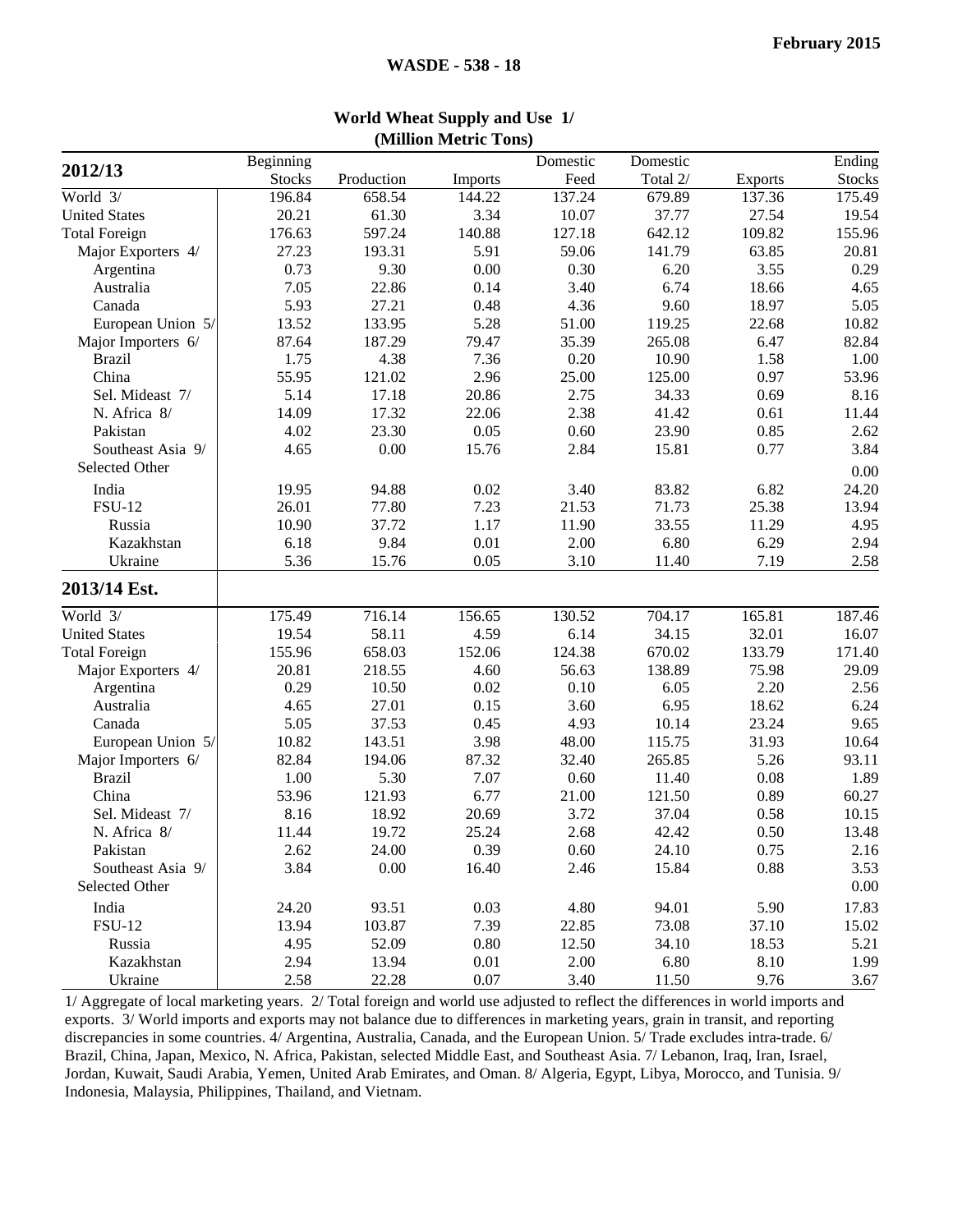| 2014/15 Proj.        |     | Beginning     |            |          | Domestic | Domestic |                | Ending        |
|----------------------|-----|---------------|------------|----------|----------|----------|----------------|---------------|
|                      |     | <b>Stocks</b> | Production | Imports  | Feed     | Total 2/ | <b>Exports</b> | <b>Stocks</b> |
|                      |     |               |            |          |          |          |                |               |
| World 3/             | Jan | 185.80        | 723.38     | 156.89   | 139.40   | 713.19   | 159.19         | 196.00        |
|                      | Feb | 187.46        | 725.03     | 157.35   | 139.70   | 714.65   | 160.11         | 197.85        |
| <b>United States</b> | Jan | 16.07         | 55.13      | 4.90     | 4.08     | 32.22    | 25.17          | 18.70         |
|                      | Feb | 16.07         | 55.13      | 4.35     | 4.08     | 32.22    | 24.49          | 18.83         |
| <b>Total Foreign</b> | Jan | 169.73        | 668.26     | 151.99   | 135.32   | 680.96   | 134.02         | 177.30        |
|                      | Feb | 171.40        | 669.91     | 153.00   | 135.62   | 682.43   | 135.62         | 179.01        |
| Major Exporters 4/   | Jan | 29.23         | 220.81     | 6.14     | 64.50    | 147.78   | 76.50          | 31.89         |
|                      | Feb | 29.09         | 221.49     | 6.17     | 64.20    | 147.48   | 77.50          | 31.76         |
| Argentina            | Jan | 2.56          | 12.00      | 0.01     | 0.10     | 6.15     | 6.00           | 2.41          |
|                      | Feb | 2.56          | 12.50      | 0.04     | 0.10     | 6.15     | 6.50           | 2.45          |
| Australia            | Jan | 6.24          | 24.00      | 0.15     | 3.40     | 6.80     | 17.50          | 6.09          |
|                      | Feb | 6.24          | 24.00      | 0.15     | 3.60     | 7.00     | 17.00          | 6.39          |
| Canada               | Jan | 9.80          | 29.30      | 0.48     | 5.00     | 10.33    | 23.00          | 6.25          |
|                      | Feb | 9.65          | 29.30      | 0.48     | 4.50     | 9.83     | 23.00          | 6.60          |
| European Union 5/    | Jan | 10.64         | 155.51     | 5.50     | 56.00    | 124.50   | 30.00          | 17.14         |
|                      | Feb | 10.64         | 155.69     | 5.50     | 56.00    | 124.50   | 31.00          | 16.32         |
| Major Importers 6/   | Jan | 93.09         | 196.14     | 83.63    | 35.45    | 271.42   | 7.42           | 94.02         |
|                      | Feb | 93.11         | 196.14     | 84.38    | 35.50    | 271.87   | 7.92           | 93.84         |
| <b>Brazil</b>        | Jan | 1.87          | 6.30       | 7.00     | 1.00     | 12.30    | 1.00           | 1.87          |
|                      | Feb | 1.89          | 6.30       | 6.70     | 0.70     | 12.00    | 1.50           | 1.39          |
| China                | Jan | 60.27         | 126.00     | 1.50     | 23.00    | 124.00   | 1.00           | 62.77         |
|                      | Feb | 60.27         | 126.00     | 1.50     | 23.00    | 124.00   | 1.00           | 62.77         |
| Sel. Mideast 7/      | Jan | 10.15         | 17.53      | 23.08    | 4.67     | 38.56    | 1.53           | 10.67         |
|                      | Feb | 10.15         | 17.53      | 23.28    | 4.72     | 38.61    | 1.53           | 10.82         |
| N. Africa 8/         | Jan | 13.48         | 16.80      | 23.75    | 2.18     | 41.85    | 0.55           | 11.63         |
|                      | Feb | 13.48         | 16.80      | 24.35    | 2.28     | 42.35    | 0.55           | 11.73         |
| Pakistan             | Jan | 2.16          | 25.00      | 0.70     | 1.20     | 25.10    | 0.70           | 2.06          |
|                      | Feb | 2.16          | 25.00      | 0.75     | 1.20     | 25.10    | 0.70           | 2.11          |
| Southeast Asia 9/    | Jan | 3.53          | 0.00       | 17.00    | 2.51     | 16.36    | 0.84           | 3.34          |
|                      | Feb | 3.53          | 0.00       | 17.20    | 2.71     | 16.56    | 0.84           | 3.34          |
| Selected Other       |     |               |            |          |          |          |                |               |
| India                | Jan | 17.83         | 95.91      | 0.05     | 4.50     | 93.99    | 3.50           | 16.30         |
|                      | Feb | 17.83         | 95.91      | 0.05     | 4.50     | 93.99    | 3.50           | 16.30         |
| <b>FSU-12</b>        | Jan | 15.02         | 111.60     | 7.29     | 24.48    | 75.29    | 37.74          | 20.88         |
|                      | Feb | 15.02         | 112.35     | 7.64     | 24.58    | 75.89    | 37.74          | 21.38         |
| Russia               | Jan | 5.21          | 59.00      | $0.20\,$ | 13.00    | 35.00    | 20.00          | 9.41          |
|                      | Feb | 5.21          | 59.00      | 0.35     | 13.00    | 35.50    | 20.00          | 9.06          |
| Kazakhstan           | Jan | 1.99          | 12.50      | 0.20     | 1.90     | 6.70     | 6.00           | 1.99          |
|                      | Feb | 1.99          | 13.00      | 0.40     | 2.00     | 6.80     | 6.00           | 2.58          |
| Ukraine              | Jan | 3.67          | 24.50      | 0.05     | 4.00     | 12.00    | 11.00          | 5.22          |
|                      | Feb | 3.67          | 24.75      | 0.05     | 4.00     | 12.00    | 11.00          | 5.47          |
|                      |     |               |            |          |          |          |                |               |

#### **World Wheat Supply and Use 1/ (Cont'd.) (Million Metric Tons)**

1/ Aggregate of local marketing years. 2/ Total foreign and world use adjusted to reflect the differences in world imports and exports. 3/ World imports and exports may not balance due to differences in marketing years, grain in transit, and reporting discrepancies in some countries. 4/ Argentina, Australia, Canada, and the European Union. 5/ Trade excludes intra-trade. 6/ Brazil, China, Japan, Mexico, N. Africa, Pakistan, selected Middle East, and Southeast Asia. 7/ Lebanon, Iraq, Iran, Israel, Jordan, Kuwait, Saudi Arabia, Yemen, United Arab Emirates, and Oman. 8/ Algeria, Egypt, Libya, Morocco, and Tunisia. 9/ Indonesia, Malaysia, Philippines, Thailand, and Vietnam.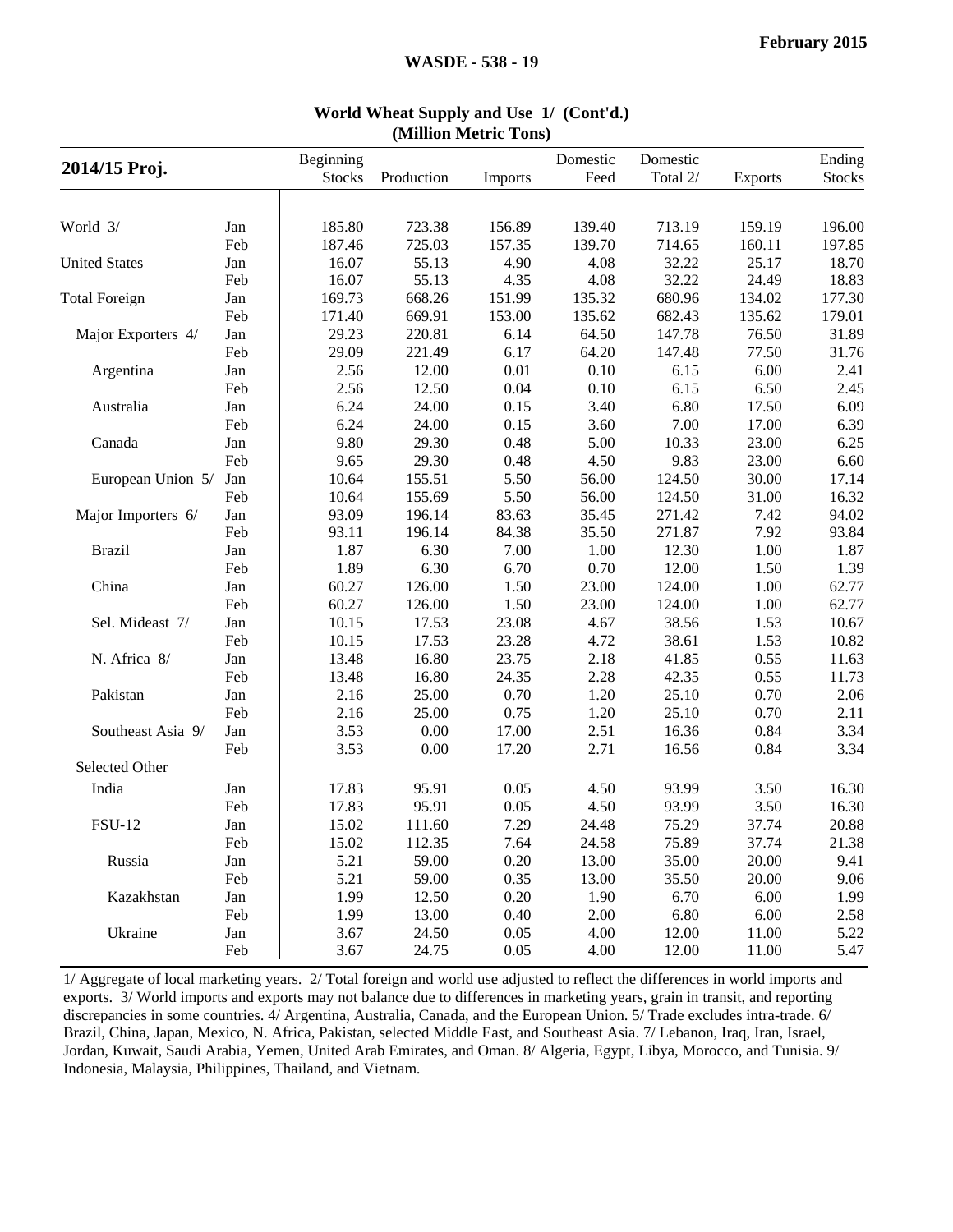|                      | Beginning     |            |                | Domestic | Domestic |                | Ending        |
|----------------------|---------------|------------|----------------|----------|----------|----------------|---------------|
| 2012/13              | <b>Stocks</b> | Production | <b>Imports</b> | Feed     | Total 2/ | <b>Exports</b> | <b>Stocks</b> |
|                      |               |            |                |          |          |                |               |
| World 3/             | 168.56        | 1,136.27   | 128.77         | 668.59   | 1,135.74 | 122.88         | 169.09        |
| <b>United States</b> | 27.82         | 285.31     | 6.64           | 115.21   | 275.54   | 20.70          | 23.53         |
| <b>Total Foreign</b> | 140.74        | 850.96     | 122.13         | 553.38   | 860.20   | 102.17         | 145.55        |
| Major Exporters 4/   | 19.38         | 170.21     | 1.97           | 76.93    | 105.23   | 62.11          | 24.22         |
| Argentina            | 1.34          | 37.25      | 0.00           | 7.79     | 12.05    | 24.05          | 2.48          |
| Australia            | 0.94          | 11.41      | 0.00           | 3.91     | 5.49     | 6.02           | 0.85          |
| <b>Brazil</b>        | 9.82          | 84.25      | 1.27           | 47.05    | 55.80    | 24.98          | 14.56         |
| Canada               | 3.39          | 24.43      | 0.51           | 12.97    | 20.26    | 4.99           | 3.08          |
| Major Importers 5/   | 38.90         | 227.34     | 92.11          | 238.36   | 317.44   | 8.10           | 32.81         |
| European Union 6/    | 15.60         | 145.89     | 11.85          | 113.68   | 153.10   | 7.36           | 12.88         |
| Japan                | 1.09          | 0.18       | 17.74          | 13.22    | 18.03    | $0.00\,$       | 0.98          |
| Mexico               | 1.86          | 28.88      | 7.60           | 19.33    | 36.20    | 0.52           | 1.62          |
| N. Afr & Mideast 7/  | 12.56         | 26.48      | 23.53          | 45.85    | 53.03    | 0.13           | 9.41          |
| Saudi Arabia         | 3.21          | 0.36       | 10.74          | 10.50    | 10.93    | 0.00           | 3.39          |
| Southeast Asia 8/    | 2.64          | 25.27      | 7.98           | 25.06    | 32.97    | 0.09           | 2.83          |
| South Korea          | 1.54          | 0.21       | 8.27           | 6.53     | 8.71     | 0.00           | 1.31          |
| Selected Other       |               |            |                |          |          |                | 0.00          |
|                      |               |            |                |          |          |                |               |
| China                | 60.36         | 212.19     | 5.60           | 146.05   | 209.67   | 0.11           | 68.38         |
| <b>FSU-12</b>        | 6.16          | 68.22      | 0.73           | 35.55    | 50.21    | 19.87          | 5.04          |
| Russia               | 1.81          | 28.66      | 0.34           | 16.40    | 25.13    | 4.30           | 1.38          |
| Ukraine              | 2.42          | 29.53      | 0.05           | 10.93    | 14.66    | 15.00          | 2.33          |
| 2013/14 Est.         |               |            |                |          |          |                |               |
| World 3/             | 169.09        | 1,279.87   | 154.93         | 736.06   | 1,238.36 | 163.80         | 210.60        |
| <b>United States</b> | 23.53         | 367.09     | 3.23           | 133.51   | 305.11   | 54.42          | 34.31         |
| <b>Total Foreign</b> | 145.55        | 912.78     | 151.70         | 602.55   | 933.24   | 109.38         | 176.28        |
| Major Exporters 4/   | 24.22         | 174.46     | 1.87           | 81.52    | 111.72   | 56.51          | 32.32         |
| Argentina            | 2.48          | 35.67      | 0.01           | 8.74     | 13.60    | 20.60          | 3.96          |
| Australia            | 0.85          | 12.37      | 0.00           | 3.74     | 5.41     | 6.89           | 0.91          |
| <b>Brazil</b>        | 14.56         | 82.10      | 1.20           | 48.28    | 58.08    | 21.52          | 18.27         |
| Canada               | 3.08          | 28.75      | 0.54           | 15.26    | 22.49    | 5.28           | 4.60          |
| Major Importers 5/   | 32.81         | 248.54     | 112.70         | 257.79   | 340.42   | 10.98          | 42.65         |
| European Union 6/    | 12.88         | 158.51     | 16.24          | 122.38   | 164.30   | 8.63           | 14.70         |
| Japan                | 0.98          | 0.19       | 17.50          | 12.88    | 17.69    | 0.00           | 0.98          |
| Mexico               | 1.62          | 32.02      | 11.32          | 23.62    | 40.89    | 0.50           | 3.58          |
| N. Afr & Mideast 7/  | 9.41          | 30.22      | 29.94          | 49.13    | 56.64    | 0.31           | 12.62         |
| Saudi Arabia         | 3.39          | 0.36       | 12.10          | 10.93    | 11.35    | 0.00           | 4.50          |
| Southeast Asia 8/    | 2.83          | 26.94      | 10.54          | 26.86    | 34.96    | 1.55           | 3.80          |
| South Korea          | 1.31          | 0.21       | 10.50          | 7.81     | 10.11    | 0.00           | 1.91          |
| Selected Other       |               |            |                |          |          |                | 0.00          |
|                      |               |            |                |          |          |                |               |
| China                | 68.38         | 225.07     | 12.45          | 161.78   | 227.60   | 0.03           | 78.26         |
| <b>FSU-12</b>        | 5.04          | 87.63      | 0.73           | 40.12    | 55.98    | 30.72          | 6.70          |
| Russia               | 1.38          | 35.74      | 0.21           | 18.80    | 28.52    | 6.95           | 1.86          |
| Ukraine              | 2.33          | 39.92      | 0.08           | 12.32    | 16.23    | 22.77          | 3.33          |

#### **World Coarse Grain Supply and Use 1/ (Million Metric Tons)**

1/ Aggregate of local marketing years. Coarse grains include corn, sorghum, barley, oats, rye, millet, and mixed grains (for U.S. excludes millet and mixed grains). 2/ Total foreign and world use adjusted to reflect the differences in world imports and exports. 3/ World imports and exports may not balance due to differences in marketing years, grain in transit, and reporting discrepancies in some countries. 4/ Argentina, Australia, Canada, Brazil, and South Africa. 5/ The European Union, Mexico, Japan, selected North Africa and Middle East, South Korea, Southeast Asia, and Taiwan. 6/ Trade excludes intra-trade. 7/ Algeria, Egypt, Iran, Israel, Jordan, Libya, Morocco, Syria, Tunisia, and Turkey. 8/ Indonesia, Malaysia, Philippines, Thailand, and Vietnam.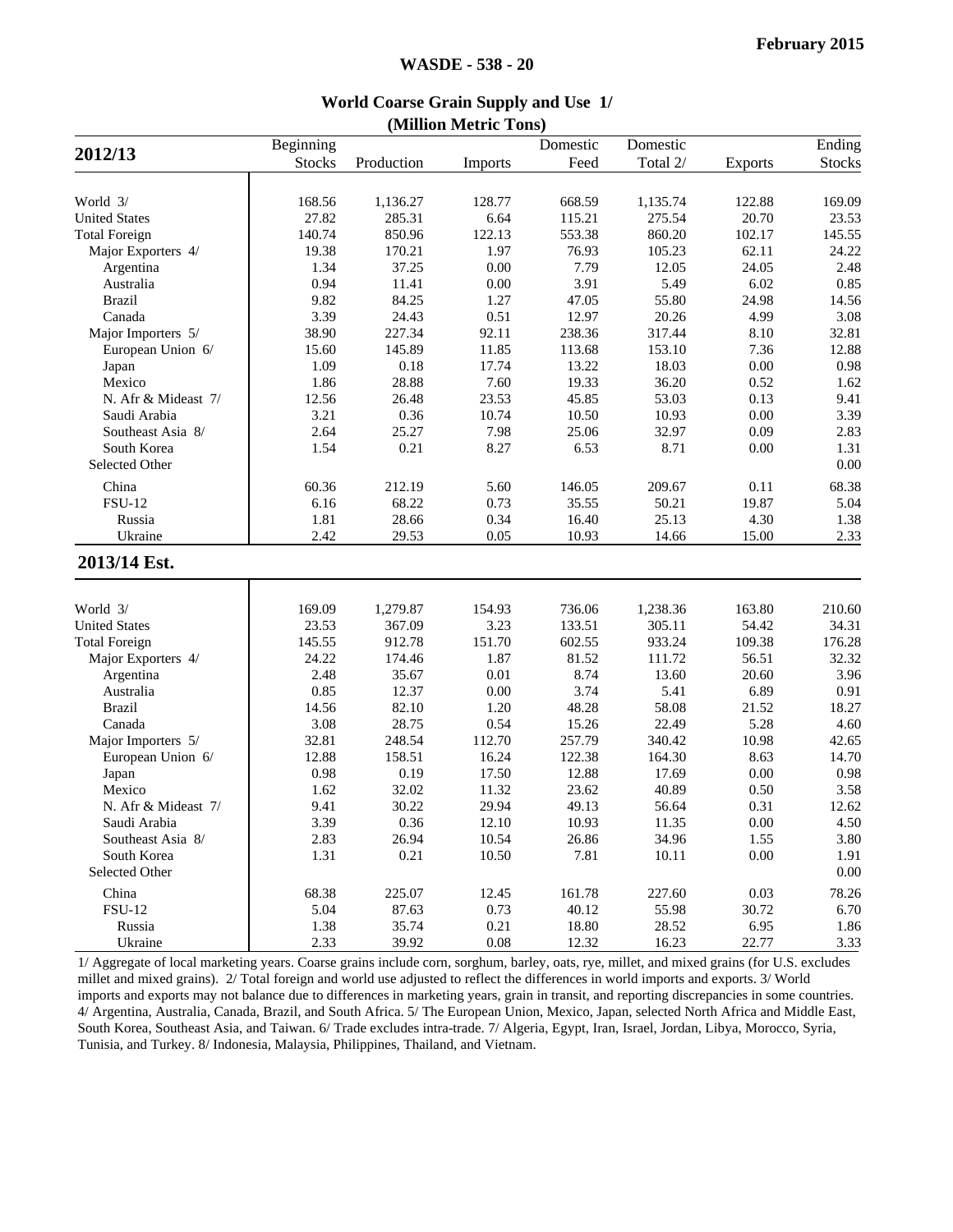|                      |     | Beginning      |            |                | Domestic       | Domestic |                | Ending        |
|----------------------|-----|----------------|------------|----------------|----------------|----------|----------------|---------------|
| 2014/15 Proj.        |     | <b>Stocks</b>  | Production | <b>Imports</b> | Feed           | Total 2/ | <b>Exports</b> | <b>Stocks</b> |
|                      |     |                |            |                |                |          |                |               |
| World 3/             | Jan | 208.81         | 1,272.34   | 145.16         | 758.80         | 1,257.24 | 148.07         | 223.90        |
|                      | Feb | 210.60         | 1,275.49   | 147.79         | 760.30         | 1,262.03 | 152.26         | 224.06        |
| <b>United States</b> | Jan | 34.31          | 377.12     | 3.36           | 139.79         | 312.49   | 51.56          | 50.74         |
|                      | Feb | 34.31          | 377.12     | 3.14           | 138.80         | 313.01   | 52.33          | 49.24         |
| <b>Total Foreign</b> |     | 174.49         | 895.22     | 141.80         |                | 944.75   | 96.51          | 173.16        |
|                      | Jan | 176.28         | 898.37     |                | 619.01         | 949.01   | 99.94          |               |
|                      | Feb |                |            | 144.65<br>2.36 | 621.50         |          |                | 174.83        |
| Major Exporters 4/   | Jan | 30.47<br>32.32 | 154.15     |                | 82.34<br>82.82 | 112.93   | 45.65          | 28.40         |
|                      | Feb |                | 155.45     | 2.86           |                | 113.86   | 47.75          | 29.01         |
| Argentina            | Jan | 3.35           | 29.22      | $0.01\,$       | 9.17           | 14.13    | 14.81          | 3.64          |
|                      | Feb | 3.96           | 30.52      | $0.01\,$       | 9.17           | 14.43    | 16.51          | 3.55          |
| Australia            | Jan | 0.91           | 11.21      | 0.00           | 4.21           | 5.89     | 5.60           | 0.63          |
|                      | Feb | 0.91           | 11.21      | 0.00           | 4.21           | 5.89     | 5.60           | 0.63          |
| Brazil               | Jan | 18.07          | 77.71      | 1.21           | 49.78          | 59.60    | 19.52          | 17.87         |
|                      | Feb | 18.27          | 77.71      | 1.21           | 49.78          | 59.60    | 19.52          | 18.07         |
| Canada               | Jan | 4.60           | 21.92      | 1.04           | 13.46          | 20.86    | 3.50           | 3.19          |
|                      | Feb | 4.60           | 21.92      | 1.54           | 14.04          | 21.49    | 3.60           | 2.96          |
| Major Importers 5/   | Jan | 42.72          | 253.20     | 101.32         | 261.69         | 345.15   | 10.90          | 41.19         |
|                      | Feb | 42.65          | 253.40     | 102.37         | 262.94         | 346.40   | 10.90          | 41.12         |
| European Union 6/    | Jan | 14.70          | 168.05     | 7.23           | 121.75         | 163.87   | 9.65           | 16.46         |
|                      | Feb | 14.70          | 168.25     | 8.28           | 122.80         | 164.92   | 9.65           | 16.66         |
| Japan                | Jan | 0.97           | 0.18       | 17.79          | 13.18          | 17.99    | $0.00\,$       | 0.95          |
|                      | Feb | 0.98           | 0.17       | 17.79          | 13.18          | 17.99    | $0.00\,$       | 0.95          |
| Mexico               | Jan | 3.66           | 31.34      | 11.20          | 24.42          | 41.94    | 0.50           | 3.76          |
|                      | Feb | 3.58           | 31.14      | 11.20          | 24.42          | 41.94    | $0.50\,$       | 3.48          |
| N. Afr & Mideast 7/  | Jan | 12.62          | 25.19      | 30.77          | 50.57          | 58.33    | 0.11           | 10.13         |
|                      | Feb | 12.62          | 25.39      | 30.77          | 50.77          | 58.53    | 0.11           | 10.13         |
| Saudi Arabia         | Jan | 4.50           | 0.36       | 11.05          | 11.45          | 11.93    | $0.00\,$       | 3.99          |
|                      | Feb | 4.50           | 0.36       | 11.05          | 11.45          | 11.93    | 0.00           | 3.99          |
| Southeast Asia 8/    | Jan | 3.80           | 27.74      | 9.24           | 27.99          | 36.19    | 0.64           | 3.95          |
|                      | Feb | 3.80           | 27.74      | 9.24           | 27.99          | 36.19    | 0.64           | 3.95          |
| South Korea          | Jan | 1.90           | 0.21       | 9.69           | 8.05           | 10.32    | 0.00           | 1.48          |
|                      | Feb | 1.91           | 0.21       | 9.69           | 8.05           | 10.32    | $0.00\,$       | 1.49          |
| Selected Other       |     |                |            |                |                |          |                |               |
| China                | Jan | 78.26          | 222.15     | 12.83          | 167.38         | 233.43   | 0.13           | 79.69         |
|                      | Feb | 78.26          | 222.15     | 14.13          | 168.18         | 234.23   | 0.13           | 80.19         |
| <b>FSU-12</b>        | Jan | 6.70           | 90.27      | 0.78           | 43.86          | 60.32    | 28.95          | 8.48          |
|                      | Feb | 6.70           | 91.43      | 0.78           | 43.88          | 60.12    | 30.28          | 8.51          |
|                      |     |                |            |                |                |          |                |               |
| Russia               | Jan | 1.86           | 41.00      | 0.18           | 22.10          | 32.60    | 7.41           | 3.02          |
|                      | Feb | 1.86           | 40.55      | 0.18           | 22.10          | 32.40    | 7.01           | 3.17          |
| Ukraine              | Jan | 3.33           | 37.79      | 0.06           | 12.83          | 16.56    | 20.66          | 3.96          |
|                      | Feb | 3.33           | 39.35      | 0.06           | 12.85          | 16.59    | 22.39          | 3.76          |

#### **World Coarse Grain Supply and Use 1/ (Cont'd.) (Million Metric Tons)**

1/ Aggregate of local marketing years. Coarse grains include corn, sorghum, barley, oats, rye, millet, and mixed grains (for U.S. excludes millet and mixed grains). 2/ Total foreign and world use adjusted to reflect the differences in world imports and exports. 3/ World imports and exports may not balance due to differences in marketing years, grain in transit, and reporting discrepancies in some countries. 4/ Argentina, Australia, Canada, Brazil, and South Africa. 5/ The European Union, Mexico, Japan, selected North Africa and Middle East, South Korea, Southeast Asia, and Taiwan. 6/ Trade excludes intra-trade. 7/ Algeria, Egypt, Iran, Israel, Jordan, Libya, Morocco, Syria, Tunisia, and Turkey. 8/ Indonesia, Malaysia, Philippines, Thailand, and Vietnam.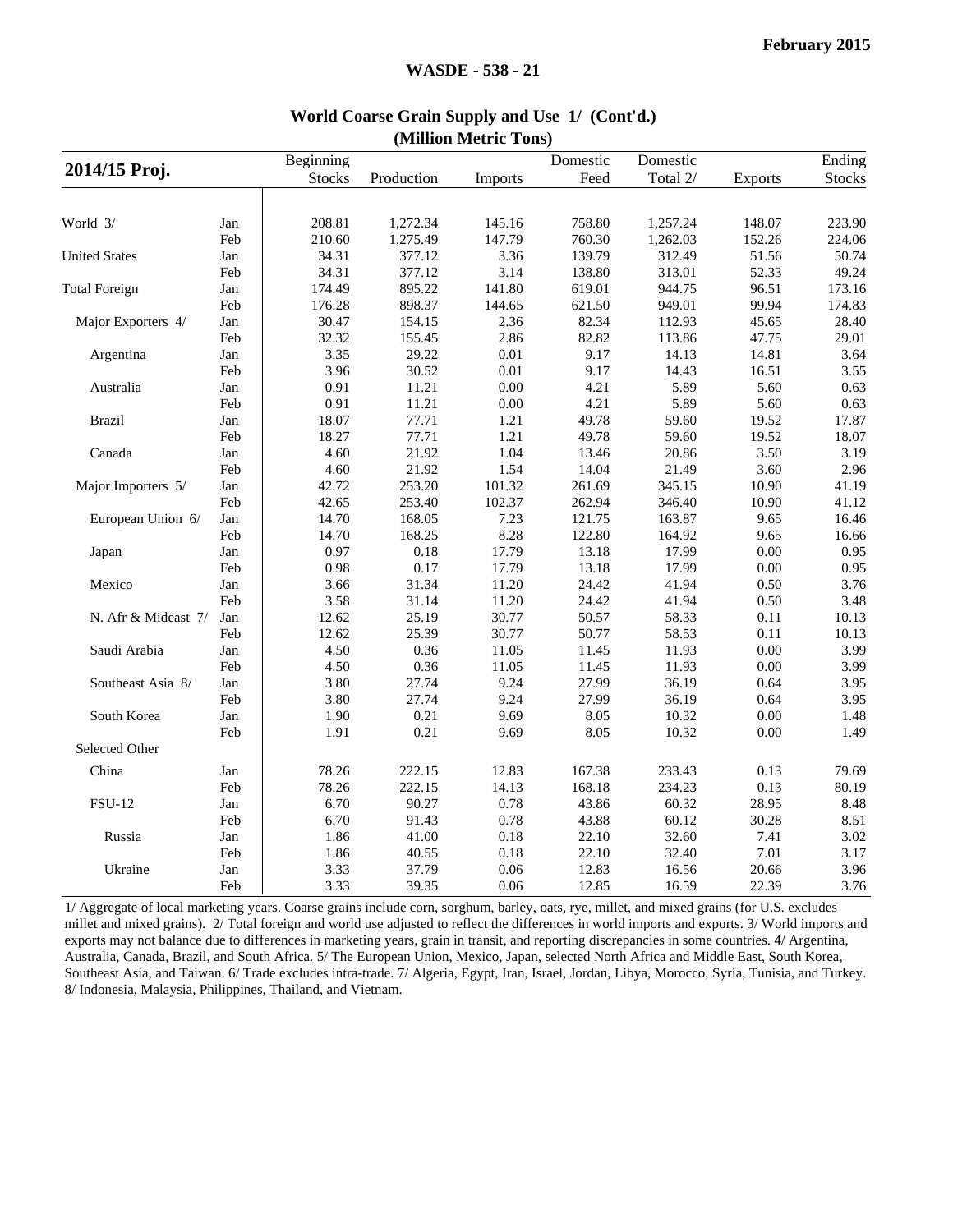|                      | Beginning |                          |         | (1)    | Domestic Domestic |                | Ending        |
|----------------------|-----------|--------------------------|---------|--------|-------------------|----------------|---------------|
| 2012/13              |           | <b>Stocks Production</b> | Imports | Feed   | Total 2/          | <b>Exports</b> | <b>Stocks</b> |
|                      |           |                          |         |        |                   |                |               |
| World 3/             | 134.53    | 868.00                   | 99.42   | 517.67 | 864.46            | 95.16          | 138.06        |
| <b>United States</b> | 25.12     | 273.19                   | 4.06    | 109.60 | 262.97            | 18.55          | 20.86         |
| <b>Total Foreign</b> | 109.41    | 594.80                   | 95.36   | 408.07 | 601.49            | 76.61          | 117.20        |
| Major Exporters 4/   | 13.79     | 120.87                   | 0.97    | 54.90  | 71.40             | 45.69          | 18.53         |
| Argentina            | 0.90      | 27.00                    | 0.00    | 5.30   | 7.90              | 18.69          | 1.32          |
| <b>Brazil</b>        | 9.21      | 81.50                    | 0.89    | 44.50  | 52.50             | 24.95          | 14.15         |
| South Africa         | 3.68      | 12.37                    | 0.08    | 5.10   | 11.00             | 2.06           | 3.06          |
| Major Importers 5/   | 15.36     | 111.65                   | 56.87   | 119.58 | 168.81            | 2.82           | 12.26         |
| Egypt                | 2.22      | 5.80                     | 5.06    | 10.00  | 12.00             | 0.01           | 1.07          |
| European Union 6/    | 6.68      | 58.90                    | 11.36   | 53.00  | 69.60             | 2.19           | 5.15          |
| Japan                | 0.61      | 0.00                     | 14.41   | 10.00  | 14.50             | 0.00           | 0.52          |
| Mexico               | 1.32      | 21.59                    | 5.68    | 11.00  | 27.00             | 0.52           | 1.06          |
| Southeast Asia 7/    | 2.64      | 25.22                    | 7.96    | 25.00  | 32.90             | 0.09           | 2.82          |
| South Korea          | 1.48      | 0.08                     | 8.17    | 6.48   | 8.48              | 0.00           | 1.26          |
| Selected Other       |           |                          |         |        |                   |                | 0.00          |
| Canada               | 1.37      | 13.06                    | 0.48    | 6.28   | 11.61             | 1.75           | 1.55          |
| China                | 59.34     | 205.61                   | 2.70    | 144.00 | 200.00            | 0.08           | 67.57         |
| <b>FSU-12</b>        | 2.45      | 32.31                    | 0.34    | 15.52  | 18.09             | 15.00          | 2.00          |
| Ukraine              | 1.05      | 20.92                    | 0.04    | 6.80   | 8.10              | 12.73          | 1.19          |
| 2013/14 Est.         |           |                          |         |        |                   |                |               |
|                      |           |                          |         |        |                   |                |               |
| World 3/             | 138.06    | 989.04                   | 122.16  | 573.10 | 953.30            | 130.58         | 173.80        |
| <b>United States</b> | 20.86     | 351.27                   | 0.91    | 127.92 | 293.05            | 48.70          | 31.29         |
| <b>Total Foreign</b> | 117.20    | 637.77                   | 121.25  | 445.19 | 660.26            | 81.87          | 142.51        |
| Major Exporters 4/   | 18.53     | 120.48                   | 0.83    | 57.20  | 75.30             | 40.20          | 24.34         |
| Argentina            | 1.32      | 26.00                    | 0.01    | 5.80   | 8.80              | 16.50          | 2.02          |
| <b>Brazil</b>        | 14.15     | 79.50                    | 0.80    | 46.00  | 55.00             | 21.50          | 17.95         |
| South Africa         | 3.06      | 14.98                    | 0.03    | 5.40   | 11.50             | 2.20           | 4.37          |
| Major Importers 5/   | 12.26     | 120.01                   | 75.83   | 133.46 | 185.62            | 4.45           | 18.03         |
| Egypt                | 1.07      | 5.80                     | 8.50    | 11.00  | 13.20             | 0.01           | 2.16          |
| European Union 6/    | 5.15      | 64.26                    | 15.92   | 58.00  | 76.50             | 2.40           | 6.42          |
| Japan                | 0.52      | 0.00                     | 15.12   | 10.60  | 15.10             | 0.00           | 0.55          |
| Mexico               | 1.06      | 22.88                    | 10.95   | 15.20  | 31.70             | 0.50           | 2.69          |
| Southeast Asia 7/    | 2.82      | 26.89                    | 10.53   | 26.80  | 34.90             | 1.53           | 3.80          |
| South Korea          | 1.26      | 0.08                     | 10.41   | 7.76   | 9.89              | 0.00           | 1.86          |
| Selected Other       |           |                          |         |        |                   |                | 0.00          |
| Canada               | 1.55      | 14.19                    | 0.51    | 7.52   | 12.70             | 1.95           | 1.60          |
| China                | 67.57     | 218.49                   | 3.28    | 154.00 | 212.00            | 0.02           | 77.32         |
| <b>FSU-12</b>        | 2.00      | 46.90                    | 0.42    | 18.67  | 21.44             | 24.65          | 3.24          |
| Ukraine              | 1.19      | 30.90                    | 0.05    | 8.50   | 9.90              | 20.00          | 2.24          |
|                      |           |                          |         |        |                   |                |               |

#### **World Corn Supply and Use 1/(Million Metric Tons)**

**WASDE - 538 - 22**

1/ Aggregate of local marketing years. 2/ Total foreign and world use adjusted to reflect the differences in world imports and exports. 3/ World imports and exports may not balance due to differences in marketing years, grain in transit, and reporting discrepancies in some countries. 4/ Argentina, Brazil, and South Africa. 5/ Egypt, the European Union, Mexico, Japan, South Korea, Taiwan, and Southeast Asia. 6/ Trade excludes intra-trade. 7/ Indonesia, Malaysia, Philippines, Thailand, and Vietnam.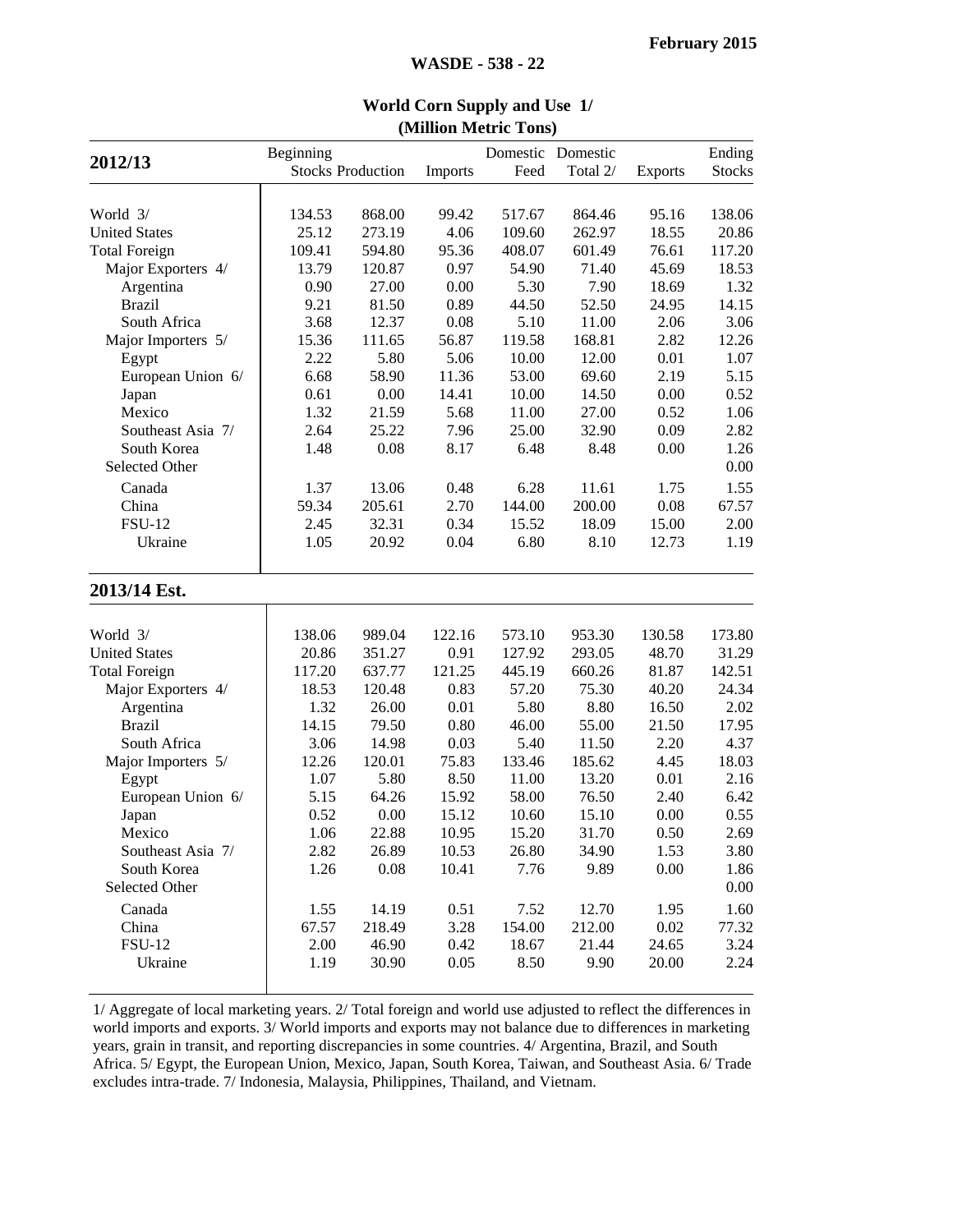| 2014/15 Proj.          |     | Beginning<br><b>Stocks</b> | Production | Imports | Domestic<br>Feed | Domestic<br>Total 2/ | <b>Exports</b> | Ending<br><b>Stocks</b> |
|------------------------|-----|----------------------------|------------|---------|------------------|----------------------|----------------|-------------------------|
|                        |     |                            |            |         |                  |                      |                |                         |
| World 3/               | Jan | 172.23                     | 988.08     | 110.10  | 594.23           | 971.16               | 112.34         | 189.15                  |
|                        | Feb | 173.80                     | 991.29     | 112.10  | 595.54           | 975.45               | 115.14         | 189.64                  |
| <b>United States</b>   | Jan | 31.29                      | 361.09     | 0.64    | 133.99           | 300.88               | 44.45          | 47.69                   |
|                        | Feb | 31.29                      | 361.09     | 0.64    | 133.36           | 302.15               | 44.45          | 46.42                   |
| <b>Total Foreign</b>   | Jan | 140.93                     | 626.99     | 109.46  | 460.24           | 670.28               | 67.89          | 141.46                  |
|                        | Feb | 142.51                     | 630.20     | 111.46  | 462.19           | 673.30               | 70.69          | 143.22                  |
| Major Exporters 4/ Jan |     | 22.71                      | 110.50     | 0.84    | 59.20            | 77.50                | 33.70          | 22.84                   |
|                        | Feb | 24.34                      | 111.50     | 0.84    | 59.10            | 77.70                | 35.50          | 23.48                   |
| Argentina              | Jan | 1.62                       | 22.00      | 0.01    | 6.10             | 9.20                 | 12.00          | 2.43                    |
|                        | Feb | 2.02                       | 23.00      | 0.01    | 6.10             | 9.40                 | 13.50          | 2.13                    |
| <b>Brazil</b>          | Jan | 17.75                      | 75.00      | 0.80    | 47.50            | 56.50                | 19.50          | 17.55                   |
|                        | Feb | 17.95                      | 75.00      | 0.80    | 47.50            | 56.50                | 19.50          | 17.75                   |
| South Africa           | Jan | 3.34                       | 13.50      | 0.03    | 5.60             | 11.80                | 2.20           | 2.86                    |
|                        | Feb | 4.37                       | 13.50      | 0.03    | 5.50             | 11.80                | 2.50           | 3.60                    |
| Major Importers 5/ Jan |     | 18.10                      | 130.61     | 63.80   | 137.50           | 190.58               | 3.65           | 18.29                   |
|                        | Feb | 18.03                      | 131.01     | 64.80   | 138.80           | 191.88               | 3.65           | 18.32                   |
| Egypt                  | Jan | 2.16                       | 5.75       | 7.50    | 11.50            | 13.80                | 0.01           | 1.60                    |
|                        | Feb | 2.16                       | 5.75       | 7.50    | 11.50            | 13.80                | 0.01           | 1.60                    |
| European Union         | Jan | 6.42                       | 73.96      | 7.00    | 58.50            | 77.50                | 2.50           | 7.38                    |
| 6/                     | Feb | 6.42                       | 74.16      | 8.00    | 59.50            | 78.50                | 2.50           | 7.58                    |
| Japan                  | Jan | 0.55                       | 0.00       | 15.40   | 10.90            | 15.40                | 0.00           | 0.55                    |
|                        | Feb | 0.55                       | 0.00       | 15.40   | 10.90            | 15.40                | 0.00           | 0.55                    |
| Mexico                 | Jan | 2.77                       | 23.00      | 10.90   | 16.50            | 33.25                | 0.50           | 2.92                    |
|                        | Feb | 2.69                       | 23.20      | 10.90   | 16.80            | 33.55                | 0.50           | 2.74                    |
| Southeast Asia 7/Jan   |     | 3.80                       | 27.68      | 9.20    | 27.90            | 36.10                | 0.64           | 3.95                    |
|                        | Feb | 3.80                       | 27.68      | 9.20    | 27.90            | 36.10                | 0.64           | 3.95                    |
| South Korea            | Jan | 1.85                       | 0.08       | 9.60    | 8.00             | 10.10                | 0.00           | 1.42                    |
|                        | Feb | 1.86                       | 0.08       | 9.60    | 8.00             | 10.10                | 0.00           | 1.43                    |
| Selected Other         |     |                            |            |         |                  |                      |                |                         |
| Canada                 | Jan | 1.59                       | 11.50      | 1.00    | 7.00             | 12.40                | 0.50           | 1.19                    |
|                        | Feb | 1.60                       | 11.50      | 1.50    | 7.50             | 12.90                | 0.50           | 1.20                    |
| China                  | Jan | 77.32                      | 215.50     | 2.00    | 158.00           | 216.00               | 0.10           | 78.72                   |
|                        | Feb | 77.32                      | 215.50     | 2.50    | 158.00           | 216.00               | 0.10           | 79.22                   |
| <b>FSU-12</b>          | Jan | 3.24                       | 42.66      | 0.42    | 20.29            | 23.16                | 19.84          | 3.32                    |
|                        | Feb | 3.24                       | 43.77      | 0.42    | 20.39            | 23.26                | 20.84          | 3.33                    |
| Ukraine                | Jan | 2.24                       | 27.00      | 0.05    | 9.00             | 10.40                | 16.50          | 2.39                    |
|                        | Feb | 2.24                       | 28.45      | 0.05    | 9.00             | 10.40                | 18.00          | 2.34                    |

#### **World Corn Supply and Use 1/ (Cont'd.)(Million Metric Tons)**

1/ Aggregate of local marketing years. 2/ Total foreign and world use adjusted to reflect the differences in world imports and exports. 3/ World imports and exports may not balance due to differences in marketing years, grain in transit, and reporting discrepancies in some countries. 4/ Argentina, Brazil, and South Africa. 5/ Egypt, the European Union, Mexico, Japan, South Korea, Taiwan, and Southeast Asia. 6/ Trade excludes intra-trade. 7/ Indonesia, Malaysia, Philippines, Thailand, and Vietnam.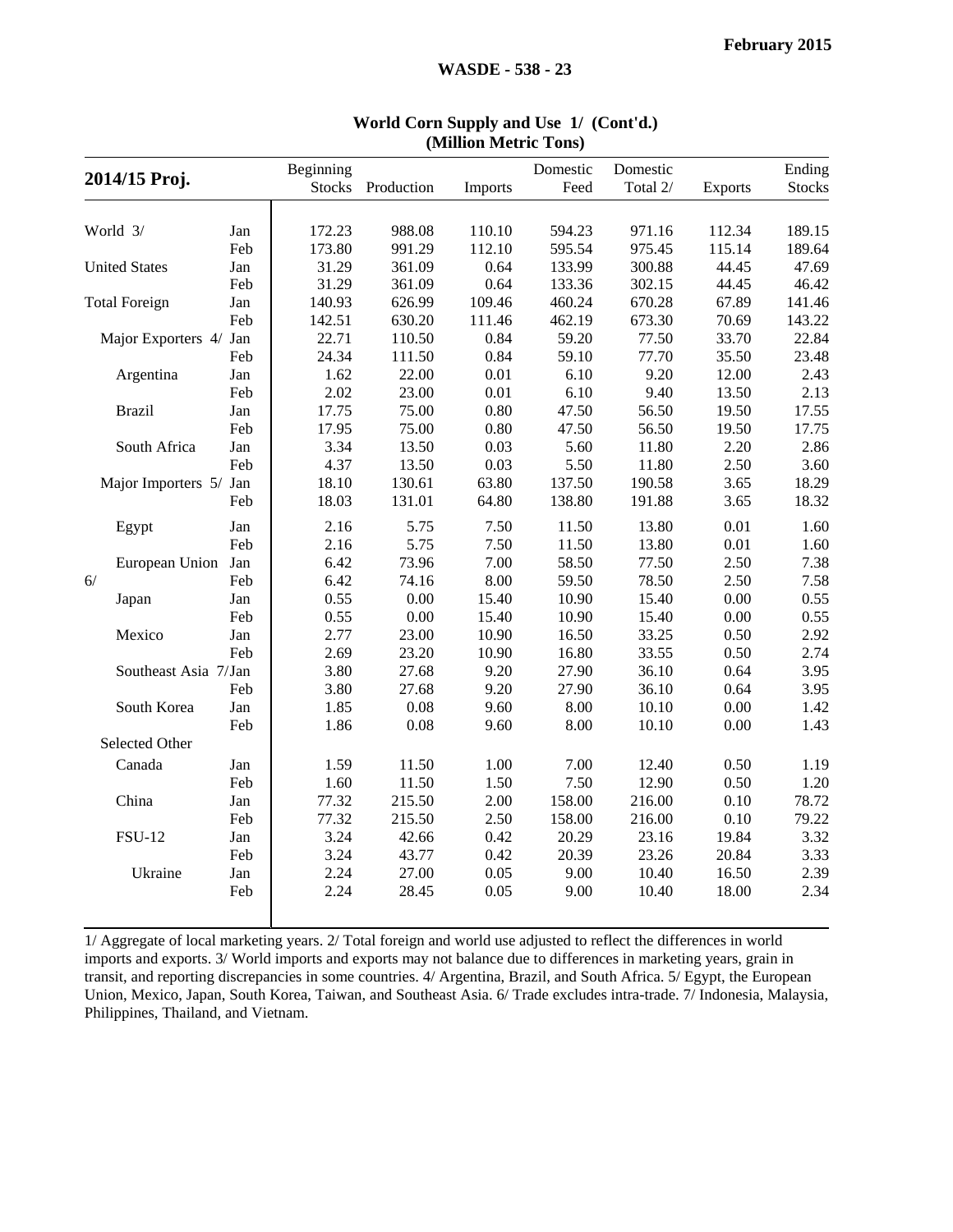|                                   |                            |            | (1)      |                      |          |                         |
|-----------------------------------|----------------------------|------------|----------|----------------------|----------|-------------------------|
| 2012/13                           | Beginning<br><b>Stocks</b> | Production | Imports  | Total /2<br>Domestic | Exports  | Ending<br><b>Stocks</b> |
| World 3/                          | 106.83                     | 472.00     | 36.41    | 468.63               | 39.25    |                         |
| <b>United States</b>              |                            |            |          |                      | 3.39     | 110.20                  |
|                                   | 1.30                       | 6.35       | 0.67     | 3.78                 |          | 1.16                    |
| <b>Total Foreign</b>              | 105.53                     | 465.65     | 35.74    | 464.86               | 35.87    | 109.04                  |
| Major Exporters 4/                | 36.81                      | 158.78     | 0.75     | 128.85               | 27.87    | 39.61                   |
| India                             | 25.10                      | 105.24     | 0.00     | 94.03                | 10.87    | 25.44                   |
| Pakistan                          | 0.55                       | 5.80       | 0.05     | 2.32                 | 3.58     | 0.50                    |
| Thailand                          | 9.33                       | 20.20      | 0.60     | 10.60                | 6.72     | 12.81                   |
| Vietnam                           | 1.83                       | 27.54      | 0.10     | 21.90                | 6.70     | 0.86                    |
| Major Importers 5/                | 12.93                      | 62.72      | 13.13    | 75.45                | 1.07     | 12.27                   |
| <b>Brazil</b>                     | 0.54                       | 8.04       | 0.64     | 7.85                 | 0.84     | 0.53                    |
| European Union 6/                 | 1.15                       | 2.10       | 1.40     | 3.25                 | 0.20     | 1.19                    |
| Indonesia                         | 7.40                       | 36.55      | 0.65     | 38.13                | 0.00     | 6.48                    |
| Nigeria                           | 1.02                       | 2.37       | 2.80     | 5.30                 | 0.00     | 0.89                    |
| Philippines                       | 1.51                       | 11.43      | 1.40     | 12.85                | 0.00     | 1.49                    |
| Sel. Mideast 7/                   | 0.97                       | 1.77       | 4.84     | 6.05                 | 0.00     | 1.52                    |
| Selected Other                    |                            |            |          |                      |          | 0.00                    |
| Burma                             | 0.40                       | 11.72      | 0.00     | 10.40                | 1.16     | 0.55                    |
| C. Amer & Carib 8/                | 0.43                       | 1.65       | 1.42     | 3.14                 | $0.01\,$ | 0.35                    |
| China                             | 45.02                      | 143.00     | 3.14     | 144.00               | 0.34     | 46.83                   |
| Egypt                             | 0.49                       | 4.68       | 0.02     | 4.05                 | 0.70     | 0.43                    |
| Japan                             | 2.75                       | 7.76       | 0.69     | 8.25                 | 0.20     | 2.74                    |
| Mexico                            | 0.15                       | 0.13       | 0.74     | 0.84                 | 0.00     | 0.19                    |
| South Korea                       | 0.76                       | 4.01       | 0.51     | 4.49                 | 0.00     | 0.78                    |
| 2013/14 Est.                      |                            |            |          |                      |          |                         |
| World 3/                          | 110.20                     | 477.08     | 39.06    | 480.48               | 42.07    | 106.79                  |
|                                   |                            |            | 0.73     |                      | 2.99     |                         |
| <b>United States</b>              | 1.16                       | 6.12       |          | 4.00                 |          | 1.03                    |
| <b>Total Foreign</b>              | 109.04                     | 470.96     | 38.33    | 476.49               | 39.08    | 105.77                  |
| Major Exporters 4/                | 39.61                      | 161.86     | 0.63     | 134.69               | 30.84    | 36.57<br>22.65          |
| India                             | 25.44                      | 106.54     | 0.00     | 99.18                | 10.15    |                         |
| Pakistan                          | 0.50                       | 6.70       | 0.03     | 2.63                 | 3.40     | 1.20                    |
| Thailand                          | 12.81                      | 20.46      | 0.30     | 10.88                | 10.97    | 11.72                   |
| Vietnam                           | 0.86                       | 28.16      | 0.30     | 22.00                | 6.33     | 1.00                    |
| Major Importers 5/                | 12.27                      | 63.67      | 13.08    | 76.58                | 1.19     | 11.25                   |
| <b>Brazil</b>                     | 0.53                       | 8.30       | 0.70     | 7.90                 | 0.90     | 0.73                    |
| European Union 6/                 | 1.19                       | 1.97       | 1.53     | 3.25                 | 0.25     | 1.19                    |
| Indonesia                         | 6.48                       | 36.30      | 1.23     | 38.50                | $0.00\,$ | 5.50                    |
| Nigeria                           | 0.89                       | 2.77       | 2.80     | 5.80                 | $0.00\,$ | 0.66                    |
| Philippines                       | 1.49                       | 11.86      | 1.20     | 12.85                | $0.00\,$ | 1.70                    |
| Sel. Mideast 7/<br>Selected Other | 1.52                       | 1.95       | 4.10     | 6.23                 | $0.00\,$ | 1.35<br>0.00            |
| Burma                             | 0.55                       | 11.96      | $0.00\,$ | 10.45                | 1.55     | 0.51                    |
| C. Amer & Carib 8/                | 0.35                       | 1.72       | 1.48     | 3.21                 | $0.01\,$ | 0.33                    |
| China                             | 46.83                      | 142.53     | 4.02     | 146.30               | 0.26     | 46.81                   |
| Egypt                             | 0.43                       | 4.75       | 0.04     | 4.00                 | 0.60     | 0.61                    |
| Japan                             | 2.74                       | 7.83       | 0.65     | 8.25                 | 0.20     | 2.78                    |
| Mexico                            | 0.19                       | 0.13       | 0.69     | $0.86\,$             | $0.00\,$ | 0.15                    |
|                                   |                            |            |          |                      |          |                         |

**World Rice Supply and Use (Milled Basis) 1/ (Million Metric Tons)**

1/ Aggregate of local marketing years. 2/ Total foreign and world use adjusted to reflect the differences in world imports and exports. Total domestic includes both domestic use and unreported disappearance. 3/ World imports and exports may not balance due to differences in some countries. 4/ India, Pakistan, Thailand, and Vietnam. 5/ Brazil, Indonesia, Hong Kong, Cote d'Ivoire, Nigeria, Philippines, selected Middle East, and the EU-28. 6/ Trade excludes intra-trade. 7/ Selected Middle East includes Iran, Iraq, and Saudi Arabia. 8/ Central American and Caribbean countries.

South Korea 1 0.78 4.23 0.31 4.46 0.00 0.86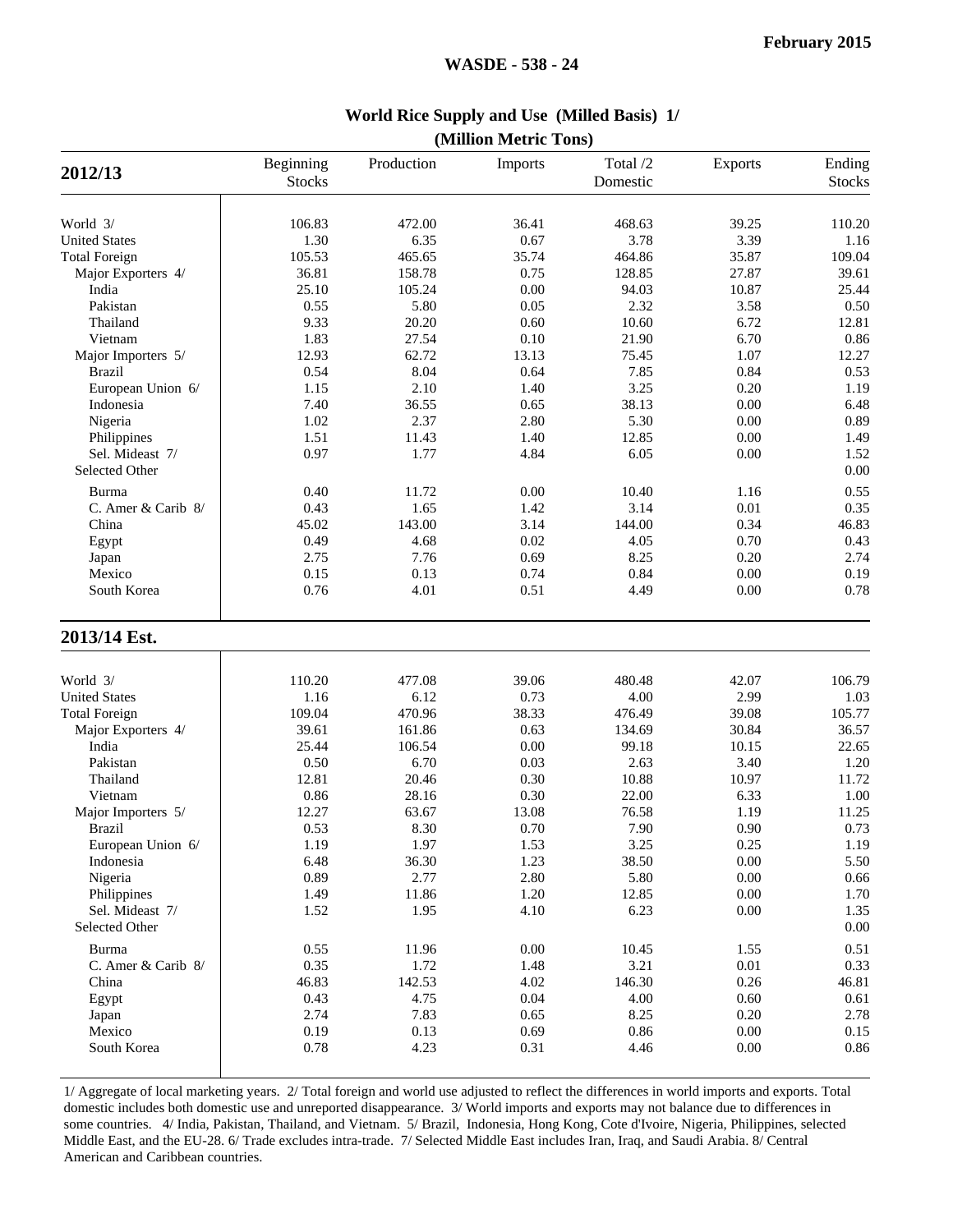| 2014/15 Proj.        |     | Beginning     | Production | Imports  | Total /2 | <b>Exports</b> | Ending        |
|----------------------|-----|---------------|------------|----------|----------|----------------|---------------|
|                      |     | <b>Stocks</b> |            |          | Domestic |                | <b>Stocks</b> |
|                      |     |               |            |          |          |                |               |
| World 3/             | Jan | 106.86        | 475.47     | 39.57    | 483.33   | 42.57          | 99.00         |
|                      | Feb | 106.79        | 474.56     | 39.50    | 483.13   | 42.17          | 98.22         |
| <b>United States</b> | Jan | 1.03          | 7.07       | 0.70     | 4.19     | 3.29           | 1.31          |
|                      | Feb | 1.03          | 7.07       | 0.73     | 4.19     | 3.29           | 1.34          |
| <b>Total Foreign</b> | Jan | 105.84        | 468.40     | 38.87    | 479.14   | 39.28          | 97.69         |
|                      | Feb | 105.77        | 467.49     | 38.77    | 478.94   | 38.88          | 96.88         |
| Major Exporters 4/   | Jan | 36.42         | 157.25     | 0.73     | 134.50   | 30.60          | 29.30         |
|                      | Feb | 36.57         | 156.25     | 0.73     | 134.65   | 30.30          | 28.60         |
| India                | Jan | 22.50         | 102.00     | $0.00\,$ | 99.00    | 8.70           | 16.80         |
|                      | Feb | 22.65         | 102.00     | 0.00     | 99.15    | 8.70           | 16.80         |
| Pakistan             | Jan | 0.70          | 6.50       | 0.03     | 2.70     | 3.90           | 0.63          |
|                      | Feb | 1.20          | 6.50       | 0.03     | 2.70     | 3.90           | 1.13          |
| Thailand             | Jan | 12.39         | 20.50      | 0.30     | 10.90    | 11.30          | 10.99         |
|                      | Feb | 11.72         | 19.50      | 0.30     | 10.90    | 11.00          | 9.62          |
| Vietnam              | Jan | 0.82          | 28.25      | 0.40     | 21.90    | 6.70           | 0.87          |
|                      | Feb | 1.00          | 28.25      | 0.40     | 21.90    | 6.70           | 1.05          |
| Major Importers 5/   | Jan | 11.57         | 63.90      | 14.70    | 78.16    | 1.15           | 10.86         |
|                      | Feb | 11.25         | 63.99      | 14.50    | 78.07    | 1.15           | 10.52         |
| <b>Brazil</b>        | Jan | 0.73          | 8.30       | 0.70     | 7.90     | 0.90           | 0.93          |
|                      | Feb | 0.73          | 8.30       | 0.70     | 7.90     | 0.90           | 0.93          |
| European Union 6/    | Jan | 1.19          | 1.97       | 1.50     | 3.26     | 0.22           | 1.18          |
|                      | Feb | 1.19          | 1.97       | 1.50     | 3.26     | 0.22           | 1.18          |
| Indonesia            | Jan | 5.50          | 36.50      | 1.30     | 39.20    | 0.00           | 4.10          |
|                      | Feb | 5.50          | 36.50      | 1.30     | 39.20    | 0.00           | 4.10          |
| Nigeria              | Jan | 0.66          | 2.55       | 3.50     | 6.10     | 0.00           | 0.61          |
|                      | Feb | 0.66          | 2.55       | 3.50     | 6.10     | 0.00           | 0.61          |
| Philippines          | Jan | 1.95          | 12.20      | 1.60     | 13.20    | 0.00           | 2.55          |
|                      | Feb | 1.70          | 12.20      | 1.60     | 13.20    | 0.00           | 2.30          |
| Sel. Mideast 7/      | Jan | 1.38          | 1.85       | 4.48     | 6.38     | $0.00\,$       | 1.34          |
|                      | Feb | 1.35          | 1.95       | 4.28     | 6.28     | 0.00           | 1.29          |
| Selected Other       |     |               |            |          |          |                |               |
| Burma                | Jan | 0.51          | 12.15      | 0.00     | 10.70    | 1.55           | 0.41          |
|                      | Feb | 0.51          | 12.15      | 0.00     | 10.70    | 1.55           | 0.41          |
| C. Amer & Carib 8/   | Jan | 0.35          | 1.77       | 1.56     | 3.32     | 0.01           | 0.34          |
|                      | Feb | 0.33          | 1.77       | 1.56     | 3.31     | 0.01           | 0.33          |
| China                | Jan | 46.81         | 144.50     | 4.00     | 148.00   | 0.40           | 46.91         |
|                      | Feb | 46.81         | 144.50     | 4.00     | 148.00   | 0.40           | 46.91         |
| Egypt                | Jan | 0.60          | 4.50       | 0.03     | 4.00     | 0.50           | 0.63          |
|                      | Feb | 0.61          | 4.50       | 0.03     | 4.00     | 0.50           | 0.64          |
| Japan                | Jan | 2.78          | 7.70       | 0.70     | 8.20     | 0.20           | 2.78          |
|                      | Feb | 2.78          | 7.68       | 0.70     | 8.20     | 0.20           | 2.76          |
| Mexico               | Jan | 0.15          | 0.15       | 0.78     | 0.89     | $0.00\,$       | 0.18          |
|                      | Feb | 0.15          | 0.16       | 0.78     | 0.89     | $0.00\,$       | 0.19          |
| South Korea          | Jan | 0.86          | 4.24       | 0.41     | 4.45     | $0.00\,$       | 1.06          |
|                      | Feb | 0.86          | 4.24       | 0.41     | 4.45     | 0.00           | 1.06          |
|                      |     |               |            |          |          |                |               |

#### **World Rice Supply and Use (Milled Basis) 1/ (Cont'd.)(Million Metric Tons)**

1/ Aggregate of local marketing years. 2/ Total foreign and world use adjusted to reflect the differences in world imports and exports. Total domestic includes both domestic use and unreported disappearance. 3/ World imports and exports may not balance due to differences in some countries. 4/ India, Pakistan, Thailand, and Vietnam. 5/ Brazil, Indonesia, Hong Kong, Cote d'Ivoire, Nigeria, Philippines, selected Middle East, and the EU-28. 6/ Trade excludes intra-trade. 7/ Selected Middle East includes Iran, Iraq, and Saudi Arabia. 8/ Central American and Caribbean countries.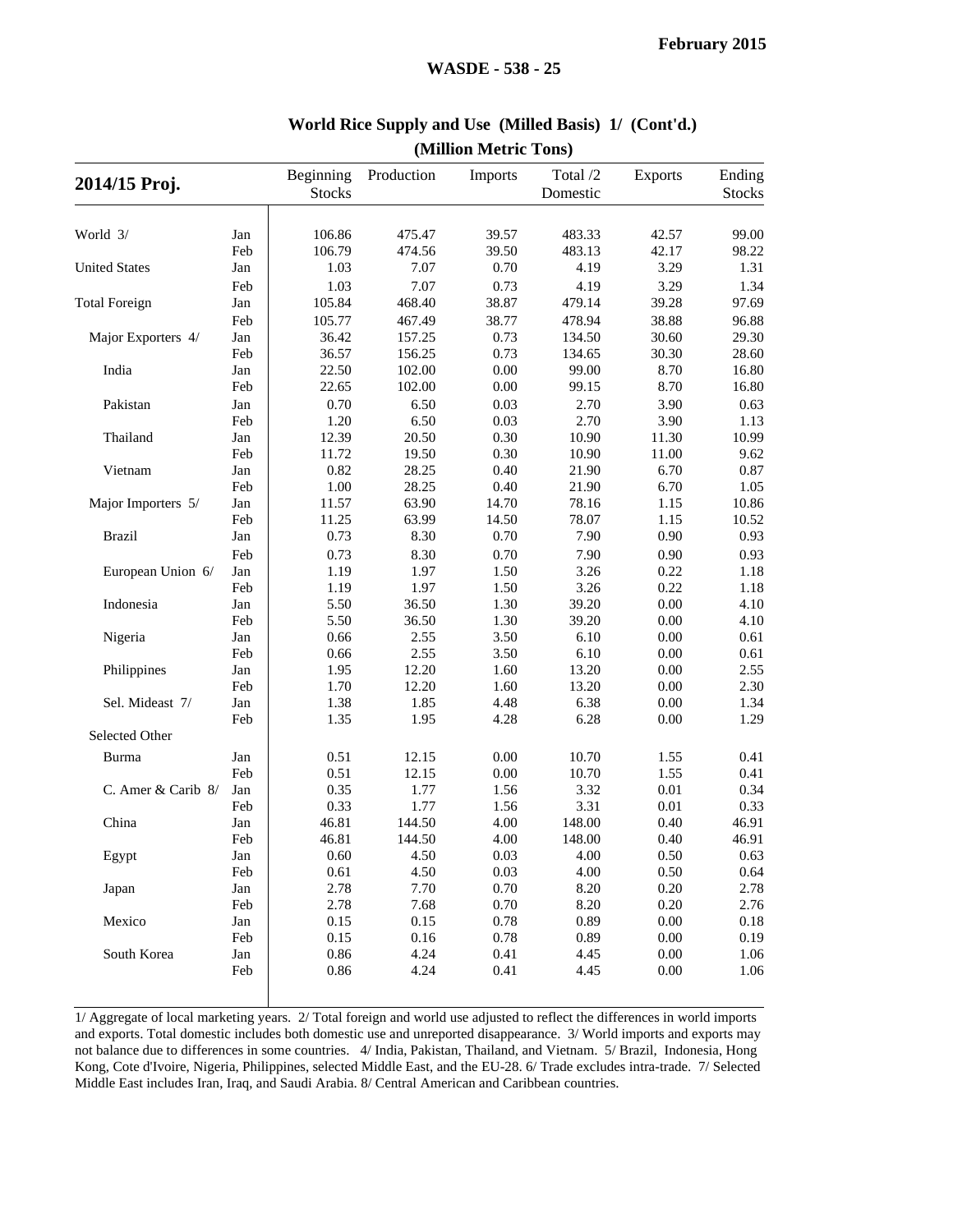|                      | (MHHON 480-POUND Bales) |            |         |          |                |          |               |  |  |  |  |  |
|----------------------|-------------------------|------------|---------|----------|----------------|----------|---------------|--|--|--|--|--|
|                      | Beginning               | Production | Imports | Domestic | <b>Exports</b> | Loss     | Ending        |  |  |  |  |  |
| 2012/13              | <b>Stocks</b>           |            |         | Use      |                | /2       | <b>Stocks</b> |  |  |  |  |  |
|                      |                         |            |         |          |                |          |               |  |  |  |  |  |
| World                | 73.81                   | 123.58     | 46.30   | 107.78   | 46.76          | $-0.83$  | 89.97         |  |  |  |  |  |
| <b>United States</b> | 3.35                    | 17.31      | 0.01    | 3.50     | 13.03          | 0.35     | 3.80          |  |  |  |  |  |
| <b>Total Foreign</b> | 70.46                   | 106.27     | 46.29   | 104.28   | 33.74          | $-1.18$  | 86.17         |  |  |  |  |  |
| Major Exporters 4/   | 29.14                   | 53.46      | 1.59    | 30.69    | 29.13          | $-1.32$  | 25.68         |  |  |  |  |  |
| Central Asia 5/      | 3.09                    | 7.27       | 3/      | 2.33     | 5.32           | 0.00     | 2.71          |  |  |  |  |  |
| Afr. Fr. Zone 6/     | 1.12                    | 4.25       | 3/      | 0.17     | 4.14           | 0.00     | 1.07          |  |  |  |  |  |
| S. Hemis 7/          | 13.60                   | 12.23      | 0.17    | 5.22     | 11.48          | $-0.33$  | 9.62          |  |  |  |  |  |
| Australia            | 3.81                    | 4.60       | 3/      | 0.04     | 6.17           | $-0.20$  | 2.40          |  |  |  |  |  |
| <b>Brazil</b>        | 7.99                    | 6.00       | 0.07    | 4.10     | 4.31           | $-0.15$  | 5.80          |  |  |  |  |  |
| India                | 10.87                   | 28.50      | 1.19    | 21.85    | 7.76           | $-1.00$  | 11.95         |  |  |  |  |  |
| Major Importers 8/   | 39.19                   | 49.63      | 41.97   | 69.26    | 2.71           | 0.14     | 58.69         |  |  |  |  |  |
| Mexico               | 0.71                    | 1.04       | 0.95    | 1.80     | 0.23           | 0.03     | 0.65          |  |  |  |  |  |
| China                | 31.08                   | 35.00      | 20.33   | 36.00    | 0.05           | 0.00     | 50.36         |  |  |  |  |  |
| European Union 9/    | 0.69                    | 1.49       | 0.92    | 0.92     | 1.58           | 0.05     | 0.56          |  |  |  |  |  |
| Turkey               | 1.24                    | 2.65       | 3.69    | 6.05     | 0.22           | 0.00     | 1.32          |  |  |  |  |  |
| Pakistan             | 2.84                    | 9.30       | 1.80    | 10.75    | 0.45           | 0.03     | 2.71          |  |  |  |  |  |
| Indonesia            | 0.53                    | 0.03       | 3.14    | 3.05     | 0.01           | 0.00     | 0.64          |  |  |  |  |  |
| Thailand             | 0.26                    | 3/         | 1.51    | 1.50     | 0.01           | 0.03     | 0.24          |  |  |  |  |  |
| Bangladesh           | 0.87                    | 0.11       | 3.90    | 3.90     | 0.00           | 0.01     | 0.97          |  |  |  |  |  |
| Vietnam              | 0.32                    | 0.02       | 2.41    | 2.25     | 0.00           | 0.00     | 0.49          |  |  |  |  |  |
| 2013/14 Est.         |                         |            |         |          |                |          |               |  |  |  |  |  |
| World                | 89.97                   | 120.44     | 40.58   | 109.10   | 40.73          | $-0.49$  | 101.66        |  |  |  |  |  |
| <b>United States</b> | 3.80                    | 12.91      | 0.01    | 3.55     | 10.53          | 0.19     | 2.45          |  |  |  |  |  |
| <b>Total Foreign</b> | 86.17                   | 107.53     | 40.57   | 105.55   | 30.20          | $-0.69$  | 99.21         |  |  |  |  |  |
| Major Exporters 4/   | 25.68                   | 57.01      | 1.31    | 32.28    | 25.91          | $-0.83$  | 26.63         |  |  |  |  |  |
| Central Asia 5/      | 2.71                    | 6.55       | 3/      | 2.41     | 4.33           | 0.00     | 2.52          |  |  |  |  |  |
| Afr. Fr. Zone 6/     | 1.07                    | 4.37       | 3/      | 0.17     | 4.10           | 0.00     | 1.16          |  |  |  |  |  |
| S. Hemis 7/          | 9.62                    | 14.06      | 0.23    | 5.35     | 7.83           | $-0.34$  | 11.07         |  |  |  |  |  |
| Australia            | 2.40                    | 4.10       | 3/      | 0.04     | 4.85           | $-0.20$  | 1.81          |  |  |  |  |  |
| <b>Brazil</b>        | 5.80                    | 8.00       | 0.15    | 4.20     | 2.23           | $-0.15$  | 7.67          |  |  |  |  |  |
| India                | 11.95                   | 31.00      | 0.68    | 23.35    | 9.26           | $-0.50$  | 11.52         |  |  |  |  |  |
| Major Importers 8/   | 58.69                   | 47.23      | 36.31   | 68.81    | 2.55           | 0.14     | 70.73         |  |  |  |  |  |
| Mexico               | 0.65                    | 0.92       | 1.04    | 1.85     | 0.16           | 0.03     | 0.58          |  |  |  |  |  |
| China                | 50.36                   | 32.75      | 14.12   | 34.50    | 0.03           | $0.00\,$ | 62.71         |  |  |  |  |  |
| European Union 9/    | 0.56                    | 1.60       | 0.87    | 0.90     | 1.51           | 0.05     | 0.56          |  |  |  |  |  |
| Turkey               | 1.32                    | 2.30       | 4.25    | 6.30     | 0.20           | 0.00     | 1.36          |  |  |  |  |  |
| Pakistan             | 2.71                    | 9.50       | 1.20    | 10.40    | 0.51           | 0.03     | 2.48          |  |  |  |  |  |
| Indonesia            | 0.64                    | 0.03       | 2.99    | 3.05     | 0.01           | 0.00     | 0.60          |  |  |  |  |  |
| Thailand             | 0.24                    | 3/         | 1.55    | 1.55     | 0.00           | 0.03     | 0.22          |  |  |  |  |  |
| Bangladesh           | 0.97                    | 0.12       | 4.10    | 4.15     | 0.00           | 0.01     | 1.02          |  |  |  |  |  |
| Vietnam              | 0.49                    | 0.02       | 3.20    | 3.20     | 0.00           | 0.00     | 0.51          |  |  |  |  |  |
|                      |                         |            |         |          |                |          |               |  |  |  |  |  |

**World Cotton Supply and Use 1/(Million 480-Pound Bales)**

1/ Marketing year beginning August 1. Totals may not add exactly and trade may not balance due to rounding and other factors. 2/ Generally reflects cotton lost or destroyed in the marketing channel; for Australia, Brazil, China, and the United States, reflects the difference between implicit stocks based on supply less total use and indicated ending stocks. 3/ Less than 5,000 bales. 4/ Includes Egypt and Syria in addition to the countries and regions listed. 5/ Azerbaijan, Kazakhstan, Kyrgyzstan, Tajikistan, Turkmenistan, and Uzbekistan. 6/ Benin, Burkino Faso, Cameroon, Central African Republic, Chad, Cote d'Ivoire, Mali, Niger, Senegal, and Togo. 7/ Argentina, Australia, Brazil, Paraguay, South Africa, Tanzania, and Zimbabwe. 8/ In addition to the countries and regions listed, includes Hong Kong, Japan, Russia, South Korea, and Taiwan. 9/ Includes intra-EU trade.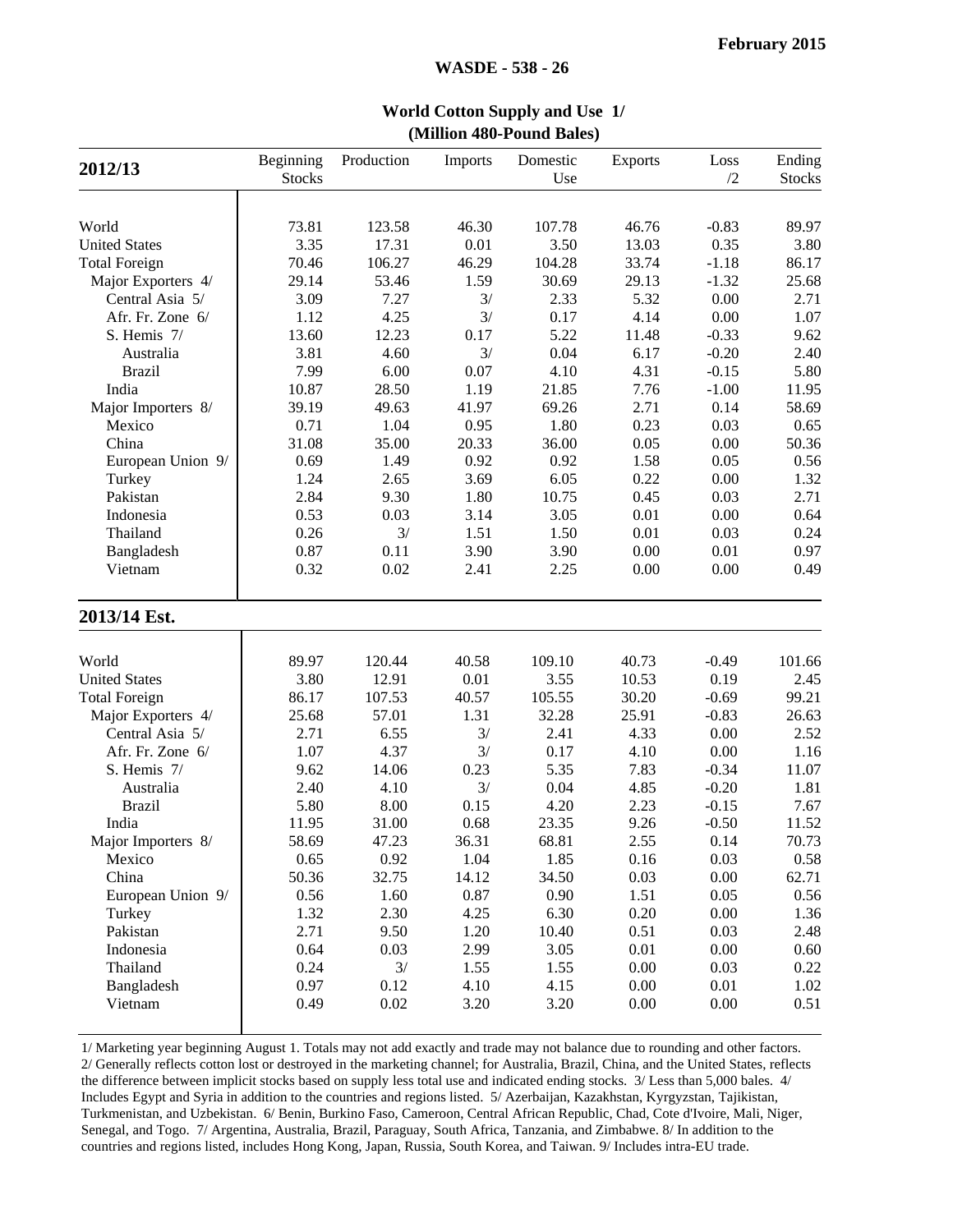| <b>World Cotton Supply and Use 1/</b> |  |
|---------------------------------------|--|
| (Million 480-Pound Bales)             |  |

| 2014/15 Proj.          |     | Beginning<br><b>Stocks</b> | Production | Imports  | Domestic<br>Use | <b>Exports</b> | Loss<br>/2 | Ending<br><b>Stocks</b> |
|------------------------|-----|----------------------------|------------|----------|-----------------|----------------|------------|-------------------------|
| World                  | Jan | 101.66                     | 119.17     | 33.99    | 112.24          | 33.99          | $-0.04$    | 108.64                  |
|                        | Feb | 101.66                     | 119.37     | 34.20    | 111.25          | 34.24          | $-0.09$    | 109.84                  |
| <b>United States</b>   | Jan | 2.45                       | 16.08      | 0.01     | 3.80            | 10.00          | 0.04       | 4.70                    |
|                        | Feb | 2.45                       | 16.08      | $0.01\,$ | 3.65            | 10.70          | $-0.01$    | 4.20                    |
| <b>Total Foreign</b>   | Jan | 99.21                      | 103.08     | 33.98    | 108.44          | 23.99          | $-0.09$    | 103.94                  |
|                        | Feb | 99.21                      | 103.29     | 34.19    | 107.60          | 23.54          | $-0.09$    | 105.64                  |
| Major Exporters 4/ Jan |     | 26.63                      | 53.32      | 1.69     | 32.61           | 19.82          | $-0.23$    | 29.43                   |
|                        | Feb | 26.63                      | 53.42      | 1.69     | 32.61           | 19.30          | $-0.23$    | 30.05                   |
| Central Asia 5/        | Jan | 2.52                       | 6.26       | 3/       | 2.40            | 3.55           | $0.00\,$   | 2.83                    |
|                        | Feb | 2.52                       | 6.31       | 3/       | 2.40            | 3.55           | 0.00       | 2.88                    |
| Afr. Fr. Zone 6/       | Jan | 1.16                       | 4.71       | 3/       | 0.16            | 4.10           | 0.00       | 1.61                    |
|                        | Feb | 1.16                       | 4.71       | 3/       | 0.16            | 4.05           | 0.00       | 1.66                    |
| S. Hemis 7/            | Jan | 11.07                      | 11.03      | 0.24     | 5.15            | 7.20           | $-0.24$    | 10.22                   |
|                        | Feb | 11.07                      | 11.08      | 0.24     | 5.15            | 7.22           | $-0.24$    | 10.25                   |
| Australia              | Jan | 1.81                       | 2.20       | 3/       | 0.04            | 3.00           | $-0.10$    | 1.07                    |
|                        | Feb | 1.81                       | 2.20       | 3/       | 0.04            | 3.00           | $-0.10$    | 1.07                    |
| <b>Brazil</b>          | Jan | 7.67                       | 7.00       | 0.15     | 4.00            | 3.40           | $-0.15$    | 7.57                    |
|                        | Feb | 7.67                       | 7.00       | 0.15     | 4.00            | 3.40           | $-0.15$    | 7.57                    |
| India                  | Jan | 11.52                      | 30.50      | 1.10     | 24.00           | 4.70           | 0.00       | 14.42                   |
|                        | Feb | 11.52                      | 30.50      | 1.10     | 24.00           | 4.20           | 0.00       | 14.92                   |
| Major Importers 8/ Jan |     | 70.73                      | 46.40      | 29.21    | 71.36           | 2.45           | 0.14       | 72.41                   |
|                        | Feb | 70.73                      | 46.52      | 29.42    | 70.52           | 2.52           | 0.14       | 73.49                   |
| Mexico                 | Jan | 0.58                       | 1.22       | 1.03     | 1.88            | 0.18           | 0.03       | 0.75                    |
|                        | Feb | 0.58                       | 1.22       | 0.95     | 1.85            | 0.18           | 0.03       | 0.70                    |
| China                  | Jan | 62.71                      | 30.00      | 7.00     | 36.50           | 0.05           | 0.00       | 63.16                   |
|                        | Feb | 62.71                      | 30.00      | 7.30     | 35.50           | 0.05           | 0.00       | 64.46                   |
| European Union Jan     |     | 0.56                       | 1.62       | 0.86     | 0.92            | 1.40           | 0.05       | 0.67                    |
| 9/                     | Feb | 0.56                       | 1.54       | 0.84     | 0.90            | 1.33           | 0.05       | 0.66                    |
| Turkey                 | Jan | 1.36                       | 3.20       | 3.60     | 6.40            | 0.23           | 0.00       | 1.53                    |
|                        | Feb | 1.36                       | 3.20       | 3.60     | 6.40            | 0.23           | 0.00       | 1.53                    |
| Pakistan               | Jan | 2.48                       | 10.20      | 1.00     | 10.50           | 0.45           | 0.03       | 2.70                    |
|                        | Feb | 2.48                       | 10.40      | $0.80\,$ | 10.50           | 0.60           | 0.03       | 2.55                    |
| Indonesia              | Jan | 0.60                       | 0.03       | 3.15     | 3.10            | $0.01\,$       | 0.00       | 0.67                    |
|                        | Feb | 0.60                       | 0.03       | 3.25     | 3.20            | 0.01           | 0.00       | 0.67                    |
| Thailand               | Jan | 0.22                       | 3/         | 1.48     | 1.45            | 0.01           | $0.03\,$   | 0.21                    |
|                        | Feb | 0.22                       | 3/         | 1.48     | 1.45            | 0.01           | 0.03       | 0.21                    |
| Bangladesh             | Jan | 1.02                       | 0.12       | 4.45     | 4.35            | 0.00           | 0.01       | 1.23                    |
|                        | Feb | 1.02                       | 0.12       | 4.45     | 4.35            | 0.00           | 0.01       | 1.23                    |
| Vietnam                | Jan | 0.51                       | 0.02       | 3.60     | 3.40            | 0.00           | 0.00       | 0.72                    |
|                        | Feb | 0.51                       | 0.02       | 3.80     | 3.55            | 0.00           | 0.00       | 0.77                    |

 1/ Marketing year beginning August 1. Totals may not add exactly and trade may not balance due to rounding and other factors. 2/ Generally reflects cotton lost or destroyed in the marketing channel; for Australia, Brazil, China, and the United States, reflects the difference between implicit stocks based on supply less total use and indicated ending stocks. 3/ Less than 5,000 bales. 4/ Includes Egypt and Syria in addition to the countries and regions listed. 5/ Azerbaijan, Kazakhstan, Kyrgyzstan, Tajikistan, Turkmenistan, and Uzbekistan. 6/ Benin, Burkino Faso, Cameroon, Central African Republic, Chad, Cote d'Ivoire, Mali, Niger, Senegal, and Togo. 7/ Argentina, Australia, Brazil, Paraguay, South Africa, Tanzania, and Zimbabwe. 8/ In addition to the countries and regions listed, includes Hong Kong, Japan, Russia, South Korea, and Taiwan. 9/ Includes intra-EU trade.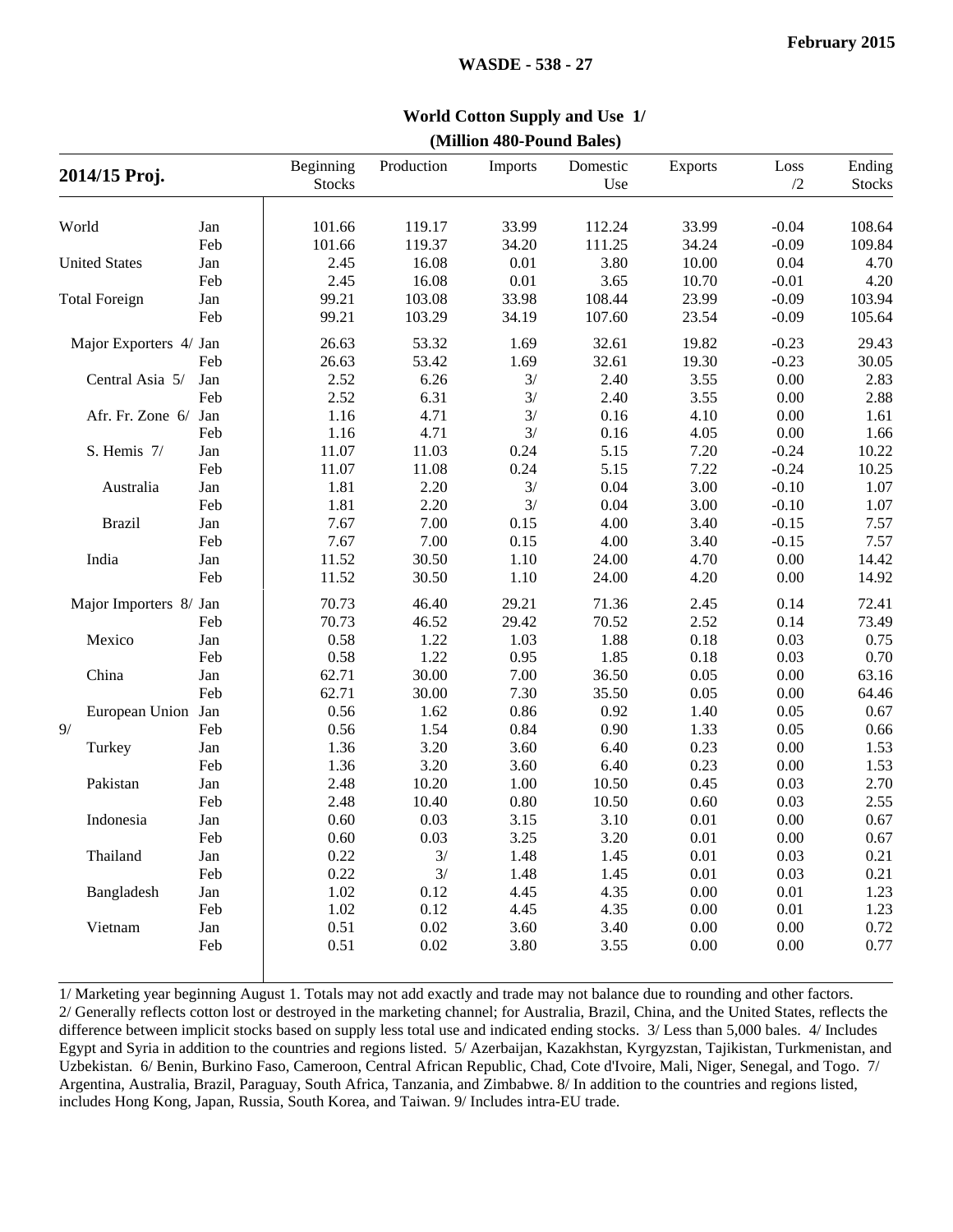**World Soybean Supply and Use 1/**

|                      | (Million Metric Tons) |               |              |                |              |               |                |               |  |  |  |
|----------------------|-----------------------|---------------|--------------|----------------|--------------|---------------|----------------|---------------|--|--|--|
| 2012/13              |                       | Beginning     | Production   | Imports        | Domestic     | Domestic      | <b>Exports</b> | Ending        |  |  |  |
|                      |                       | <b>Stocks</b> |              |                | Crush        | Total         |                | <b>Stocks</b> |  |  |  |
|                      |                       |               |              |                |              |               |                |               |  |  |  |
| World 2/             |                       | 54.34         | 268.77       | 95.89          | 230.19       | 261.18        | 100.53         | 57.29         |  |  |  |
| <b>United States</b> |                       | 4.61          | 82.79        | 1.10           | 45.97        | 48.83         | 35.85          | 3.83          |  |  |  |
| <b>Total Foreign</b> |                       | 49.73         | 185.97       | 94.79          | 184.22       | 212.34        | 64.69          | 53.46         |  |  |  |
| Major Exporters 3/   |                       | 29.71         | 143.15       | 0.42           | 71.90        | 77.39         | 58.69          | 37.21         |  |  |  |
| Argentina            |                       | 16.30         | 49.30        | 0.00           | 33.61        | 36.05         | 7.74           | 21.81         |  |  |  |
| <b>Brazil</b>        |                       | 13.02         | 82.00        | 0.40           | 35.24        | 38.19         | 41.90          | 15.33         |  |  |  |
| Paraguay             |                       | 0.36          | 8.20         | 0.03           | 2.95         | 3.03          | 5.52           | 0.04          |  |  |  |
| Major Importers 4/   |                       | 17.26         | 15.33        | 84.23          | 86.63        | 103.21        | 0.38           | 13.23         |  |  |  |
| China                |                       | 15.91         | 13.05        | 59.87          | 64.95        | 76.18         | 0.27           | 12.38         |  |  |  |
| European Union       |                       | 0.80          | 0.95         | 12.54          | 13.23        | 13.96         | 0.09           | 0.23          |  |  |  |
| Japan                |                       | 0.13          | 0.24         | 2.83           | 1.92         | 3.01          | 0.00           | 0.18          |  |  |  |
| Mexico               |                       | 0.13          | 0.25         | 3.41           | 3.65         | 3.69          | 0.00           | 0.10          |  |  |  |
| 2013/14 Est.         |                       |               |              |                |              |               |                |               |  |  |  |
|                      |                       |               |              |                |              |               |                |               |  |  |  |
| World 2/             |                       | 57.29         | 283.74       | 110.85         | 240.80       | 272.90        | 112.72         | 66.25         |  |  |  |
| <b>United States</b> |                       | 3.83          | 91.39        | 1.95           | 47.19        | 49.85         | 44.82          | 2.50          |  |  |  |
| <b>Total Foreign</b> |                       | 53.46         | 192.35       | 108.90         | 193.61       | 223.06        | 67.91          | 63.75         |  |  |  |
| Major Exporters 3/   |                       | 37.21         | 152.40       | 0.63           | 76.10        | 82.05         | 62.41          | 45.78         |  |  |  |
| Argentina            |                       | 21.81         | 54.00        | 0.00           | 36.17        | 38.97         | 7.84           | 29.00         |  |  |  |
| <b>Brazil</b>        |                       | 15.33         | 86.70        | 0.61           | 36.28        | 39.28         | 46.83          | 16.53         |  |  |  |
| Paraguay             |                       | 0.04          | 8.20         | 0.03           | 3.50         | 3.64          | 4.40           | 0.23          |  |  |  |
| Major Importers 4/   |                       | 13.23         | 14.78        | 95.97          | 91.34        | 108.37        | 0.29           | 15.31         |  |  |  |
| China                |                       | 12.38         | 12.20        | 70.36          | 68.85        | 80.30         | 0.22           | 14.43         |  |  |  |
| European Union       |                       | 0.23          | 1.23         | 12.99          | 13.59        | 14.17         | 0.06           | 0.22          |  |  |  |
| Japan                |                       | 0.18          | 0.20         | 2.89           | 1.94         | 3.05          | 0.00           | 0.23          |  |  |  |
| Mexico               |                       | 0.10          | 0.25         | 3.70           | 3.90         | 3.94          | 0.00           | 0.12          |  |  |  |
| 2014/15 Proj.        |                       |               |              |                |              |               |                |               |  |  |  |
|                      |                       |               |              |                |              |               |                |               |  |  |  |
| World 2/             | Jan                   | 66.16         | 314.37       | 112.99         | 252.53       | 286.25        | 116.49         | 90.78         |  |  |  |
|                      | Feb                   | 66.25         | 315.06       | 113.66         | 254.52       | 288.53        | 117.18         | 89.26         |  |  |  |
| <b>United States</b> | Jan                   | 2.50          | 108.01       | 0.41           | 48.44        | 51.60         | 48.17          | 11.16         |  |  |  |
|                      | Feb                   | 2.50          | 108.01       | 0.68           | 48.85        | 52.00         | 48.72          | 10.48         |  |  |  |
| <b>Total Foreign</b> | Jan                   | 63.66         | 206.36       | 112.58         | 204.08       | 234.66        | 68.32          | 79.62         |  |  |  |
|                      | Feb                   | 63.75         | 207.04       | 112.98         | 205.66       | 236.53        | 68.47          | 78.78         |  |  |  |
| Major Exporters 3/   | Jan                   | 45.78         | 162.40       | $0.58\,$       | 79.45        | 85.91         | 61.70          | 61.15         |  |  |  |
|                      | Feb                   | 45.78         | 162.40       | 0.58           | 80.58        | 87.04         | 61.70          | 60.02         |  |  |  |
| Argentina            | Jan                   | 29.00         | 55.00        | $0.00\,$       | 38.05        | 41.15         | 8.00           | 34.85         |  |  |  |
|                      | Feb                   | 29.00         | 56.00        | $0.00\,$       | 39.18        | 42.28         | 8.00           | 34.72         |  |  |  |
| <b>Brazil</b>        | Jan                   | 16.53         | 95.50        | 0.55           | 37.60        | 40.75         | 46.00          | 25.83         |  |  |  |
|                      | Feb                   | 16.53         | 94.50        | 0.55           | 37.60        | 40.75         | 46.00          | 24.83         |  |  |  |
| Paraguay             | Jan                   | 0.23          | 8.50         | 0.03           | 3.60         | 3.79          | 4.52           | 0.45          |  |  |  |
|                      | Feb                   | 0.23          | 8.50         | 0.03           | 3.60         | 3.79          | 4.52           | 0.45          |  |  |  |
| Major Importers 4/   | Jan                   | 15.31         | 14.89        | 100.25         | 97.67        | 114.89        | 0.38           | 15.18         |  |  |  |
|                      | Feb                   | 15.31         | 15.44        | 100.25         | 97.67        | 115.19        | 0.43           | 15.38         |  |  |  |
| China                | Jan                   | 14.43         | 11.80        | 74.00<br>74.00 | 74.50        | 85.90         | 0.30<br>0.35   | 14.03         |  |  |  |
|                      | Feb                   | 14.43         | 12.35        |                | 74.50        | 86.20         |                | 14.23         |  |  |  |
| European Union       | Jan                   | 0.22          | 1.72         | 12.75<br>12.75 | 13.60        | 14.28         | 0.06           | 0.34          |  |  |  |
|                      | Feb                   | 0.22          | 1.72         | 2.90           | 13.60        | 14.28<br>3.07 | 0.06<br>0.00   | 0.34          |  |  |  |
| Japan                | Jan<br>Feb            | 0.23<br>0.23  | 0.21<br>0.21 | 2.90           | 1.97<br>1.97 | 3.07          | 0.00           | 0.27<br>0.27  |  |  |  |
| Mexico               | Jan                   | 0.12          | 0.29         | 3.95           | 4.20         | 4.24          | 0.00           | 0.12          |  |  |  |
|                      | Feb                   | 0.12          | 0.29         | 3.95           | 4.20         | 4.24          | $0.00\,$       | 0.12          |  |  |  |
|                      |                       |               |              |                |              |               |                |               |  |  |  |

 1/ Data based on local marketing years except Argentina and Brazil which are adjusted to an October-September year. 2/ World imports and exports may not balance due to differences in local marketing years and to time lags between reported exports and imports. Therefore, world supply may not equal world use. 3/ Argentina, Brazil, Paraguay, and Uruguay. 4/ China, European Union, Japan, Mexico, and Southeast Asia (includes Indonesia, Malaysia, Philippines, Vietnam, and Thailand).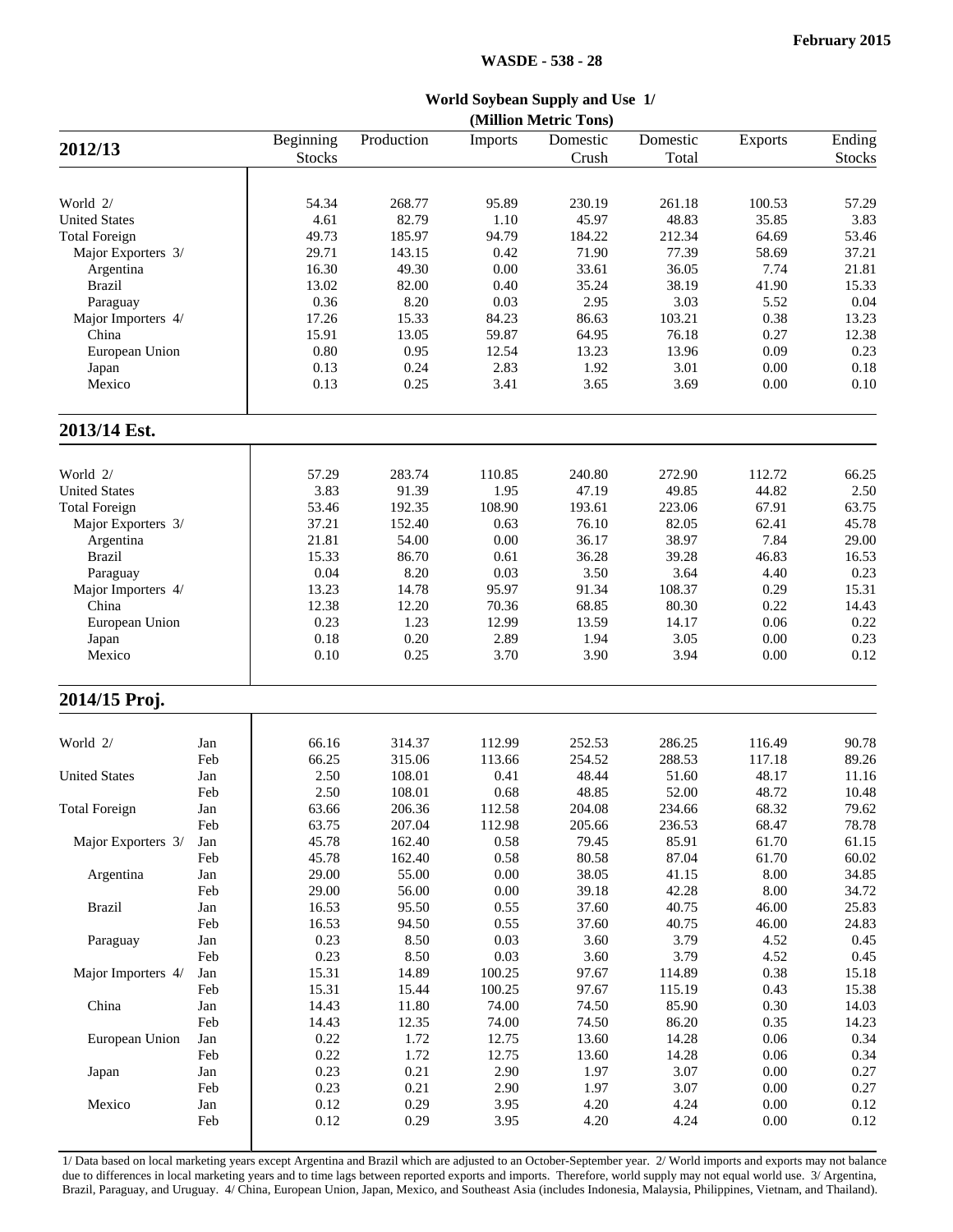#### **World Soybean Meal Supply and Use 1/(Million Metric Tons)2012/13** Beginning **Stocks** Production Imports Domestic Total Exports Ending Stocks World 2/ **10.01** 181.29 53.89 177.49 57.94 9.77 United States **0.27** 36.17 0.22 26.28 10.14 0.25 Total Foreign **12.11** 145.11 53.67 151.21 47.80 9.52 Major Exporters 3/ 6.38 61.32 0.04 19.29 41.26 7.19 Argentina 2.92 26.09 0.00 1.60 23.67 3.74 Brazil 3.20 27.31 0.03 14.20 13.24 3.10 India 0.26 7.92 0.01 3.49 4.35 0.35 Major Importers 4/ 1.55 14.14 31.17 45.28 0.57 1.00 European Union 0.44 10.43 16.94 27.12 0.54 0.15 Southeast Asia 5/ 0.90 2.26 12.47 14.80 0.04 0.78 **2013/14 Est.** World 2/ **9.77 189.09 58.04 186.31 60.02** 10.58 United States 10.48 10.25 36.91 0.31 26.76 10.48 0.23 Total Foreign 9.52 152.19 57.74 159.55 49.54 10.35 Major Exporters 3/ (20.25 41.66 7.82 Major Exporters 3/ Argentina 3.74 27.89 0.00 1.80 24.97 4.86 Brazil 3.10 27.98 0.03 14.40 13.95 2.76 India 10.35 6.64 0.01 4.05 2.74 0.20 Major Importers 4/ 1.00 14.60 33.89 47.91 0.38 1.20 European Union 0.15 10.74 18.18 28.50 0.31 0.26 Southeast Asia 5/ 10.78 2.40 13.74 16.00 0.07 0.85 2014/15 Proj. World 2/ Jan 10.42 199.49 60.29 195.56 63.51 11.14 Feb 10.58 200.92 61.62 197.61 64.57 10.94 United States Jan 10.23 38.83 0.23 27.40 11.61 0.27 Feb 0.23 39.10 0.23 27.67 11.61 0.27 Total Foreign Jan 10.19 160.67 60.06 168.16 51.90 10.87 Feb 10.35 161.82 61.39 169.94 52.96 10.66 Major Exporters 3/ Jan | 7.89 65.38 0.03 21.00 44.48 7.82 Feb 7.82 66.11 0.03 21.27 45.18 7.52 Argentina Jan 4.93 29.58 0.00 2.00 27.83 4.68 Feb 4.86 30.39 0.00 2.10 28.83 4.32 Brazil Jan 2.76 29.00 0.03 14.78 14.10 2.90 Feb 2.76 29.00 0.03 14.78 14.10 2.90 India Jan 0.20 6.80 0.01 4.22 2.55 0.24 Feb 0.20 6.72 0.01 4.39 2.25 0.29 Major Importers 4/ Jan 1.07 14.89 35.18 49.24 0.46 1.45 Feb 1.20 14.89 36.18 50.31 0.46 1.50 European Union Jan 0.26 10.75 19.30 29.44 0.39 0.48 Feb 0.26 10.75 19.30 29.44 0.39 0.48 Southeast Asia 5/ Jan  $\begin{array}{|l} 0.72 & 2.65 & 13.78 & 16.19 & 0.07 & 0.89 \end{array}$ Feb 0.85 2.65 14.78 17.27 0.07 0.94

1/ Data based on local marketing years except for Argentina and Brazil which are adjusted to an October-September year. 2/ World imports and exports may not balance due to differences in local marketing years and to time lags between reported exports and imports. Therefore, world supply may not equal world use. 3/ Argentina, Brazil, and India. 4/ European Union, Southeast Asia, and Japan. 5/ Indonesia, Malaysia, Philippines, Vietnam, and Thailand.

#### **WASDE - 538 - 29**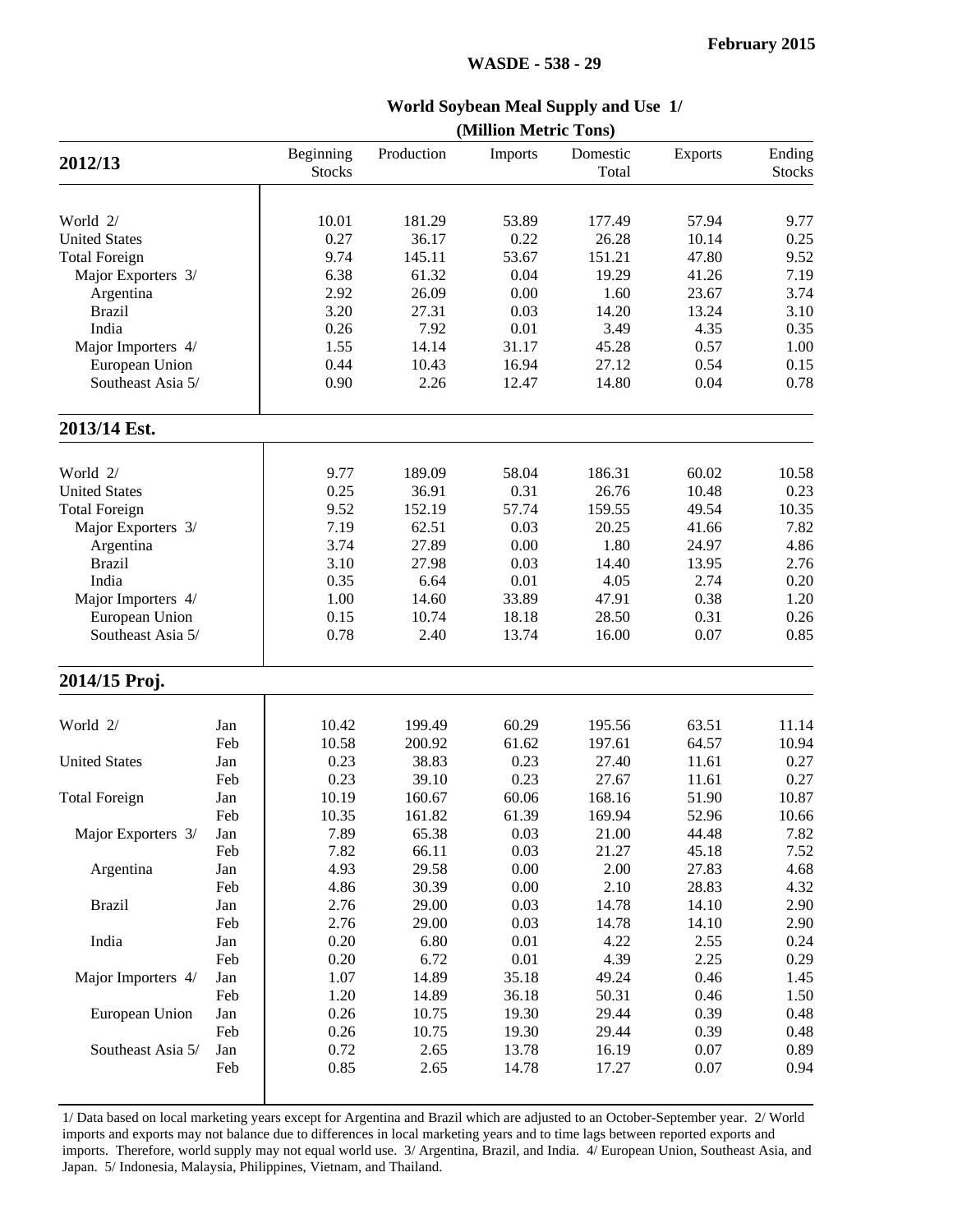| World Soybean Oil Supply and Use 1/ |  |
|-------------------------------------|--|
| (Million Metric Tons)               |  |

|                      | (TATHITOH TATUTTE T OHP) |                            |            |          |                   |                |                         |  |  |  |
|----------------------|--------------------------|----------------------------|------------|----------|-------------------|----------------|-------------------------|--|--|--|
| 2012/13              |                          | Beginning<br><b>Stocks</b> | Production | Imports  | Domestic<br>Total | <b>Exports</b> | Ending<br><b>Stocks</b> |  |  |  |
|                      |                          |                            |            |          |                   |                |                         |  |  |  |
| World 2/             |                          | 4.08                       | 43.10      | 8.46     | 42.61             | 9.36           | 3.67                    |  |  |  |
| <b>United States</b> |                          | 1.15                       | 8.99       | 0.09     | 8.48              | 0.98           | 0.77                    |  |  |  |
| <b>Total Foreign</b> |                          | 2.93                       | 34.11      | 8.37     | 34.13             | 8.38           | 2.89                    |  |  |  |
| Major Exporters 3/   |                          | 1.07                       | 15.64      | 0.40     | 9.72              | 6.51           | 0.88                    |  |  |  |
| Argentina            |                          | 0.32                       | 6.36       | 0.09     | 2.28              | 4.24           | 0.26                    |  |  |  |
| <b>Brazil</b>        |                          | 0.42                       | 6.76       | 0.01     | 5.53              | 1.25           | 0.40                    |  |  |  |
| European Union       |                          | 0.33                       | 2.51       | 0.30     | 1.91              | 1.01           | 0.22                    |  |  |  |
| Major Importers 4/   |                          | 1.07                       | 13.79      | 3.88     | 17.18             | 0.16           | 1.41                    |  |  |  |
| China                |                          | 0.62                       | 11.63      | 1.41     | 12.55             | 0.08           | 1.02                    |  |  |  |
| India                |                          | 0.36                       | 1.75       | 1.09     | 2.95              | 0.00           | 0.25                    |  |  |  |
| North Africa 5/      |                          | 0.10                       | 0.41       | 1.39     | 1.68              | 0.08           | 0.14                    |  |  |  |
| 2013/14 Est.         |                          |                            |            |          |                   |                |                         |  |  |  |
|                      |                          |                            |            |          |                   |                |                         |  |  |  |
| World 2/             |                          | 3.67                       | 44.93      | 9.20     | 45.22             | 9.35           | 3.22                    |  |  |  |
| <b>United States</b> |                          | 0.77                       | 9.13       | 0.08     | 8.60              | 0.85           | 0.53                    |  |  |  |
| <b>Total Foreign</b> |                          | 2.89                       | 35.80      | 9.12     | 36.62             | 8.50           | 2.69                    |  |  |  |
| Major Exporters 3/   |                          | 0.88                       | 16.33      | 0.33     | 10.47             | 6.24           | 0.83                    |  |  |  |
| Argentina            |                          | 0.26                       | 6.79       | 0.01     | 2.73              | 4.09           | 0.24                    |  |  |  |
| <b>Brazil</b>        |                          | 0.40                       | 6.96       | $0.00\,$ | 5.77              | 1.38           | 0.22                    |  |  |  |
| European Union       |                          | 0.22                       | 2.58       | 0.32     | 1.98              | 0.77           | 0.37                    |  |  |  |
| Major Importers 4/   |                          | 1.41                       | 14.23      | 4.48     | 18.61             | 0.20           | 1.31                    |  |  |  |
| China                |                          | 1.02                       | 12.34      | 1.35     | 13.66             | 0.09           | 0.96                    |  |  |  |
| India                |                          | 0.25                       | 1.48       | 1.83     | 3.30              | 0.00           | 0.26                    |  |  |  |
| North Africa 5/      |                          | 0.14                       | 0.42       | 1.30     | 1.65              | 0.11           | 0.10                    |  |  |  |
| 2014/15 Proj.        |                          |                            |            |          |                   |                |                         |  |  |  |
| World 2/             | Jan                      | 3.21                       | 47.15      | 9.20     | 46.73             | 9.45           | 3.39                    |  |  |  |
|                      | Feb                      | 3.22                       | 47.44      | 9.21     | 46.65             | 9.67           | 3.55                    |  |  |  |
| <b>United States</b> | Jan                      | 0.53                       | 9.32       | 0.07     | 8.32              | 0.95           | 0.65                    |  |  |  |
|                      | Feb                      | 0.53                       | 9.34       | 0.07     | 8.32              | 0.93           | 0.68                    |  |  |  |
| <b>Total Foreign</b> | Jan                      | 2.68                       | 37.83      | 9.13     | 38.40             | 8.49           | 2.74                    |  |  |  |
|                      | Feb                      | 2.69                       | 38.10      | 9.13     | 38.32             | 8.74           | 2.87                    |  |  |  |
| Major Exporters 3/   | Jan                      | 0.84                       | 17.06      | 0.31     | 11.05             | 6.32           | 0.84                    |  |  |  |
|                      | Feb                      | 0.83                       | 17.24      | 0.32     | 11.00             | 6.45           | 0.94                    |  |  |  |
| Argentina            | Jan                      | 0.25                       | 7.26       | $0.00\,$ | 2.94              | 4.35           | 0.22                    |  |  |  |
|                      | Feb                      | 0.24                       | 7.44       | 0.01     | 2.89              | 4.48           | 0.32                    |  |  |  |
| <b>Brazil</b>        | Jan                      | 0.22                       | 7.22       | $0.00\,$ | 6.04              | 1.17           | 0.22                    |  |  |  |
|                      | Feb                      | 0.22                       | 7.22       | 0.00     | 6.04              | 1.17           | 0.22                    |  |  |  |
| European Union       | Jan                      | 0.37                       | 2.58       | 0.31     | 2.07              | 0.80           | 0.40                    |  |  |  |
|                      | Feb                      | 0.37                       | 2.58       | 0.31     | 2.07              | 0.80           | 0.40                    |  |  |  |
| Major Importers 4/   | Jan                      | 1.31                       | 15.30      | 4.29     | 19.44             | 0.18           | 1.28                    |  |  |  |
|                      | Feb                      | 1.31                       | 15.30      | 4.29     | 19.44             | 0.18           | 1.28                    |  |  |  |
| China                | Jan                      | 0.96                       | 13.34      | 1.00     | 14.26             | 0.08           | 0.96                    |  |  |  |
|                      |                          |                            |            |          |                   |                |                         |  |  |  |
|                      | Feb                      | 0.96                       | 13.34      | 1.00     | 14.26             | 0.08           | 0.96                    |  |  |  |
| India                | Jan                      | 0.26                       | 1.50       | 1.93     | 3.45              | 0.00           | 0.23                    |  |  |  |
|                      | Feb                      | 0.26                       | 1.50       | 1.93     | 3.45              | 0.00           | 0.23                    |  |  |  |
| North Africa 5/      | Jan                      | 0.10                       | 0.46       | 1.37     | 1.73              | 0.10           | 0.09                    |  |  |  |
|                      | Feb                      | 0.10                       | 0.46       | 1.37     | 1.73              | 0.10           | 0.09                    |  |  |  |
|                      |                          |                            |            |          |                   |                |                         |  |  |  |

1/ Data based on local marketing years except for Argentina and Brazil which are adjusted to an October-September year. 2/ World imports and exports may not balance due to differences in local marketing years and to time lags between reported exports and imports. Therefore, world supply may not equal world use. 3/ Argentina, Brazil and European Union. 4/ China, India, and North Africa. 5/ Algeria, Egypt, Morocco, and Tunisia.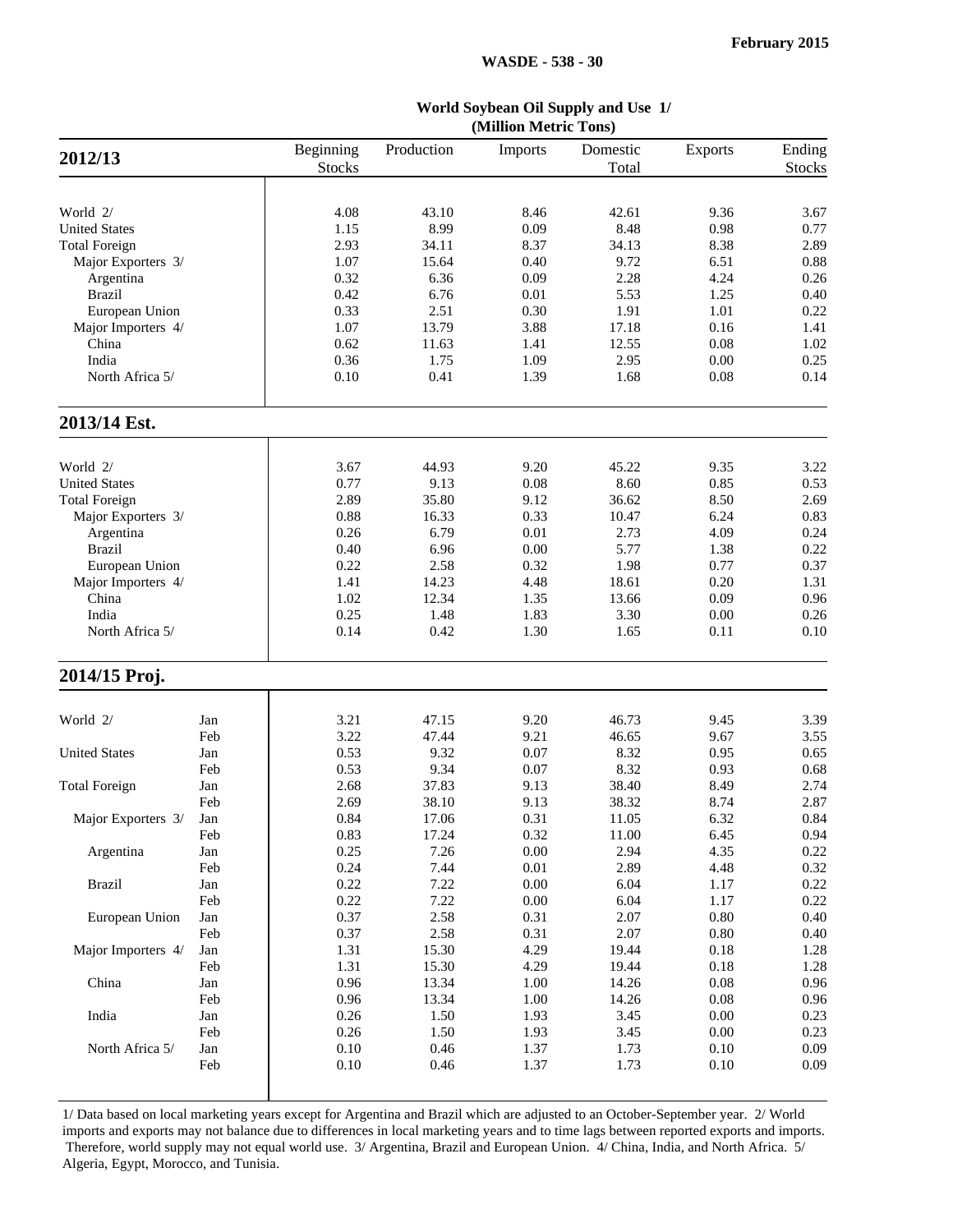|      | <b>Year and Quarter</b> | Beef           |                | Pork Red Meat<br>2/ | <b>Broiler</b>        | Turkey         | Poultry 3/       | Total Red Meat<br>& Poultry | Egg            | Milk         |
|------|-------------------------|----------------|----------------|---------------------|-----------------------|----------------|------------------|-----------------------------|----------------|--------------|
|      |                         |                |                |                     | <b>Million Pounds</b> |                |                  |                             | Mil doz        | Bil lbs      |
| 2013 | Annual                  | 25,720         | 23,187         | 49,174              | 37,830                | 5,805          | 44,159           | 93,333                      | 8,046          | 201.2        |
| 2014 | $\mathbf I$             | 5,868          | 5,785          | 11,716              | 9,283                 | 1,332          | 10,739           | 22.455                      | 2,006          | 51.0         |
|      | $\mathbf{I}$            | 6,183          | 5,504          | 11,754              | 9,618                 | 1,429          | 11,181           | 22,935                      | 2,042          | 52.9         |
|      | III                     | 6,178          | 5,423          | 11,661              | 9,835                 | 1,478          | 11,448           | 23,109                      | 2,074          | 51.1         |
|      | IV<br>Annual            | 6,023          | 6,132          | 12,215              | 9,812                 | 1,516          | 11,456           | 23,671                      | 2,116          | 50.9         |
|      | Jan Est.                | 24,249         | 22,852         | 47,350              | 38,586                | 5,739          | 44,848           | 92,198                      | 8,232          | 206.0        |
|      | Feb Est.                | 24,252         | 22,844         | 47,345              | 38,548                | 5,755          | 44,824           | 92.169                      | 8,238          | 206.0        |
| 2015 | $I^*$<br>$II^*$         | 5,910<br>6,175 | 6,130<br>5,735 | 12,105<br>11,969    | 9.650<br>10,000       | 1,450<br>1,500 | 11,230<br>11,640 | 23.335<br>23,609            | 2,070<br>2,095 | 52.6<br>54.3 |
|      | $III*$                  | 6,095          | 5,845          | 11,999              | 10,200                | 1,550          | 11,895           | 23,894                      | 2,110          | 52.3         |
|      | $IV^*$<br>Annual        | 6,040          | 6,380          | 12,480              | 10,100                | 1,575          | 11,810           | 24,290                      | 2,155          | 52.3         |
|      | Jan Proj.               | 23,830         | 23,895         | 47,963              | 39,630                | 5,925          | 46,100           | 94,063                      | 8,430          | 211.7        |
|      | Feb Proj.               | 24,220         | 24,090         | 48,553              | 39,950                | 6,075          | 46,575           | 95,128                      | 8,430          | 211.5        |

#### **U.S. Quarterly Animal Product Production 1/**

#### \* Projection.

1/ Commercial production for red meats; federally inspected for poultry meats. 2/ Beef, pork, veal and lamb & mutton. 3/ Broilers, turkeys and mature chicken.

#### **U.S. Quarterly Prices for Animal Products**

|      | <b>Year and Quarter</b> | <b>Steers</b><br>2/ | <b>Barrows</b><br>and gilts<br>3/ | <b>Broilers</b><br>4/ | Turkeys<br>5/    | Eggs<br>6/         | Milk<br>7/                 |
|------|-------------------------|---------------------|-----------------------------------|-----------------------|------------------|--------------------|----------------------------|
|      |                         | Dol./cwt            | Dol./cwt                          | Cents/lb.             | Cents/lb.        | Cents/doz.         | Dol./cwt                   |
| 2013 | Annual                  | 125.89              | 64.05                             | 99.7                  | 99.8             | 124.7              | 20.05                      |
| 2014 | $\mathbf I$             | 146.34              | 68.69                             | 98.4                  | 100.7            | 142.7              | 24.53                      |
|      | $\mathbf{I}$            | 147.82              | 85.40                             | 113.7                 | 105.6            | 134.6              | 24.23                      |
|      | Ш                       | 158.49              | 83.30                             | 104.6                 | 110.2            | 129.3              | 24.37                      |
|      | IV<br>Annual            | 165.60              | 66.74                             | 102.8                 | 113.9            | 162.7              | 22.77                      |
|      | Jan Est.                | 154.56              | 76.03                             | 104.9                 | 107.6            | 142.3              | 23.97                      |
|      | Feb Est.                | 154.56              | 76.03                             | 104.9                 | 107.6            | 142.3              | 23.98                      |
| 2015 | $I^*$<br>$II^*$         | 158-162<br>158-168  | 50-52<br>56-60                    | 98-100<br>98-104      | 99-101<br>99-105 | 139-143<br>117-125 | 17.10-17.40<br>16.50-17.10 |
|      | $III*$                  | 156-168             | 58-62                             | 97-105                | 103-111          | 112-122            | 17.40-18.30                |
|      | $IV^*$<br>Annual        | 156-170             | 53-57                             | 96-104                | 107-115          | 133-145            | 18.50-19.50                |
|      | Jan Proj.               | 159-171             | $60 - 65$                         | 100-107               | 103-111          | 125-134            | 17.75-18.55                |
|      | Feb Proj.               | 157-167             | 54-58                             | 97-103                | 102-108          | 125-134            | 17.40-18.10                |

 \*Projection. 1/ Simple average of months. 2/ 5-Area, Direct, Total all grades 3/ National Base, Live equiv 51-52% lean. 4/ Wholesale, National Composite Weighted Average. 5/ 8-16 lbs, hens National. 6/ Grade A large, New York, volume buyers. 7/ Prices received by farmers for all milk.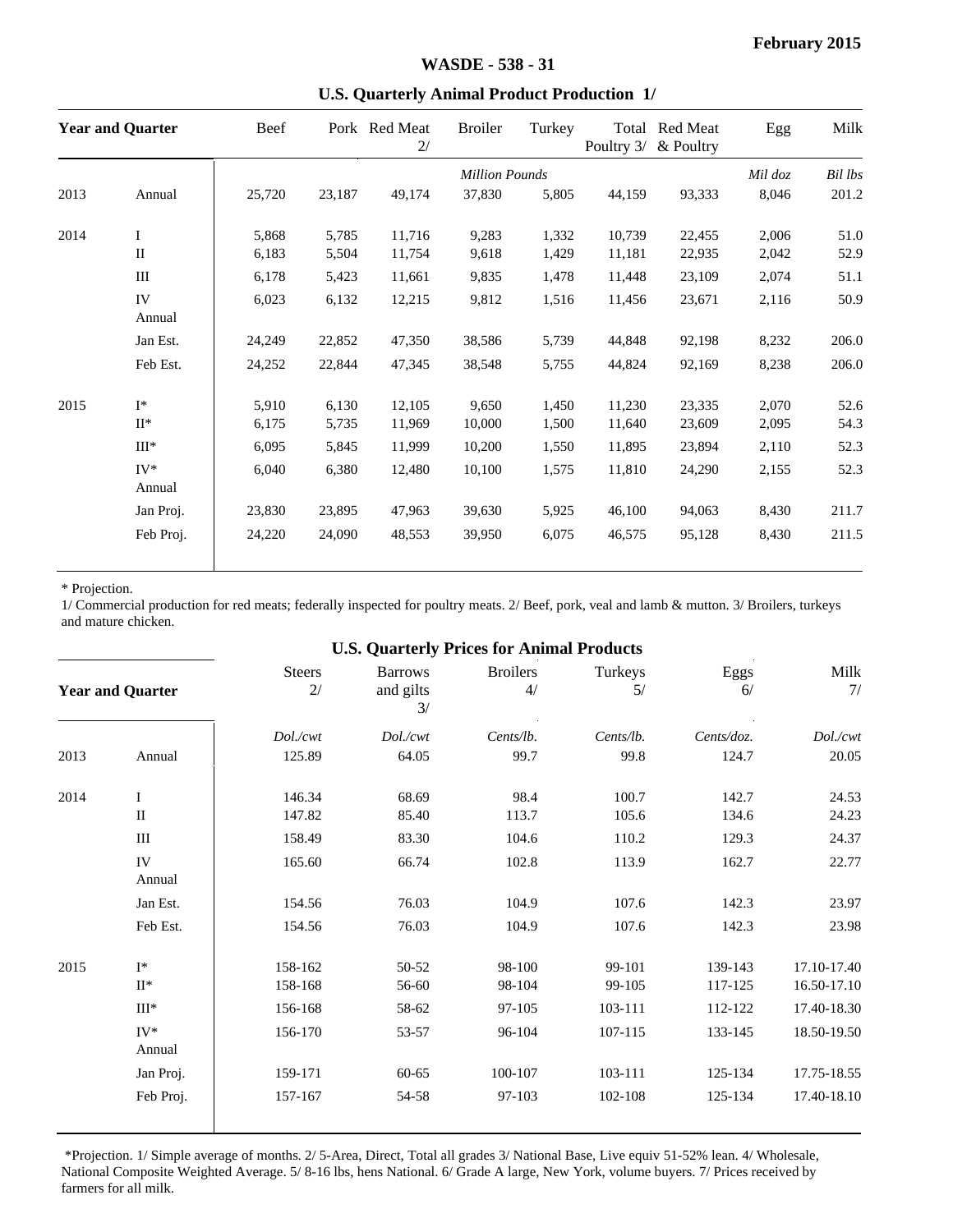|                  |                |     | stocks | <b>Beginning Production</b><br>1/ | Imports | Total<br>Supply             | <b>Exports</b> | Ending<br><b>Stocks</b> | Use    | Total Per Capita<br>2/3/ |
|------------------|----------------|-----|--------|-----------------------------------|---------|-----------------------------|----------------|-------------------------|--------|--------------------------|
|                  |                |     |        |                                   |         |                             |                |                         |        |                          |
| Beef             | 2013           |     | 608    | 25,791                            | 2,250   | Million Pounds /4<br>28,649 | 2,590          | 584                     | 25,475 | 56.3                     |
|                  | 2014 Est.      | Jan | 584    | 24,320                            | 2,928   | 27,832                      | 2,584          | 530                     | 24,718 | 54.3                     |
|                  |                | Feb | 584    | 24,323                            | 2,947   | 27,853                      | 2,573          | 586                     | 24,694 | 54.2                     |
|                  | 2015 Proj. Jan |     | 530    | 23,901                            | 2,770   | 27,201                      | 2,525          | 485                     | 24,191 | 52.7                     |
|                  |                | Feb | 586    | 24,291                            | 2,810   | 27,687                      | 2,450          | 485                     | 24,752 | 54.0                     |
| Pork             | 2013           |     | 625    | 23,200                            | 880     | 24,705                      | 4,992          | 618                     | 19,095 | 46.8                     |
|                  | 2014 Est.      | Jan | 618    | 22,866                            | 1,008   | 24,491                      | 4,841          | 540                     | 19,110 | 46.5                     |
|                  |                | Feb | 618    | 22,858                            | 1,007   | 24,483                      | 4,858          | 551                     | 19,073 | 46.4                     |
|                  | 2015 Proj. Jan |     | 540    | 23,908                            | 910     | 25,358                      | 5,250          | 605                     | 19,503 | 47.1                     |
|                  |                | Feb | 551    | 24,103                            | 910     | 25,564                      | 4,820          | 605                     | 20,139 | 48.7                     |
| <b>Total Red</b> | 2013           |     | 1,260  | 49,270                            | 3,302   | 53,832                      | 7,589          | 1,230                   | 45,013 | 104.4                    |
| Meat 5/          | 2014 Est.      | Jan | 1,230  | 47,445                            | 4,125   | 52,799                      | 7,433          | 1,106                   | 44,260 | 102.0                    |
|                  |                | Feb | 1,230  | 47,440                            | 4,149   | 52,819                      | 7,438          | 1,177                   | 44,204 | 101.9                    |
|                  | 2015 Proj. Jan |     | 1,106  | 48,058                            | 3,862   | 53,026                      | 7,784          | 1,123                   | 44,119 | 101.0                    |
|                  |                | Feb | 1,177  | 48,648                            | 3,911   | 53,736                      | 7,280          | 1,123                   | 45,333 | 103.9                    |
| <b>Broiler</b>   | 2013           |     | 651    | 37,425                            | 122     | 38,199                      | 7,345          | 669                     | 30,184 | 81.9                     |
|                  | 2014 Est.      | Jan | 669    | 38,173                            | 114     | 38,956                      | 7,319          | 675                     | 30,961 | 83.4                     |
|                  |                | Feb | 669    | 38,136                            | 117     | 38,921                      | 7,304          | 680                     | 30,937 | 83.4                     |
|                  | 2015 Proj. Jan |     | 675    | 39,206                            | 116     | 39,997                      | 7,360          | 645                     | 31,992 | 85.6                     |
|                  |                | Feb | 680    | 39,523                            | 116     | 40,319                      | 7,115          | 700                     | 32,504 | 87.0                     |
| Turkey           | 2013           |     | 296    | 5,729                             | $22\,$  | 6,047                       | 759            | 237                     | 5,051  | 16.0                     |
|                  | 2014 Est.      | Jan | 237    | 5,739                             | 29      | 6,005                       | 799            | 200                     | 5,006  | 15.7                     |
|                  |                | Feb | 237    | 5,755                             | 29      | 6,021                       | 804            | 193                     | 5,023  | 15.8                     |
|                  | 2015 Proj. Jan |     | 200    | 5,925                             | $28\,$  | 6,153                       | 820            | 275                     | 5,058  | 15.8                     |
|                  |                | Feb | 193    | 6,075                             | 28      | 6,296                       | 775            | 275                     | 5,246  | 16.3                     |
| Total            | 2013           |     | 949    | 43,677                            | 146     | 44,772                      | 8,213          | 912                     | 35,647 | 99.2                     |
| Poultry 6/       | 2014 Est.      | Jan | 912    | 44,435                            | 146     | 45,492                      | 8,228          | 880                     | 36,384 | 100.5                    |
|                  |                | Feb | 912    | 44,411                            | 148     | 45,471                      | 8,218          | 876                     | 36,376 | 100.4                    |
|                  | 2015 Proj. Jan |     | 880    | 45,675                            | 146     | 46,701                      | 8,305          | 925                     | 37,471 | 102.7                    |
|                  |                | Feb | 876    | 46,147                            | 146     | 47,169                      | 8,015          | 980                     | 38,174 | 104.6                    |
| Red Meat &       | 2013           |     | 2,208  | 92,947                            | 3,449   | 98,604                      | 15,802         | 2,142                   | 80,660 | 203.6                    |
| Poultry          | 2014 Est.      | Jan | 2,142  | 91,879                            | 4,270   | 98,291                      | 15,661         | 1,986                   | 80,644 | 202.5                    |
|                  |                | Feb | 2,142  | 91,851                            | 4,297   | 98,290                      | 15,656         | 2,053                   | 80,581 | 202.3                    |
|                  | 2015 Proj. Jan |     | 1,986  | 93,733                            | 4,008   | 99,727                      | 16,089         | 2,048                   | 81,590 | 203.7                    |
|                  |                | Feb | 2,053  | 94,795                            | 4,057   | 100,905                     | 15,295         | 2,103                   | 83,507 | 208.5                    |

#### **U.S. Meats Supply and Use**

1/ Total including farm production for red meats and, for poultry, federally inspected plus non-federally inspected, less condemnations. 2/ Pounds, retail-weight basis for red meat and broilers; certified ready-to-cook weight for turkey. 3/ Population source: Dept. of Commerce, Census Bureau. 4/ Carcass weight for red meats and certified ready-to-cook weight for poultry. 5/ Beef, pork, veal, lamb and mutton. 6/ Broilers, turkeys and mature chicken.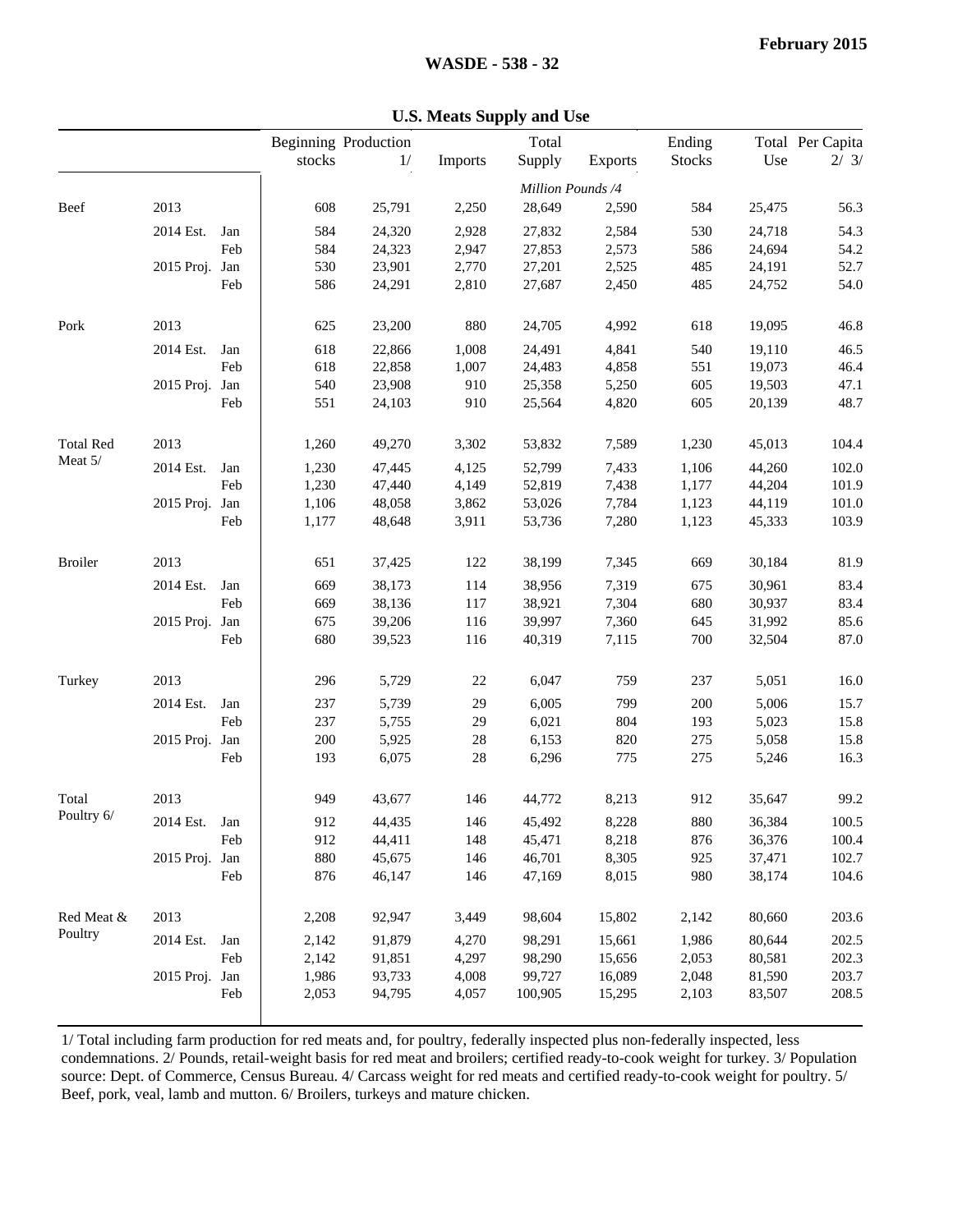|                         | 2012    | 2013    | 2014 Est.            | 2014 Est. | 2015 Proj. | 2015 Proj. |
|-------------------------|---------|---------|----------------------|-----------|------------|------------|
|                         |         |         | Jan                  | Feb       | Jan        | Feb        |
| Eggs                    |         |         | <b>Million Dozen</b> |           |            |            |
| Supply                  |         |         |                      |           |            |            |
| <b>Beginning Stocks</b> | 27.7    | 20.8    | 23.0                 | 23.0      | 23.0       | 23.3       |
| Production              | 7,876.5 | 8,046.2 | 8,232.0              | 8,238.0   | 8,430.0    | 8,430.0    |
| <b>Imports</b>          | 18.5    | 16.9    | 35.2                 | 32.8      | 40.0       | 40.0       |
| <b>Total Supply</b>     | 7,922.7 | 8,083.9 | 8,290.2              | 8,293.8   | 8,493.0    | 8,493.3    |
| Use                     |         |         |                      |           |            |            |
| Exports                 | 301.7   | 371.9   | 381.6                | 395.4     | 375.0      | 400.0      |
| <b>Hatching Use</b>     | 940.8   | 959.9   | 975.2                | 976.0     | 1,000.0    | 1,000.0    |
| <b>Ending Stocks</b>    | 20.8    | 23.0    | 23.0                 | 23.3      | 23.0       | 23.0       |
| Disappearance           |         |         |                      |           |            |            |
| Total                   | 6,659.4 | 6,729.1 | 6,910.4              | 6,899.2   | 7,095.0    | 7,070.3    |
| Per Capita (number)     | 254.3   | 255.2   | 260.2                | 259.8     | 265.2      | 264.3      |
|                         |         |         |                      |           |            |            |

|                                 | <b>U.S. Milk Supply and Use</b> |       |                       |           |            |            |  |  |  |
|---------------------------------|---------------------------------|-------|-----------------------|-----------|------------|------------|--|--|--|
|                                 | 2012                            | 2013  | 2014 Est.             | 2014 Est. | 2015 Proj. | 2015 Proj. |  |  |  |
|                                 |                                 |       | Jan                   | Feb       | Jan        | Feb        |  |  |  |
| Milk                            |                                 |       | <b>Billion Pounds</b> |           |            |            |  |  |  |
| Production                      | 200.6                           | 201.2 | 206.0                 | 206.0     | 211.7      | 211.5      |  |  |  |
| Farm Use                        | 1.0                             | 1.0   | 1.0                   | 1.0       | 1.0        | 1.0        |  |  |  |
| Fat Basis Supply                |                                 |       |                       |           |            |            |  |  |  |
| Beg. Commercial Stocks          | 10.9                            | 12.2  | 11.2                  | 11.2      | 11.3       | 11.0       |  |  |  |
| Marketings                      | 199.7                           | 200.2 | 205.0                 | 205.0     | 210.7      | 210.5      |  |  |  |
| Imports                         | 4.1                             | 3.7   | 4.2                   | 4.3       | 3.8        | 4.0        |  |  |  |
| <b>Total Cml. Supply</b>        | 214.7                           | 216.2 | 220.4                 | 220.5     | 225.8      | 225.5      |  |  |  |
| Fat Basis Use                   |                                 |       |                       |           |            |            |  |  |  |
| <b>Commercial Exports</b>       | 8.8                             | 12.4  | 12.3                  | 12.5      | 11.1       | 11.1       |  |  |  |
| <b>Ending Commercial Stocks</b> | 12.2                            | 11.2  | 11.3                  | 11.0      | 11.9       | 11.7       |  |  |  |
| <b>CCC</b> Donations            | 0.0                             | 0.0   | 0.0                   | 0.0       | 0.0        | 0.0        |  |  |  |
| Domestic Commercial Use         | 193.7                           | 192.6 | 196.8                 | 197.0     | 202.9      | 202.7      |  |  |  |
| Skim-solid Basis Supply         |                                 |       |                       |           |            |            |  |  |  |
| Beg. Commercial Stocks          | 11.8                            | 12.4  | 11.6                  | 11.6      | 13.1       | 13.1       |  |  |  |
| Marketings                      | 199.7                           | 200.2 | 205.0                 | 205.0     | 210.7      | 210.5      |  |  |  |
| Imports                         | 5.7                             | 5.3   | 5.6                   | 5.6       | 5.5        | 5.5        |  |  |  |
| Total Cml. Supply               | 217.2                           | 217.9 | 222.3                 | 222.2     | 229.3      | 229.1      |  |  |  |
| Skim-solid Basis Use            |                                 |       |                       |           |            |            |  |  |  |
| <b>Commercial Exports</b>       | 33.3                            | 38.5  | 39.1                  | 39.2      | 37.6       | 38.0       |  |  |  |
| <b>Ending Commercial Stocks</b> | 12.4                            | 11.6  | 13.1                  | 13.1      | 12.9       | 13.2       |  |  |  |
| <b>CCC</b> Donations            | 0.0                             | 0.0   | 0.0                   | 0.0       | 0.0        | 0.0        |  |  |  |
| Domestic Commercial Use         | 171.5                           | 167.7 | 170.1                 | 169.9     | 178.8      | 177.9      |  |  |  |
|                                 |                                 |       |                       |           |            |            |  |  |  |

## Note: Totals may not add due to rounding.

#### **U.S. Egg Supply and Use**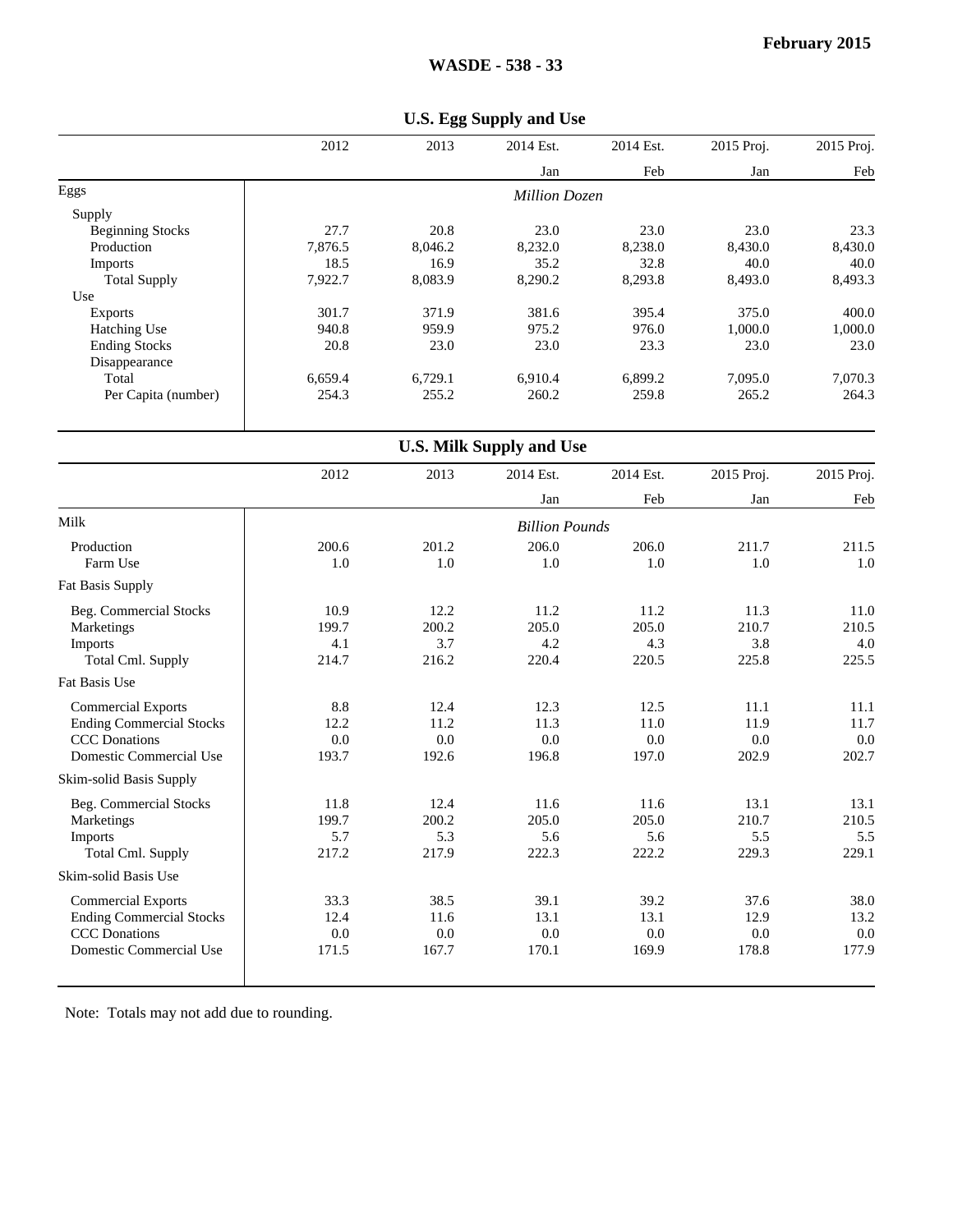|                   |        |        | <b>U.S. Dally Frices</b> |           |            |            |
|-------------------|--------|--------|--------------------------|-----------|------------|------------|
|                   | 2012   | 2013   | 2014 Est.                | 2014 Est. | 2015 Proj. | 2015 Proj. |
|                   |        |        | Jan                      | Feb       | Jan        | Feb        |
| Product Prices 1/ |        |        | Dollars Per Pound        |           |            |            |
| Cheese            | 1.7076 | 1.7683 | 2.1551                   | 2.1551    | 1.590-     | 1.595-     |
|                   |        |        |                          |           | 1.670      | 1.665      |
| <b>Butter</b>     | 1.5943 | 1.5451 | 2.1361                   | 2.1361    | 1.600-     | $1.655 -$  |
|                   |        |        |                          |           | 1.710      | 1.755      |
| Nonfat Dry Milk   | 1.3279 | 1.7066 | 1.7682                   | 1.7682    | 1.270-     | 1.185-     |
|                   |        |        |                          |           | 1.330      | 1.245      |
| Dry Whey          | 0.5935 | 0.5902 | 0.6538                   | 0.6538    | $0.550-$   | $0.560 -$  |
|                   |        |        |                          |           | 0.580      | 0.590      |
|                   |        |        |                          |           |            |            |
| Milk Prices 2/    |        |        |                          |           |            |            |
| Class III         | 17.44  | 17.99  | 22.34                    | 22.34     | $16.20 -$  | $16.30-$   |
|                   |        |        |                          |           | 17.00      | 17.00      |
| Class IV          | 16.01  | 19.05  | 22.09                    | 22.09     | 15.60-     | 15.10-     |
|                   |        |        |                          |           | 16.50      | 15.90      |
| All Milk 3/       | 18.52  | 20.05  | 23.97                    | 23.98     | 17.75-     | 17.40-     |
|                   |        |        |                          |           | 18.55      | 18.10      |
|                   |        |        |                          |           |            |            |

**U.S. Dairy Prices**

 1/ Simple average of monthly prices calculated by AMS from weekly average dairy product prices for class price computations. 2/ Annual Class III and Class IV prices are the simple averages of monthly minimum Federal order milk prices paid by regulated plants for milk used in the respective classes. All milk price is the simple average of monthly prices received by farmers for milk at average test. 3/ Does not reflect any deductions from producers as authorized by legislation.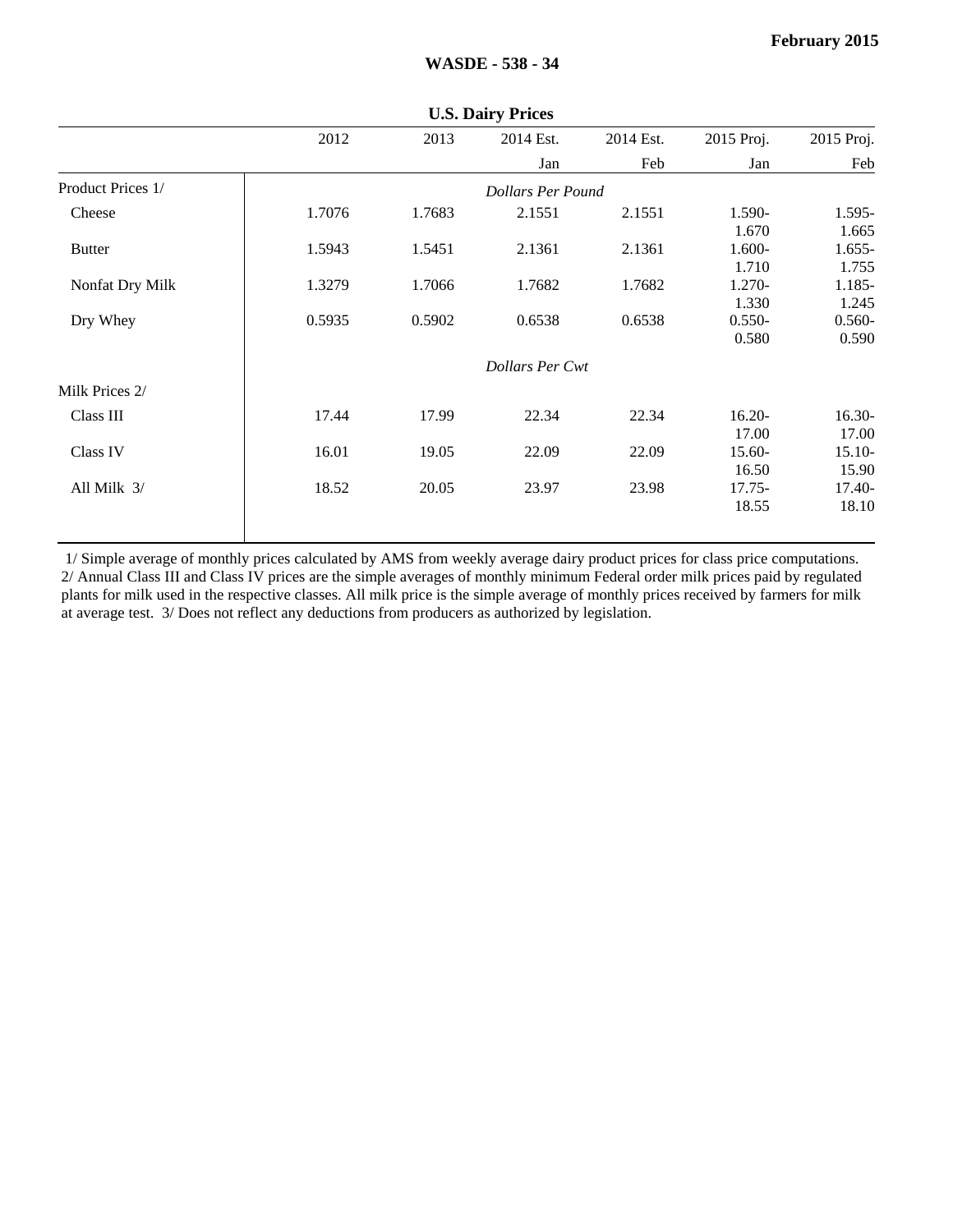Note: Tables on pages 35-37 present a record of the February projection and the final Estimate. Using world wheat production as an example, the "root mean square error" means that chances are 2 out of 3 that the current forecast will not be above or below the final estimate by more than 0.6 percent. Chances are 9 out of 10 (90% confidence level) that the difference will not exceed 1.0 percent. The average difference between the January projection and the final estimate is 2.5 million tons, ranging from 0.0 million to 7.3 million tons. The January projection has been below the estimate 25 times and above 8 times.

#### **Reliability of February Projections 1/**

|                                    | Differences between forecast and final estimate |                        |         |                            |         |                       |                  |
|------------------------------------|-------------------------------------------------|------------------------|---------|----------------------------|---------|-----------------------|------------------|
|                                    |                                                 | 90 percent             |         |                            |         |                       | Years            |
|                                    | Root mean<br>square error                       | confidence<br>interval | Average | Smallest                   | Largest | <b>Below</b><br>Final | Above<br>Final   |
| <b>WHEAT</b>                       | Percent                                         |                        |         | <b>Million Metric Tons</b> |         |                       |                  |
| Production                         |                                                 |                        |         |                            |         |                       |                  |
| World                              | 0.6                                             | 1.0                    | 2.5     | 0.0                        | 7.3     | 25                    | $\,8\,$          |
| U.S.                               | 0.1                                             | 0.2                    | 0.0     | $0.0\,$                    | 0.3     | 13                    | $\boldsymbol{9}$ |
| Foreign                            | 0.7                                             | 1.1                    | 2.5     | 0.0                        | 7.3     | 25                    | $\,8\,$          |
| <b>Exports</b>                     |                                                 |                        |         |                            |         |                       |                  |
| World                              | 4.9                                             | 8.4                    | 4.8     | 0.1                        | 18.8    | $25\,$                | $\,8\,$          |
| U.S.                               | 3.9                                             | 6.7                    | 1.0     | $0.0\,$                    | 3.0     | 18                    | 15               |
| Foreign<br>Domestic Use            | 6.0                                             | $10.1\,$               | 4.6     | 0.5                        | 18.4    | $28\,$                | 5                |
| World                              | 1.1                                             | 1.8                    | 4.9     | 0.1                        | 15.6    | 15                    | 18               |
| U.S.                               | 3.9                                             | 6.6                    | 0.9     | 0.0                        | 2.4     | 12                    | $20\,$           |
| Foreign<br><b>Ending Stocks</b>    | 1.1                                             | 1.8                    | 4.6     | 0.1                        | 15.1    | 18                    | 15               |
| World                              | 4.7                                             | 7.9                    | 5.3     | 0.1                        | 18.2    | 21                    | 12               |
| U.S.                               | 8.7                                             | 14.8                   | 1.3     | $0.0\,$                    | 4.5     | $21\,$                | 12               |
| Foreign<br><b>COARSE GRAINS 2/</b> | 5.3                                             | 8.9                    | 4.7     | 0.3                        | 17.0    | $20\,$                | 13               |
| Production                         |                                                 |                        |         |                            |         |                       |                  |
| World                              | 1.2                                             | $2.0\,$                | 9.2     | $0.0\,$                    | 26.0    | $27\,$                | $\sqrt{6}$       |
| U.S.                               | 0.2                                             | 0.3                    | 0.1     | 0.0                        | 1.3     | 14                    | $\boldsymbol{7}$ |
| Foreign<br><b>Exports</b>          | 1.7                                             | 2.8                    | 9.2     | $0.0\,$                    | 26.0    | 25                    | $\boldsymbol{7}$ |
| World                              | 5.5                                             | 9.3                    | 4.9     | 0.5                        | 19.4    | 26                    | $\boldsymbol{7}$ |
| U.S.                               | 10.4                                            | 17.6                   | 3.8     | 0.1                        | 12.2    | 15                    | $18\,$           |
| Foreign<br>Domestic Use            | 9.3                                             | 15.8                   | 4.5     | 0.1                        | 23.4    | 24                    | 9                |
| World                              | 1.1                                             | 1.8                    | 7.0     | 0.1                        | 28.9    | 16                    | 17               |
| U.S.                               | 3.1                                             | 5.2                    | 4.1     | 0.2                        | 17.3    | 13                    | $20\,$           |
| Foreign<br><b>Ending Stocks</b>    | 1.2                                             | 2.0                    | 6.6     | 0.5                        | 22.2    | 21                    | 12               |
| World                              | 9.7                                             | 16.5                   | 11.9    | 0.2                        | 29.9    | $28\,$                | 5                |
| U.S.                               | 14.6                                            | 24.8                   | 5.3     | $0.0\,$                    | 18.5    | 19                    | 14               |
| Foreign<br>RICE, milled            | 12.0                                            | 20.4                   | 9.2     | 0.8                        | 28.2    | 28                    | 5                |
| Production                         |                                                 |                        |         |                            |         |                       |                  |
| World                              | 1.6                                             | 2.8                    | 4.3     | 0.1                        | 14.0    | $25\,$                | $\,8\,$          |
| U.S.                               | 1.6                                             | 2.7                    | 0.1     | $0.0\,$                    | 0.3     | $12\,$                | $\sqrt{6}$       |
| Foreign<br><b>Exports</b>          | 1.6                                             | 2.8                    | 4.3     | 0.1                        | 14.0    | 25                    | $\,8\,$          |
| World                              | 8.9                                             | 15.0                   | 1.5     | 0.0                        | 5.2     | 26                    | $\boldsymbol{7}$ |
| U.S.                               | 7.5                                             | 12.8                   | 0.2     | 0.0                        | 0.6     | $17\,$                | $14\,$           |
| Foreign<br>Domestic Use            | 9.9                                             | 16.8                   | 1.4     | $0.0\,$                    | 5.0     | 25                    | $\,8\,$          |
| World                              | 1.3                                             | 2.2                    | 3.2     | $0.2\,$                    | 12.8    | $22\,$                | 11               |
| U.S.                               | 7.2                                             | 12.2                   | 0.2     | 0.0                        | 0.4     | 14                    | 19               |
| Foreign<br><b>Ending Stocks</b>    | 1.3                                             | 2.2                    | 3.2     | 0.1                        | 13.0    | $22\,$                | $11\,$           |
| World                              | 8.4                                             | 14.2                   | 3.6     | $0.2\,$                    | 13.9    | 26                    | $\boldsymbol{7}$ |
| U.S.                               | 20.0                                            | 34.0                   | 0.2     | $0.0\,$                    | 0.5     | 18                    | 15               |
| Foreign                            | 8.6                                             | 14.6                   | 3.6     | 0.0                        | 13.8    | $26\,$                | $\sqrt{6}$       |
| 1/ Footnotes at end of table.      |                                                 |                        |         |                            |         |                       | <b>CONTINUED</b> |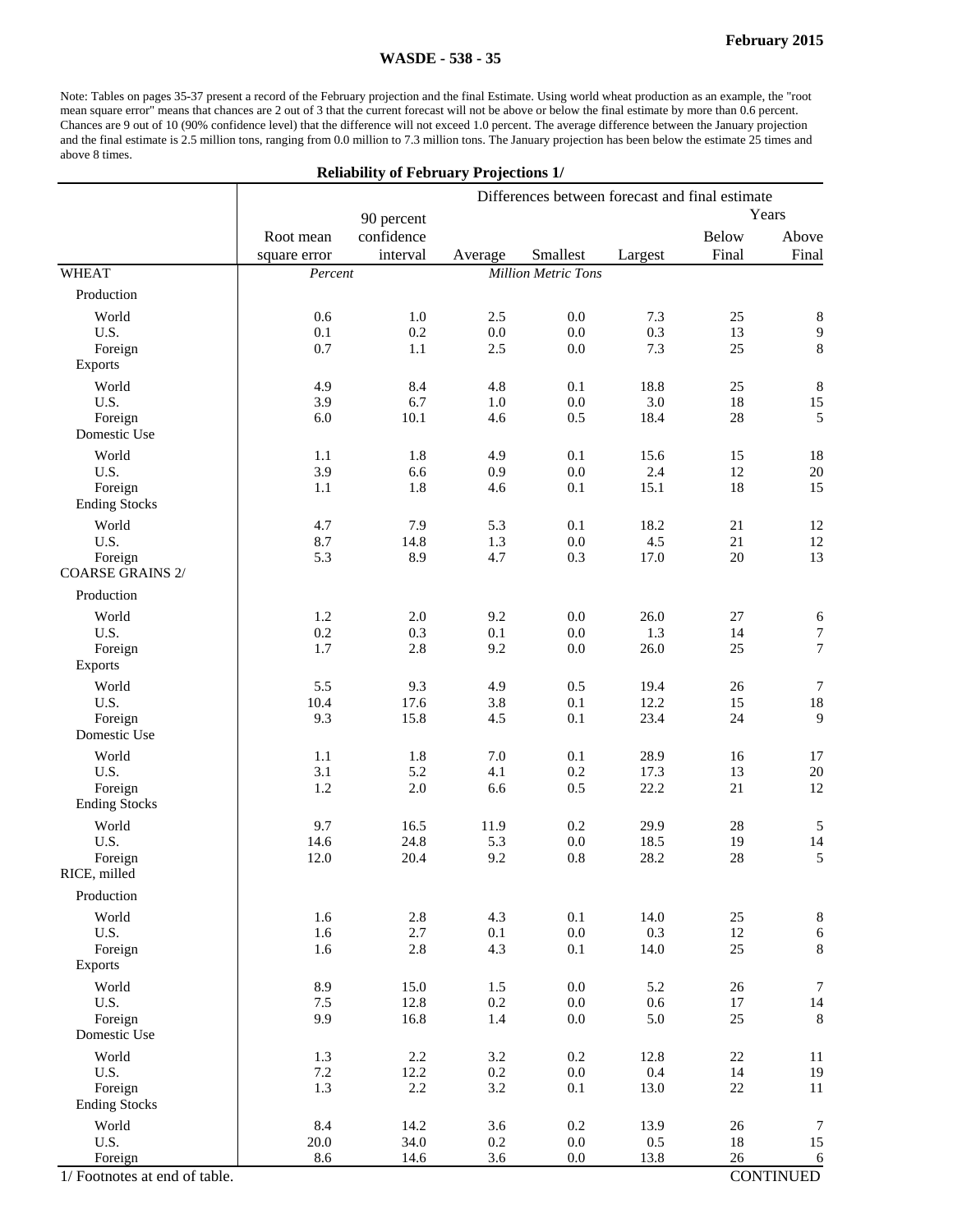#### **Reliability of February Projections (Continued)**

| Differences between forecast and final estimate |  |  |
|-------------------------------------------------|--|--|
|                                                 |  |  |

|                      |              | 90 percent              |         |                            |         |              | Years          |
|----------------------|--------------|-------------------------|---------|----------------------------|---------|--------------|----------------|
|                      | Root mean    | confidence              |         |                            |         | <b>Below</b> | Above          |
|                      | square error | interval                | Average | Smallest                   | Largest | Final        | Final          |
| <b>SOYBEANS</b>      | Percent      |                         |         | <b>Million Metric Tons</b> |         |              |                |
| Production           |              |                         |         |                            |         |              |                |
| World                | 2.8          | 4.7                     | 3.9     | 0.4                        | 15.3    | 20           | 13             |
| U.S.                 | 1.4          | 2.3                     | 0.6     | 0.0                        | 2.5     | 15           | 12             |
| Foreign              | 4.7          | 8.0                     | 3.9     | 0.3                        | 14.8    | 21           | 12             |
| Exports              |              |                         |         |                            |         |              |                |
| World                | 6.3          | 10.7                    | 2.5     | 0.1                        | 12.0    | 21           | 12             |
| U.S.                 | 7.2          | 12.3                    | 1.6     | 0.2                        | 4.3     | 21           | 12             |
| Foreign              | 16.4         | 27.8                    | 2.2     | 0.0                        | 11.6    | 15           | 18             |
| Domestic Use         |              |                         |         |                            |         |              |                |
| World                | 2.3          | 3.9                     | 2.9     | 0.0                        | 10.9    | 18           | 15             |
| U.S.                 | 3.0          | 5.2                     | 1.1     | 0.0                        | 3.0     | 23           | $10\,$         |
| Foreign              | 2.8          | 4.7                     | 2.5     | 0.0                        | 12.5    | 18           | 15             |
| <b>Ending Stocks</b> |              |                         |         |                            |         |              |                |
| World                | 14.6         | 24.8                    | 3.4     | 0.0                        | 19.3    | 19           | 14             |
| U.S.                 | 32.2         | 54.7                    | 1.7     | 0.1                        | 5.0     | 10           | 23             |
| Foreign              | 16.1         | 27.4                    | 3.0     | 0.2                        | 14.2    | 21           | 12             |
| <b>COTTON</b>        |              | Million 480-Pound Bales |         |                            |         |              |                |
| Production           |              |                         |         |                            |         |              |                |
| World                | 2.3          | 4.0                     | 1.7     | 0.0                        | 5.4     | 25           | $\,8\,$        |
| U.S.                 | 1.0          | 1.7                     | 0.1     | 0.0                        | 0.3     | 12           | $20\,$         |
| Foreign              | 2.8          | 4.8                     | 1.7     | 0.1                        | 5.7     | 25           | $8\phantom{.}$ |
| <b>Exports</b>       |              |                         |         |                            |         |              |                |
| World                | 5.8          | 9.9                     | 1.5     | 0.1                        | 7.9     | $20\,$       | 13             |
| U.S.                 | 10.4         | 17.6                    | 0.6     | 0.0                        | 2.1     | 18           | 14             |
| Foreign              | 7.4          | 12.6                    | 1.2     | 0.1                        | 7.2     | 20           | 13             |
| Domestic Use         |              |                         |         |                            |         |              |                |
| World                | 2.4          | 4.0                     | 1.7     | 0.3                        | 6.5     | 17           | 16             |
| U.S.                 | 4.7          | 7.9                     | 0.3     | 0.0                        | 0.9     | 22           | 10             |
| Foreign              | 2.4          | 4.1                     | 1.6     | 0.4                        | 6.3     | 18           | 15             |
| <b>Ending Stocks</b> |              |                         |         |                            |         |              |                |
| World                | 9.8          | 16.7                    | 3.3     | 0.0                        | 8.9     | 21           | 11             |
| U.S.                 | 16.4         | 27.8                    | 0.7     | 0.0                        | 2.1     | 10           | 23             |
| Foreign              | 10.8         | 18.3                    | 3.3     | 0.1                        | 9.3     | 22           | 11             |

1/ Marketing years 1981/82 through 2013/14 for grains, soybeans, and cotton. Final for grains, soybeans, and cotton is defined as the first November estimate following the marketing year for 1981/82 through 2013/14. 2/ Includes corn, sorghum, barley, oats, rye, millet, and mixed grain.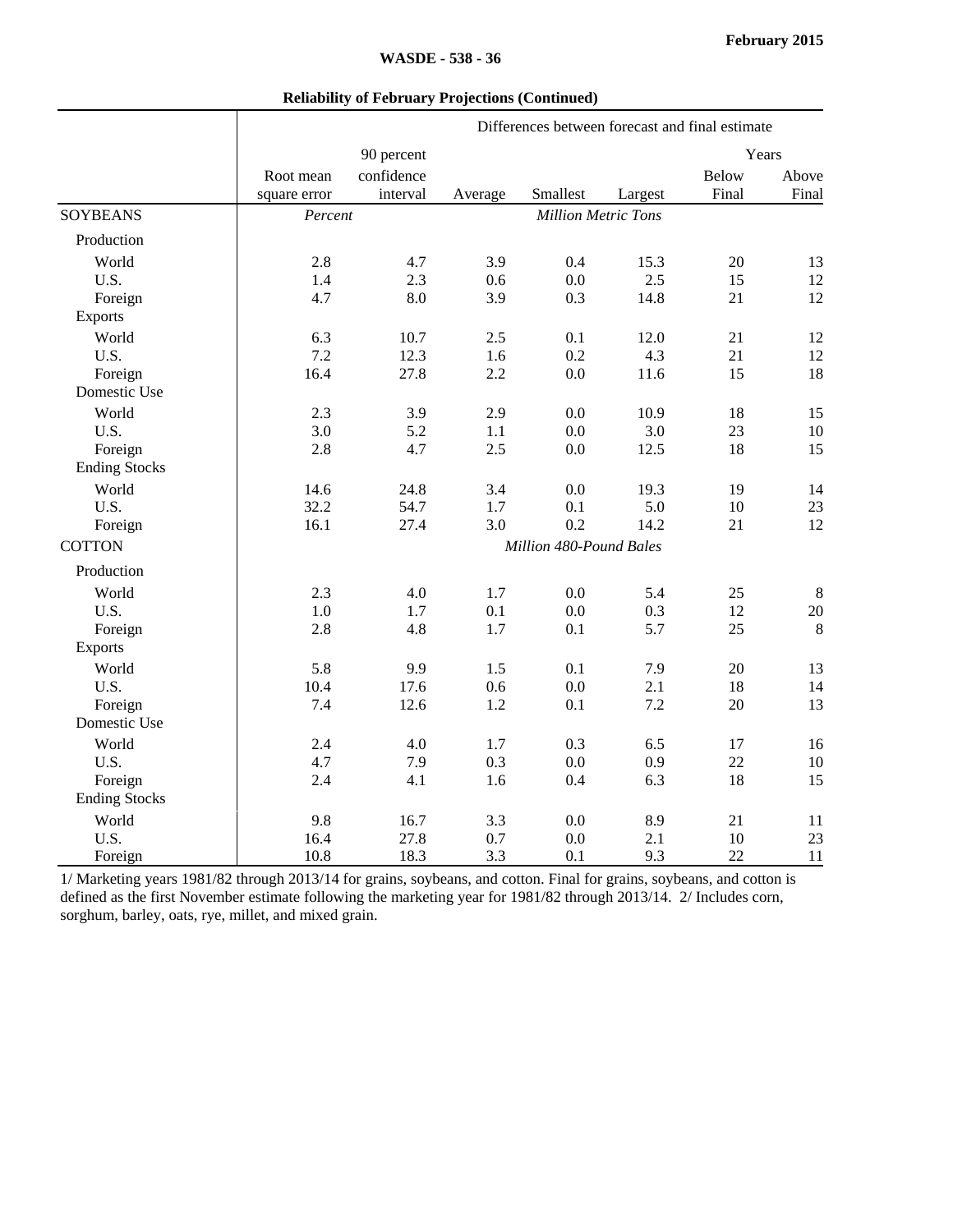| <b>Reliability of United States February Projections 1/</b> |  |
|-------------------------------------------------------------|--|
|-------------------------------------------------------------|--|

| Years<br>90 percent<br>confidence<br><b>Below</b><br>Root mean<br>Smallest<br>Final<br>interval<br>Average<br>Largest<br>square error<br><b>CORN</b><br><b>Million Bushels</b><br>Percent<br>3<br>0.2<br>0.3<br>41<br>$\overline{2}$<br>Production<br>0<br>384<br>10.9<br>18.5<br>136<br>9<br>13<br><b>Exports</b><br>Domestic Use<br>3.0<br>5.1<br>7<br>474<br>143<br>15 | Above<br>Final<br>$\overline{2}$<br>20<br>18<br>12<br>$\overline{2}$<br>10 |
|---------------------------------------------------------------------------------------------------------------------------------------------------------------------------------------------------------------------------------------------------------------------------------------------------------------------------------------------------------------------------|----------------------------------------------------------------------------|
|                                                                                                                                                                                                                                                                                                                                                                           |                                                                            |
|                                                                                                                                                                                                                                                                                                                                                                           |                                                                            |
|                                                                                                                                                                                                                                                                                                                                                                           |                                                                            |
|                                                                                                                                                                                                                                                                                                                                                                           |                                                                            |
|                                                                                                                                                                                                                                                                                                                                                                           |                                                                            |
|                                                                                                                                                                                                                                                                                                                                                                           |                                                                            |
|                                                                                                                                                                                                                                                                                                                                                                           |                                                                            |
| 28.2<br>8<br>838<br>21<br><b>Ending Stocks</b><br>16.6<br>210                                                                                                                                                                                                                                                                                                             |                                                                            |
| <b>SORGHUM</b>                                                                                                                                                                                                                                                                                                                                                            |                                                                            |
| 0.2<br>Production<br>0.3<br>$\boldsymbol{0}$<br>$\boldsymbol{0}$<br>$\boldsymbol{0}$<br>$\overline{4}$                                                                                                                                                                                                                                                                    |                                                                            |
| 15.4<br>21<br>26.2<br>26<br>$\boldsymbol{0}$<br>97<br><b>Exports</b>                                                                                                                                                                                                                                                                                                      |                                                                            |
| Domestic Use<br>12.6<br>31<br>21.4<br>178<br>14<br>1                                                                                                                                                                                                                                                                                                                      | 19                                                                         |
| 26<br><b>Ending Stocks</b><br>41.2<br>69.9<br>$\mathbf{1}$<br>148<br>12                                                                                                                                                                                                                                                                                                   | 21                                                                         |
| <b>BARLEY</b>                                                                                                                                                                                                                                                                                                                                                             |                                                                            |
| 0.5<br>Production<br>0.9<br>13<br>1<br>$\boldsymbol{0}$<br>11                                                                                                                                                                                                                                                                                                             | $\overline{4}$                                                             |
| $\tau$<br>20.2<br>34.2<br>35<br>11<br>$\boldsymbol{0}$<br><b>Exports</b>                                                                                                                                                                                                                                                                                                  | 19                                                                         |
| 6.1<br>10.3<br>$\boldsymbol{0}$<br>70<br>15<br>Domestic Use<br>16                                                                                                                                                                                                                                                                                                         | 16                                                                         |
| 12.2<br>52<br>20.7<br>13<br>$\boldsymbol{0}$<br>21<br><b>Ending Stocks</b>                                                                                                                                                                                                                                                                                                | 11                                                                         |
| <b>OATS</b>                                                                                                                                                                                                                                                                                                                                                               |                                                                            |
| Production<br>0.4<br>0.6<br>$\boldsymbol{0}$<br>$\boldsymbol{0}$<br>$\overline{c}$<br>4                                                                                                                                                                                                                                                                                   | 4                                                                          |
| $\overline{3}$<br>53.8<br>91.3<br>1<br>$\boldsymbol{0}$<br>6<br><b>Exports</b>                                                                                                                                                                                                                                                                                            | 8                                                                          |
| Domestic Use<br>4.2<br>7.2<br>11<br>36<br>15<br>$\mathbf{1}$                                                                                                                                                                                                                                                                                                              | 18                                                                         |
| 12<br>15.7<br>26.6<br>47<br>18<br><b>Ending Stocks</b><br>1                                                                                                                                                                                                                                                                                                               | 15                                                                         |
| <b>SOYBEAN MEAL</b><br><b>Thousand Short Tons</b>                                                                                                                                                                                                                                                                                                                         |                                                                            |
| Production<br>2.9<br>5.0<br>796<br>35<br>2,340<br>25                                                                                                                                                                                                                                                                                                                      | 8                                                                          |
| 9.6<br>16.3<br>597<br>50<br>25<br><b>Exports</b><br>2,250                                                                                                                                                                                                                                                                                                                 | $\,8\,$                                                                    |
| Domestic Use<br>2.5<br>4.3<br>533<br>20<br>7<br>2,066                                                                                                                                                                                                                                                                                                                     | 13                                                                         |
| $\theta$<br>214<br>14<br><b>Ending Stocks</b><br>36.5<br>62.0<br>64                                                                                                                                                                                                                                                                                                       | 17                                                                         |
| <b>SOYBEAN OIL</b><br><b>Million Pounds</b>                                                                                                                                                                                                                                                                                                                               |                                                                            |
| 377<br>Production<br>2.9<br>4.9<br>1,173<br>23<br>7                                                                                                                                                                                                                                                                                                                       | 10                                                                         |
| 38.5<br>282<br>25<br>19<br>22.7<br>1,025<br><b>Exports</b>                                                                                                                                                                                                                                                                                                                | 14                                                                         |
| Domestic Use<br>3.0<br>5.1<br>348<br>1,261<br>21<br>$\boldsymbol{0}$                                                                                                                                                                                                                                                                                                      | 11                                                                         |
| 281<br>25<br>19<br><b>Ending Stocks</b><br>19.7<br>33.4<br>1,131                                                                                                                                                                                                                                                                                                          | 14                                                                         |
| ANIMAL PROD. 3/<br><b>Million Pounds</b>                                                                                                                                                                                                                                                                                                                                  |                                                                            |
| 3.0<br>5.0<br>594<br>1,613<br>Beef<br>9<br>22                                                                                                                                                                                                                                                                                                                             | 10                                                                         |
| 375<br>Pork<br>3.1<br>5.3<br>1,717<br>21<br>10                                                                                                                                                                                                                                                                                                                            | 11                                                                         |
| <b>Broilers</b><br>1.7<br>2.9<br>367<br>1,011<br>$20\,$<br>16                                                                                                                                                                                                                                                                                                             | 12                                                                         |
| 2.6<br>112<br>$\overline{2}$<br>377<br>18<br>Turkeys<br>4.4                                                                                                                                                                                                                                                                                                               | 14                                                                         |
| <b>Million Dozen</b>                                                                                                                                                                                                                                                                                                                                                      |                                                                            |
| Eggs<br>1.4<br>2.3<br>75<br>172<br>19<br>6                                                                                                                                                                                                                                                                                                                                | 13                                                                         |
| <b>Billion Pounds</b>                                                                                                                                                                                                                                                                                                                                                     |                                                                            |
| Milk<br>1.4<br>2.4<br>1.6<br>0.0<br>5.7<br>18                                                                                                                                                                                                                                                                                                                             | 13                                                                         |

1/ See pages 35 and 36 for record of reliability for U.S. wheat, rice, soybeans, and cotton. Marketing years 1981/82 through 2013/14 for grains, soybeans, and cotton. Final for grains, soybeans, and cotton is defined as the first November estimate following the marketing year for 1981/82 through 2013/14. Calendar years 1983 through 2013 for meats, eggs, and milk. Final for animal products is defined as the latest annual production estimate published by NASS for 1983-2013.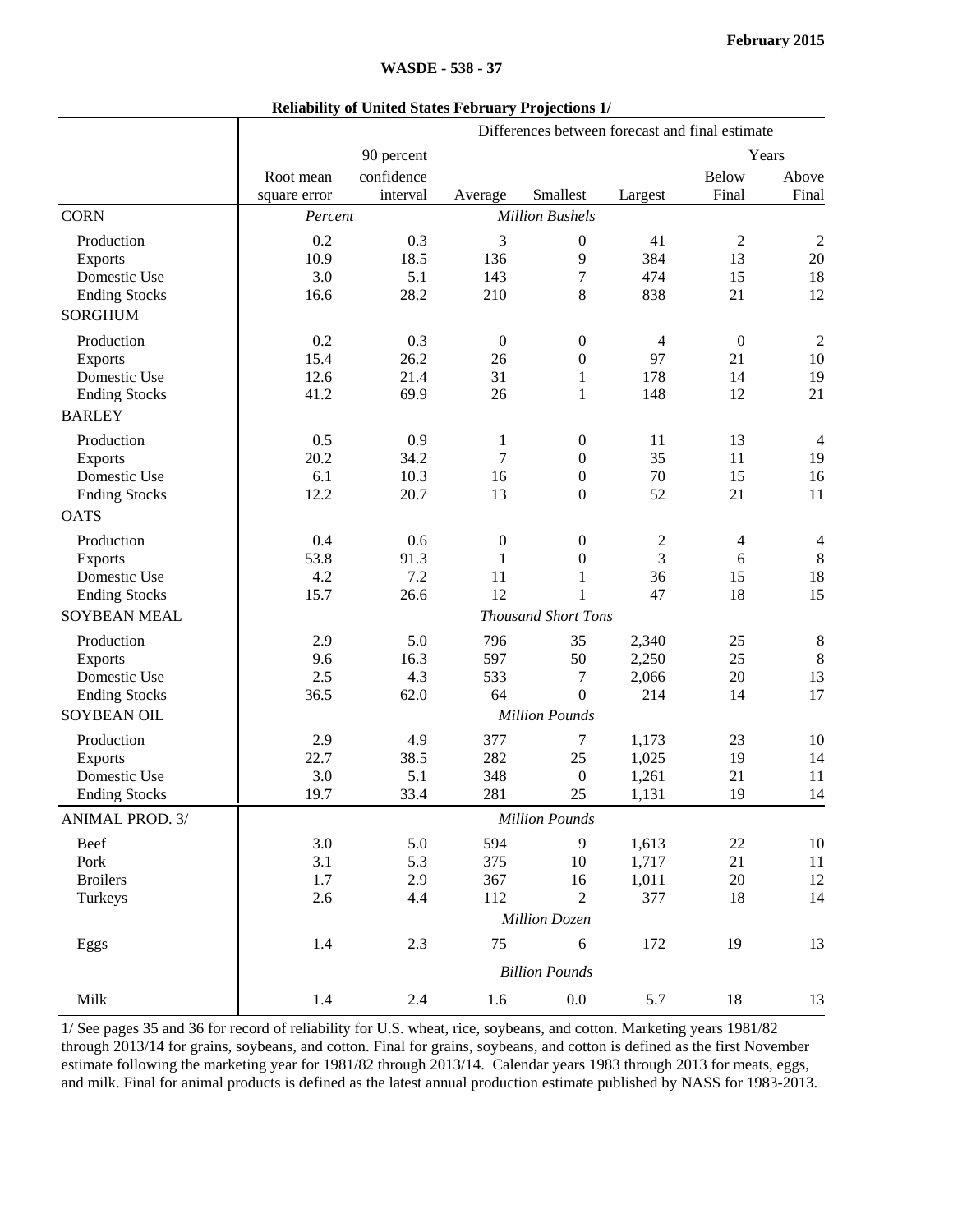## **Related USDA Reports**

The *WASDE* report incorporates information from a number of statistical reports published by USDA and other government agencies. In turn, the *WASDE* report provides a framework for more detailed reports issued by USDA's Economic Research Service and Foreign Agricultural Service. For more information on how the *WASDE* report is prepared, go to: http://www.usda.gov/oce/commodity/wasde.

## **Supply and Demand Database**

The Foreign Agricultural Service publishes Production, Supply, and Demand Online, a comprehensive database of supply and demand balances by commodity for 190 countries and regions at http://www.fas.usda.gov/psd/online. Data for grains, oilseeds, and cotton are updated monthly and data for other commodities are updated less frequently.

## **Foreign Production Assessments**

Preliminary foreign production assessments and satellite imagery analysis used to prepare the *WASDE* report are provided by the Production Estimates and Crop Assessment Division (PECAD) of the Foreign Agricultural Service. PECAD is located at www.pecad.fas.usda.gov/.

## **Metric Conversion Factors**

| 1 Hectare = $2.4710$ Acres    |
|-------------------------------|
| 1 Kilogram = $2.20462$ Pounds |

| <b>Metric-Ton Equivalent</b> | = Domestic Unit | <b>Factor</b> |
|------------------------------|-----------------|---------------|
| Wheat & Soybeans             | bushels         | .027216       |
| <b>Rice</b>                  | cwt             | .045359       |
| Corn, Sorghum, & Rye         | bushels         | .025401       |
| <b>Barley</b>                | bushels         | .021772       |
| Oats                         | bushels         | .014515       |
| Sugar                        | short tons      | .907185       |
| Cotton                       | 480-lb bales    | .217720       |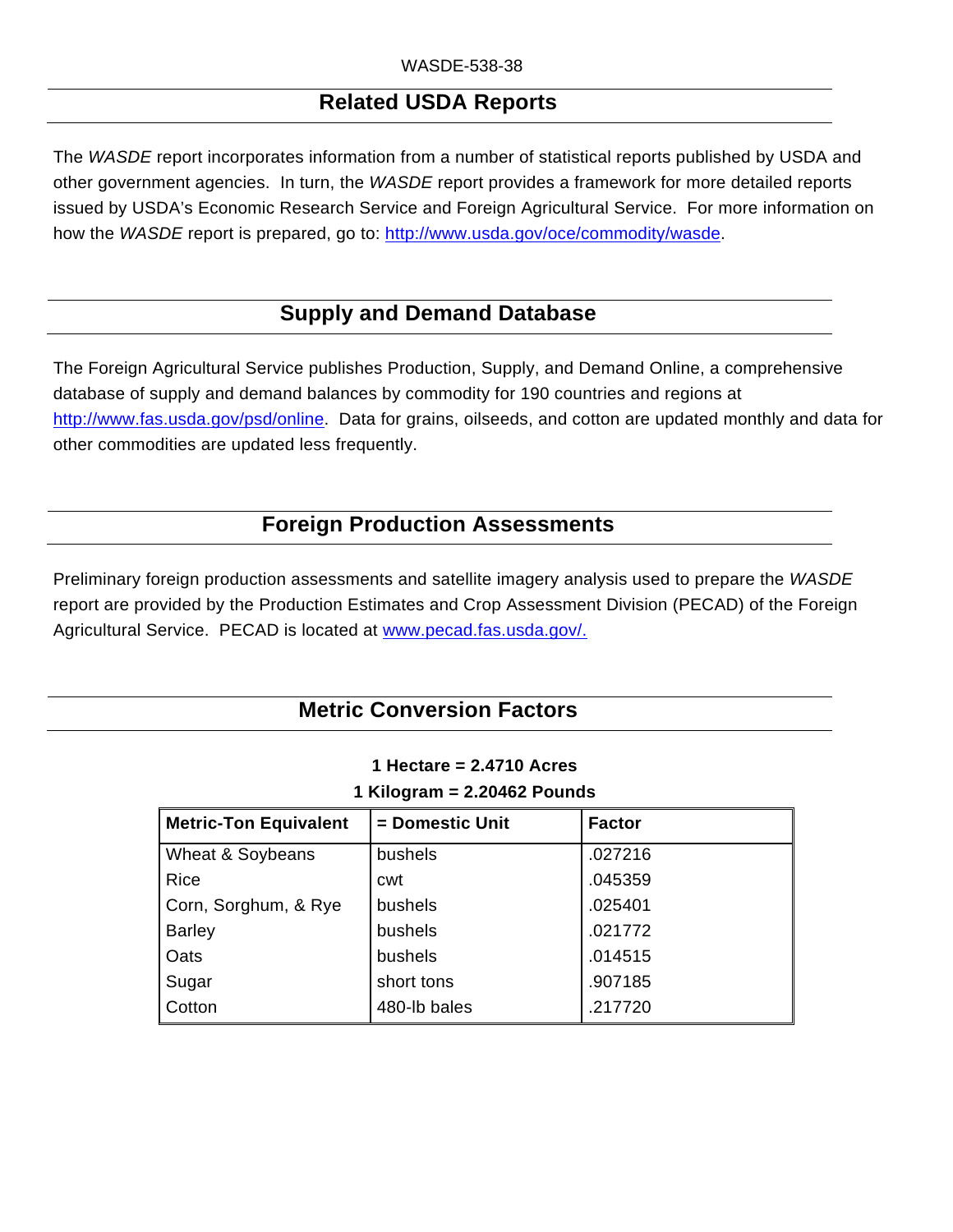

**United States Department of Agriculture** 

# **AGRICULTURAL OUTLOOK FORUM**

## **Smart Agriculture in the 21st Century**

A Discussion on Innovation, Biotechnology, and Big Data

February 19-20, 2015 - Crystal Gateway Marriott Hotel, Arlington, Virginia



#### Welcome



Krysta Harden **Deputy Secretary** of Agriculture

## 2015 Agricultural Outlook



**USDA Acting Chief** Economist

## Roundtable Discussion on Agriculture



**Tom Vilsack** Secretary of Agriculture



Phil Hogan European Commissioner of Agriculture & Rural Development

### **Food, Foreign Policy &** International Order



Dr. Richard N. Haass President, Council on **Foreign Relations** 

## **Dinner Speaker**



Ambassador Darci Vetter Chief Agricultural Negotiator Office of the United States **Trade Representative** 

### Plenary Panel A Discussion on Innovation, Biotechnology, and Big Data



Cory J. Reed John Deere & Company



Monsanto



Mary Kay Thatcher American Farm Bureau Federation



Dr. Robert Sutor **IBM Corporation** 

Deputy Secretary Harden Moderates Session: Tomorrow's Opportunities & Hosts Women's Networking Event

## www.usda.gov/oce/forum

USDA is an equal opportunity provider and employer.